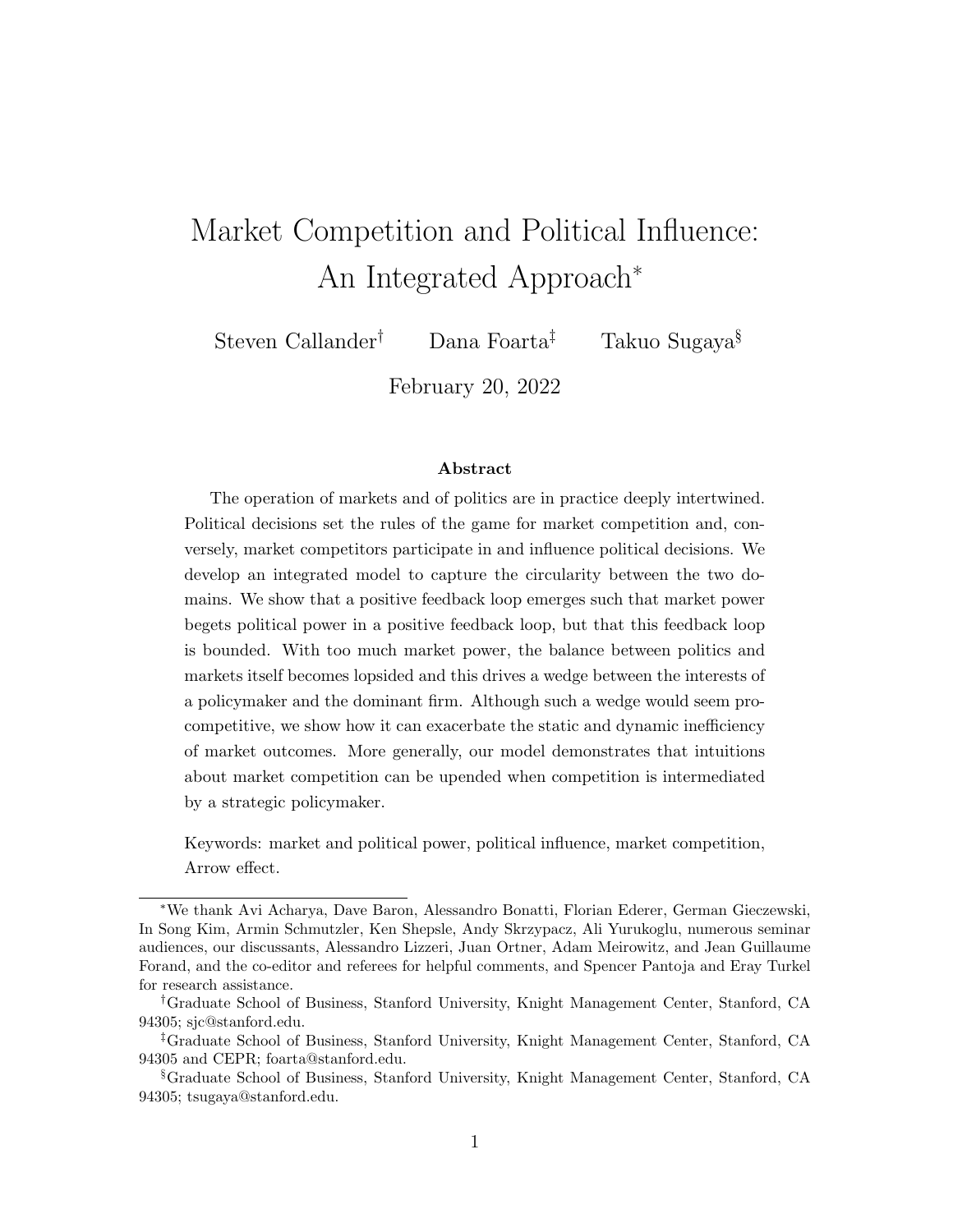# 1 Introduction

The operation of markets and of politics are in practice deeply intertwined. Political decisions set the rules of the game for market competition and, conversely, market competitors participate in and influence political decisions. Since at least the time of Stigler (1971), the connection between the two domains has been formalized in economics, and the flourishing literature that emerged has deepened our understanding of how special interests can distort political outcomes and how political decisions shape market outcomes.

What has been less explored is the circularity of this connection. If political decisions affect market structure, and that market structure, in turn, determines the power of firms to participate in and influence political decisions, a circularity develops in which market and political outcomes are codetermined. The endogeneity of both market and political outcomes leads to sharp questions about the origins, persistence, and welfare effects of market power.

These questions have come to the forefront of debate in recent years in both academic writing and the public forum. Recent evidence establishes that market power has increased in the US in the past few decades (De Loecker et al. 2020). An open question is why. Was the increase due to efficiency gains by some firms that were rewarded with market leadership, or did it derive from anti-competitive practices and, in particular, the wielding of political power to handicap market rivals?<sup>[1](#page-1-0)</sup>

In this paper we develop a model to explore and analyze the circularity between markets and politics. Two firms engage in imperfect competition repeatedly without end. The essential element of the model is that firms can obtain market power from two distinct sources. Market power can come from a competitive advantage that firms invest in, be it through R&D and technological superiority, from higher managerial competence, or some combination thereof. This capability-based market power builds a competitive advantage that makes the market as a whole more efficient.

The second source of market power is political protection. We endow a selfinterested policymaker with the ability to intervene in the market to advantage one firm over its competitors. For concreteness, we model this power via a minimum technology standard, a regulatory tool common in practice. The policymaker can impose a standard to separate the firms, choosing a level that only the leader can

<span id="page-1-0"></span> $1$ Covarrubias et al. (2019) refer to these as "good concentration" and "bad concentration" respectively. See also Zingales (2017).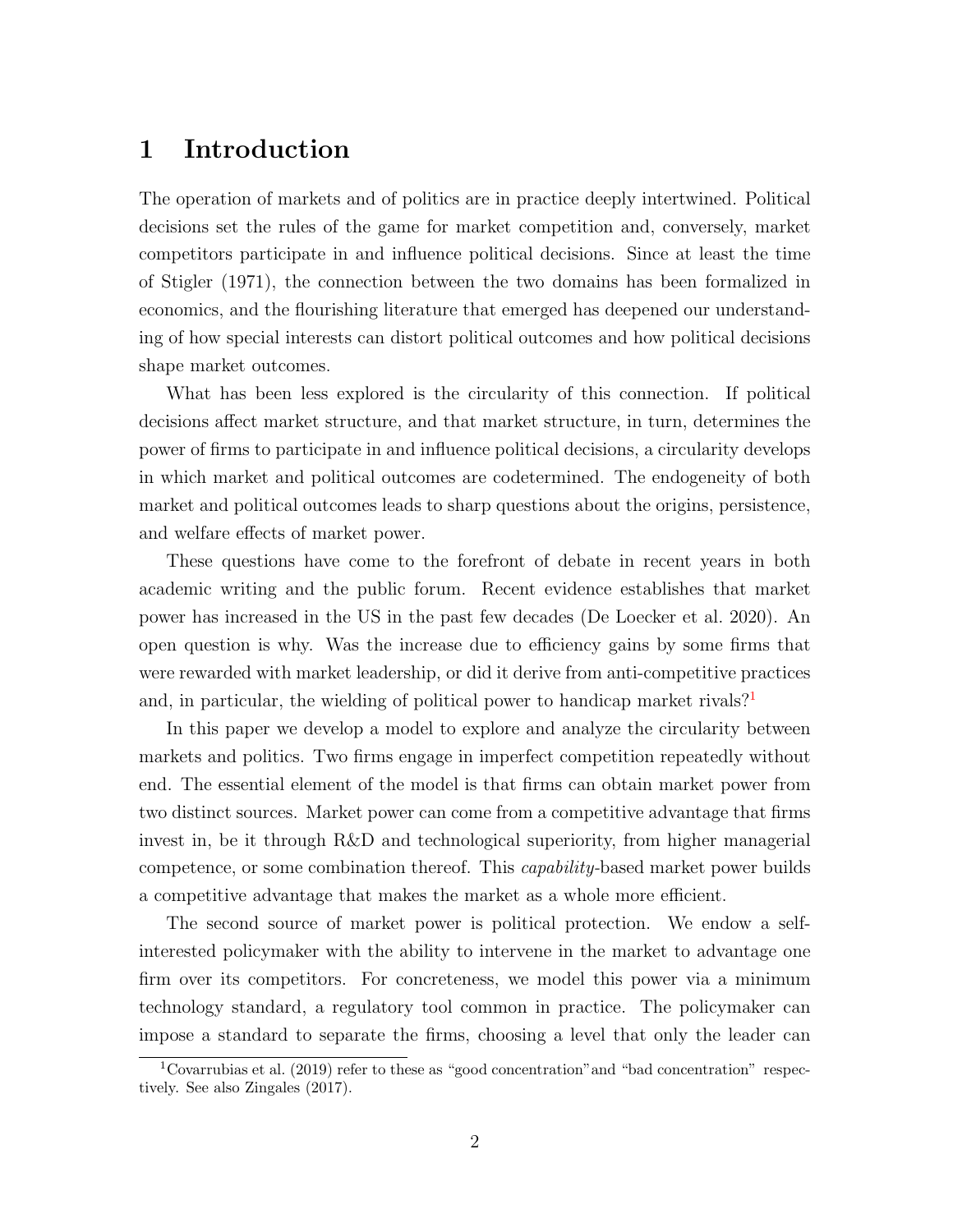meet and excluding the follower firm from the market. The protected firm benefits from the removal of competition and passes along a share of the surplus that is gained as payment to the policymaker.<sup>[2](#page-2-0)</sup> This *political*-based market power enables a competitive advantage by disabling competition, which, in contrast to capabilitybased market power, comes at the expense of efficiency.

We study this model dynamically. We show that a positive feedback loop emerges between the two sources of market power—that a capability advantage begets a political advantage and so on in a reinforcing cycle. In this way, an initial capability advantage can be parlayed over time into a larger advantage and a dominant market position.

We show, however, that this feedback loop is bounded and conditional on market power itself. We identify a threshold in capability-based advantage beyond which the feedback loop reverses. Beyond this threshold, therefore, greater capability-based market power leads to the removal of protection and less politically-based market power. This removal restores a degree of competition and bounds the ability of firms to dominate the market through political protection.

The core insight driving this result is that the interests of the market leading firm and the policymaker are aligned but not perfectly aligned. Within each period their interests are aligned on political protection—monopoly power maximizes the surplus available for them to share. Across periods, however, the degree of market power changes, and so too does the balance of power in their relationship. If the market leader gains a large capability-based advantage over its competitor, the need for, and thus the value of, political protection declines, and as this declines, the ability of the policymaker to extract rents from the market leader declines. Capability-based and politically-based market power are substitutes, in effect, such that the more the market leader has of one, the less it needs of the other.

This generates dynamic incentives for the policymaker that are very different from her static incentives. Dynamically, the policymaker seeks to "manage competition." She wants to protect the leading firm so that she can extract rents, but she doesn't want the leader to get so far ahead technologically that political protection becomes obsolete. It is her desire to remain relevant that causes her to stop protecting the leader and encourage competition, hoping that this allows the follower firm to catch

<span id="page-2-0"></span><sup>&</sup>lt;sup>2</sup>This tool can only separate firms that have a technological difference. The tool(s) available to the policymaker are fundamental to the outcome of market and political interaction. We return to this point later in the paper.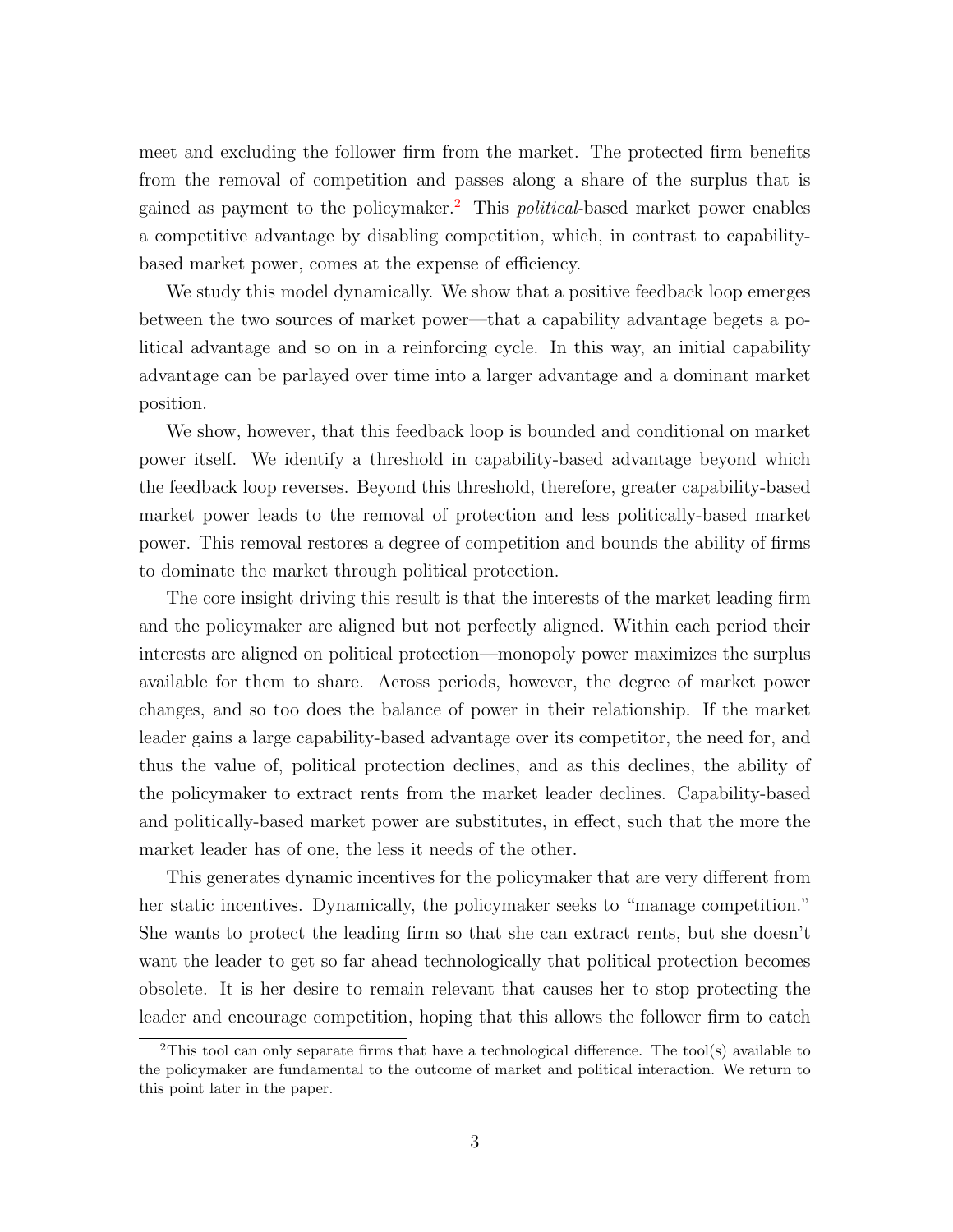up and make her protection valuable once more.

At first blush, managed competition appears promising as it bounds political intervention in the market and restores a semblance of competition. We show, however, that this is not the case. In an otherwise standard model of duopolistic competition, we show that managed competition can lead to the worst of both worlds. We characterize the unique renegotiation-proof subgame perfect equilibrium and show that play eventually stabilizes at a configuration in which technology stagnates and the policymaker protects the leading firm. The steady state is inefficient both because the leading firm is a protected monopolist and because investment stops at a low level. In fact, the capability level at the steady state is never greater, and typically lower, than if the policymaker always protected the leading firm. Investment with political interventions is lower, therefore, than even if monopoly were guaranteed.

This result shares a deep connection with Arrow's (1962) famous "replacement effect" from markets. Arrow observed that investment in technology will be higher with competition than in monopoly. The reason is that a monopolist obtains only an efficiency gain from investment whereas a duopolist has the additional benefit of capturing greater market share.<sup>[3](#page-3-0)</sup>

The connection of Arrow to politics is that, by intervening in the market, the policymaker affects the degree of competition and, thus, the firms' incentive to invest. Our result shows that political intervention turns Arrow's conclusion around, creating what we refer to as a *reverse Arrow effect*. Precisely because the policymaker wants to manage competition—to remove protection should the leading firm's advantage exceed a threshold—the leading firm is incentivized to stop investing early. At the threshold, investment will not decrease competition, as Arrow suggests, rather it will increase as the policymaker removes protection, allowing the follower firm to enter the market. With Arrow's argument reversed, the leading firm stops investing at the precipice of the threshold, and as the policymaker protects at this point, the market stabilizes at a steady state with no competition and low investment.

A general lesson from this analysis is that the impact of political intervention on markets is a function of the structure of market competition itself. The insight from managed competition is that a self-interested policymaker seeks market competition not for its own sake, but so that the threat of even more competition increases the value of protection to the leading firm. This implies that a standard market

<span id="page-3-0"></span> $3A$  duopolist "escapes competition" in the terminology of Aghion et al. (2005). We discuss this idea in more detail in Section [2.](#page-6-0)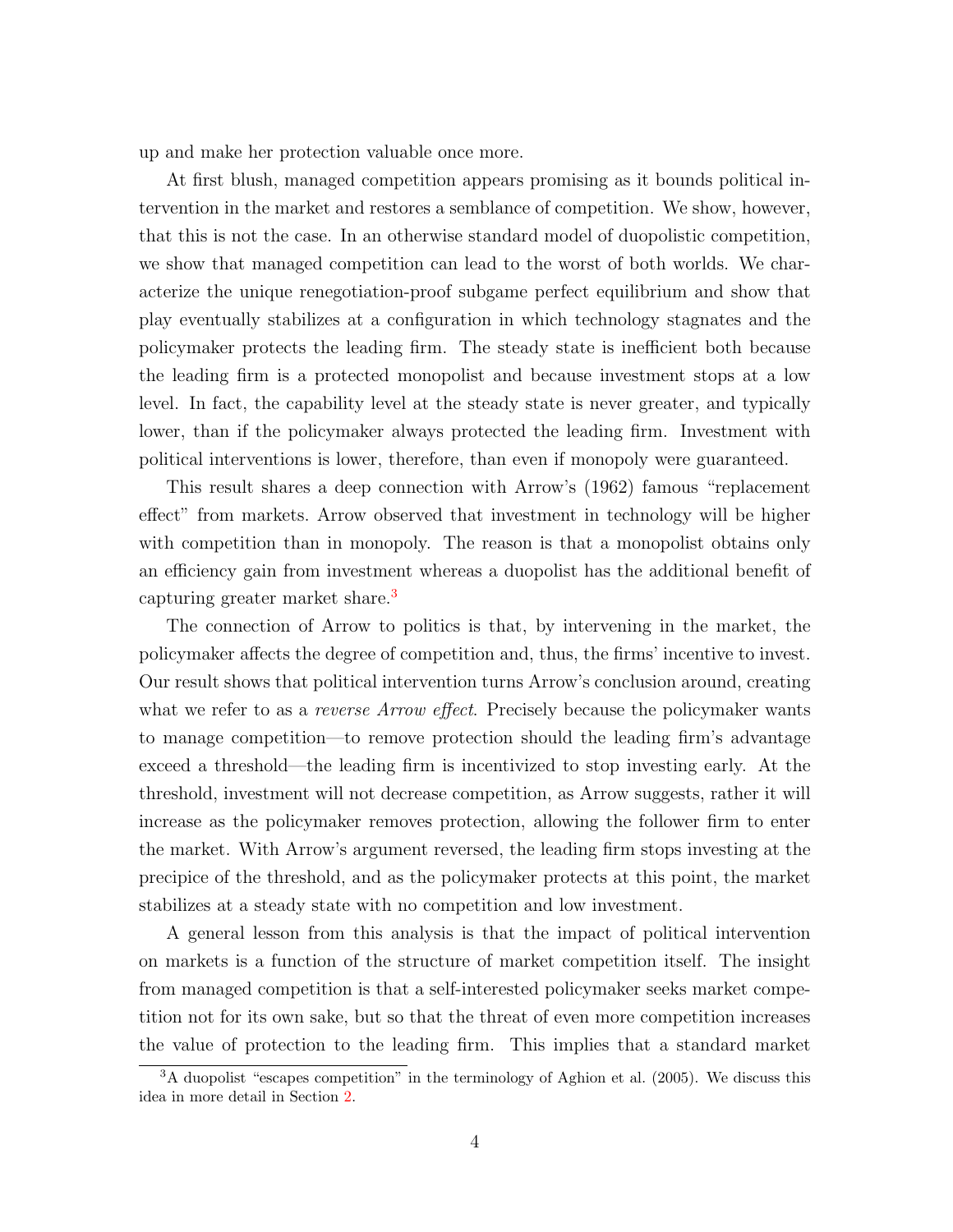intuition—that competitive pressure translates into more efficient markets—need not hold when that competition is intermediated by a strategic policymaker.

To explore this idea, we consider a market in which competitive pressure is reduced. Specifically, we suppose that a firm will give up and leave the market permanently if it has been excluded by political protection for some period of time. This change nominally reduces competitive pressure on the leading firm as exit by the follower firm removes competition altogether. However, to understand the impact of this change on a market intermediated by a policymaker, we must understand how it changes the incentives of the policymaker.

We show that this reduction in competition pressure weakens the leverage of the policymaker and improves market outcomes. In fact, we show that investment is higher in the steady state than it is in monopoly and even duopoly. The reason for this reversal and efficiency gain again comes back to Arrow. The reverse Arrow effect still emerges in this setting, although now only temporarily, and the problem of underinvestment that it causes is eventually, albeit slowly, overcome. As the policymaker can only extract rents when competitive pressure is there, a weakening of that pressure reduces her influence on the market, enabling investment to reemerge.

On top of this, we show that a separate, distinct variant of the Arrow effect emerges—what we refer to as the *politically enhanced Arrow effect*—in which political protection serves as a reward to investment rather than a punishment. In this way political intervention enhances investment and is able to correct, in part, the standard market failure in which firms underinvest. Ultimately, however, political protection causes the trailing firm to exit the market and monopoly prevails.

These results illuminate a novel economic mechanism when markets and politics intersect and provides a structure through which to understand current debates. The mechanism we identify goes beyond the truism that politics affect markets. Rather, it lays out a specific channel through which the structure of market competition links to the degree of political influence. We show how the power of this mechanism rests on the substitutability of the two sources of market power, that the value of political power varies inversely with the technological state of the market. Tracing through the logic of this mechanism, we see how heightened competitive pressure can generate political inefficiency, and to such a degree that it overshadows the standard benefits of more competition, leaving society worse off. This result poses a challenge to the standard benchmark of a competitive market. If more competition only provides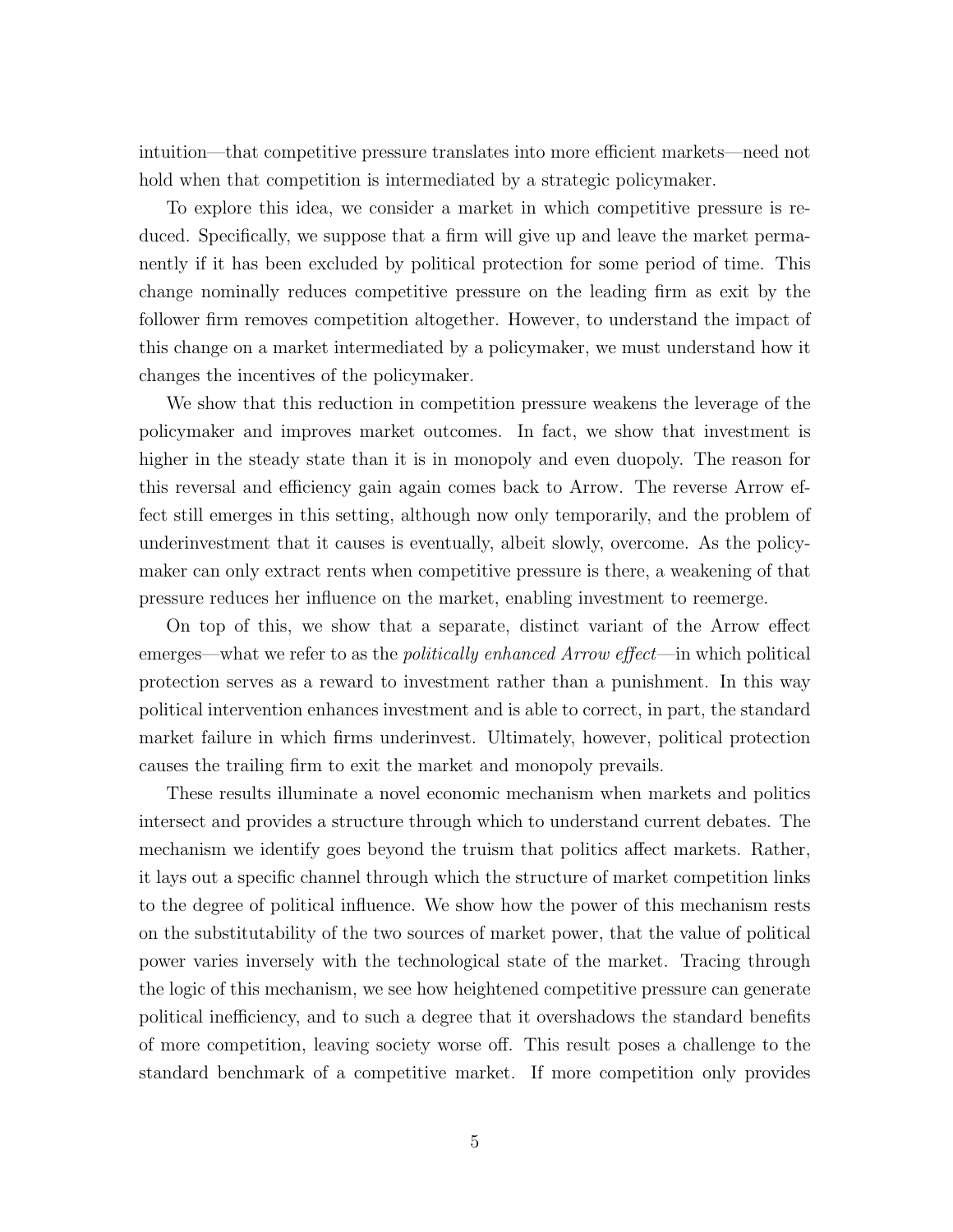fertile ground for a self-interested policymaker to extract rents, there is little reason to expect that overall efficiency will increase. As Lerner (1972, p.259) observed, "An economic transaction is a solved political problem." When politics is itself a live variable—a yet unsolved problem—the market transaction must be viewed through a broader lens.

#### 1.1 Connections to the Literature

Competition within the market and the dynamics of market structure have been extensively analyzed in the economics literature. While government intervention to affect market structure has been a core element of economic models, for instance in analyzing the effects of antitrust policies (e.g., Segal & Whinston 2007, Asker & Bar-Isaac 2020), most of these analyses assume a benevolent social planner or simply exogenous government interventions. Our contribution is to introduce politically motivated strategic market interventions into the standard model of firm competition.

Similarly, firms and industries have been at the core of political economy models, as actors who lobby for favored policies. Yet their interests and capabilities have been generally taken as given without accounting for how they coevolve dynamically with policy (e.g., Grossman & Helpman 199[4](#page-5-0)).<sup>4</sup> Our paper is a small step toward bringing these literatures closer together and exploring their interdependence.<sup>[5](#page-5-1)</sup>

Our model is closest in spirit to Coate & Morris (1999). They explicitly connect lobbying and political influence to private sector investment, showing how political choices influence private sector decisions that, in turn, influence politics. In their model there is a single firm that decides which of two sectors to operate in. We differ in emphasizing competition between firms and the dynamics of competition within a single market, showing the importance to a policymaker of deciding when and not just whether to extract rents.

In modeling the dynamic interaction of market competition and a regulator, we share a focus with a recent literature in antitrust that considers the dynamic effects of mergers through the eyes of a socially-minded regulator (Nocke & Whinston 2010, Mermelstein et al. 2020). We develop the connection with this literature and its

<span id="page-5-0"></span><sup>4</sup>Baldwin & Robert-Nicoud (2007) allow for market entry post-lobbying and show how market structure determines how this feeds back into the lobbying decision.

<span id="page-5-1"></span><sup>&</sup>lt;sup>5</sup>A more distant connection is to the literature that combines industrial organization with organizational economics (Barron & Powell (2018) provide an overview). In particular, Powell (2019) focuses on commitment and how the interplay of current and future rents affects market performance.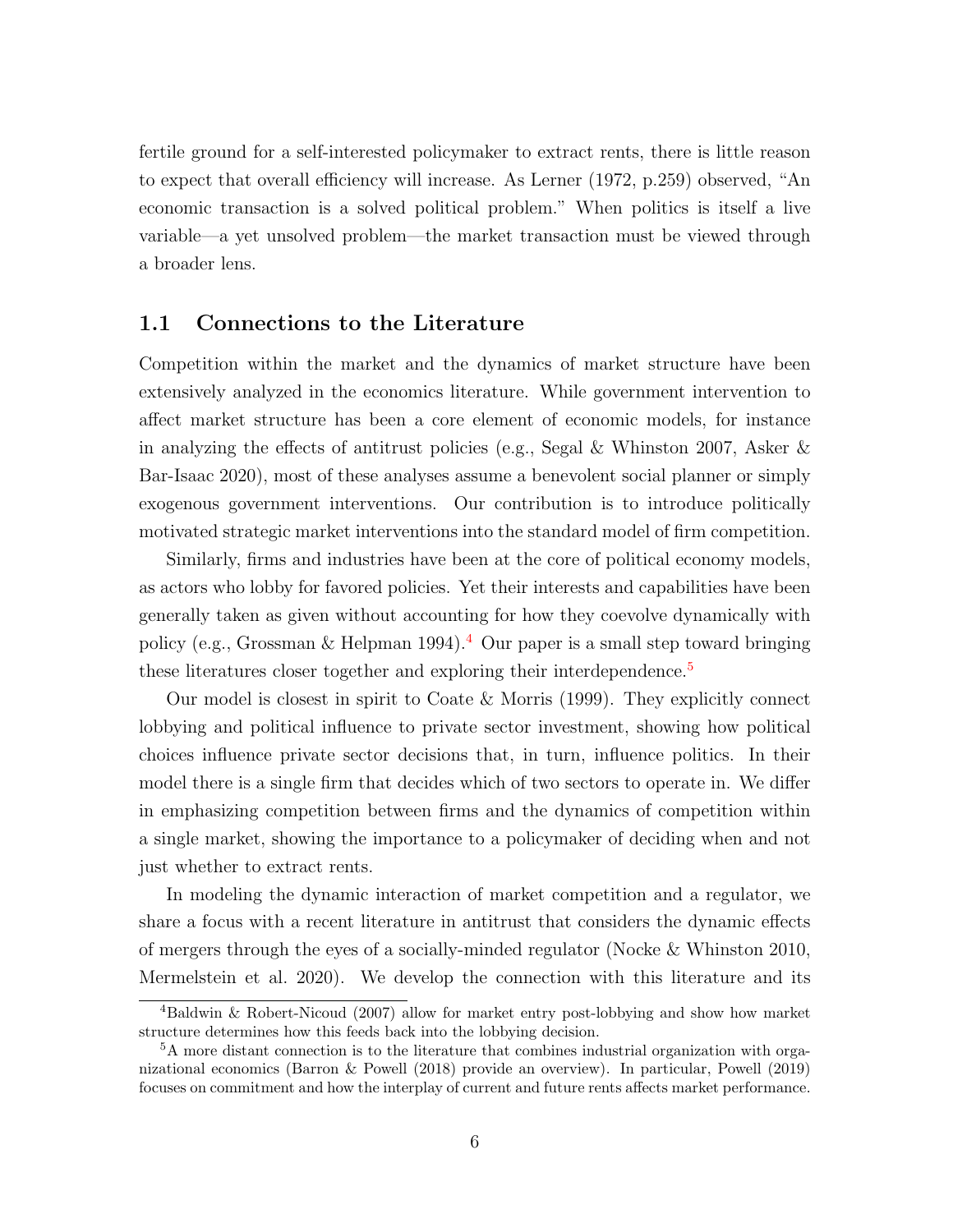application to current antitrust debates in the discussion section.

The feedback loop between politics and markets has recently come into focus in the empirical literature, as most clearly and forcefully articulated in Zingales (2017) (see Philippon (2019) and Wu (2018) for related book-length treatments). We develop a formal model of market and political competition that complements Zingales' discussion and we identify a novel channel through which the feedback loop operates that focuses on the strategic self-interest of the policymaker.<sup>[6](#page-6-1)</sup>

## <span id="page-6-0"></span>2 The Model

The environment consists of two firms and a policymaker, P. In each period  $t =$ 1, 2, ... the firms compete in the market and lobby the policymaker for protection.

The Market. Each firm that operates in the market has a technology level which determines its marginal cost of production. Higher technology leads to a lower marginal cost of production. We refer to the firm with the higher technology level as the leader (L), and the firm with the lower technology as the follower (F). The technology levels take non-negative integer-values and are denoted by  $l$  and  $f$  for the leader and follower, respectively, and they therefore satisfy  $l \geq f$ .

When both firms operate in the market, competition between them is imperfect. We have in mind Cournot competition and similar settings. Market demand is assumed constant across periods. For clarity and generality, we formulate the problem with firm profits as the primitives, given the state of the market  $(l, f)$ , and work with continuous functions even though the technology levels are discrete. Within-period profits in the competitive market are given by twice-continuously differentiable functions  $\pi^L(l, f) : \mathbb{R} \times \mathbb{R} \to \mathbb{R}$  and  $\pi^F(l, f) : \mathbb{R} \times \mathbb{R} \to \mathbb{R}$ , for the leader and the follower, respectively, such that the following conditions are satisfied.

<span id="page-6-2"></span>**Assumption 1 (Duopoly Profit)** The leader's duopoly profit  $\pi^{L}(l, f)$  satisfies the following conditions,  $\forall l \geq f \geq 0$ :

<span id="page-6-1"></span> ${}^{6}$ Zingales's (2017) identifies six factors that may drive a positive feedback loop: the main source of political power, the conditions of the media market, the independence of the prosecutorial and judiciary power, the campaign finance laws, and the dominant ideology. These are distinct from the mechanism we identify. At a more abstract level, the insights from our model reinforce and put structure to Zingales's (2017) argument that a 'goldilocks' balance is required between the power embedded in politics and in markets for the system to have any hope of efficient and fair progress.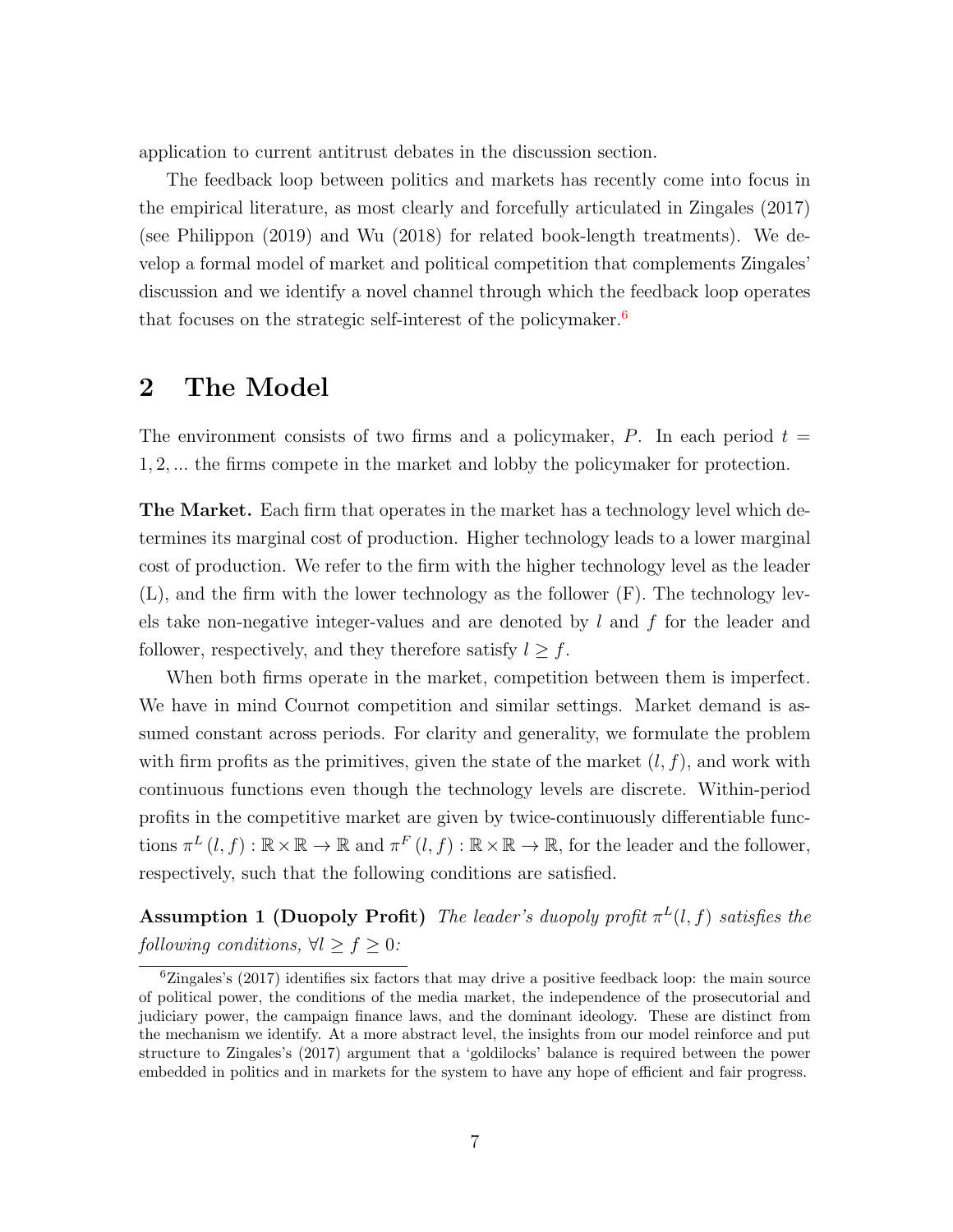#### 1. Monotonicity:

$$
\frac{\partial}{\partial l}\pi^L(l,f) \ge 0, \qquad \frac{\partial}{\partial f}\pi^L(l,f) \le 0.
$$
 (1)

#### 2. Regularity:

<span id="page-7-2"></span>
$$
\frac{\partial^2}{\partial l^2} \pi^L(l, f) \le 0, \qquad \frac{\partial^2}{\partial f^2} \pi^L(l, f) \ge 0, \qquad \frac{\partial^2}{\partial l \partial f} \pi^L(l, f) \le 0.
$$
 (2)

The first requirement is straightforward: the leader benefits from advances in its own technology and loses from advances in the competitor's technology. The second requirement is a regularity condition. It says that the leader's profit is concave in own technology, that it is convex in the follower's technology, and that an increase in the follower's technology reduces the leader's marginal profit gain from increases in its own technology.

The conditions of Assumption [1](#page-6-2) obtain under the classical Cournot competition model with either linear or CES market demand for a nontrivial region of the parameter space, as we show formally in the Supplementary Appendix.

If one firm does not compete in the market, we have a monopoly. The monopolist's profit at technology level l is denoted  $\hat{\pi}^M(l)$ .

Assumption 2 (Monopoly Profit) The monopoly profit  $\hat{\pi}^M(l)$  satisfies

<span id="page-7-3"></span>
$$
\frac{\partial}{\partial l}\hat{\pi}^M(l) \ge 0, \qquad \frac{\partial^2}{\partial l^2}\hat{\pi}^M(l) \le 0.
$$
 (3)

We require that the monopoly profit is increasing and concave in technology. These conditions can be immediately obtained, for instance, when the marginal cost of production is decreasing and convex in the firm's technology.

The firms can improve their technology level through investment every period in which they are in the market. Investment by the leader incurs a fixed cost  $c(l)$ 0 that is increasing in l such that  $\lim_{l\to\infty} c(l) \to \infty$ . This condition on the cost function insures that there exists a level of technology, which we denote  $l^{\max}$ , at which investment stops, regardless of market structure. Technological advancement is deterministic and one-step per investment.[7](#page-7-0) The step sizes in technology are small in the following sense:

<span id="page-7-1"></span><span id="page-7-0"></span><sup>7</sup>Step-by-step advancement is standard in the literature; see Aghion et al. (2005). It is straightforward to prove that our results are robust to stochastic advances in technology.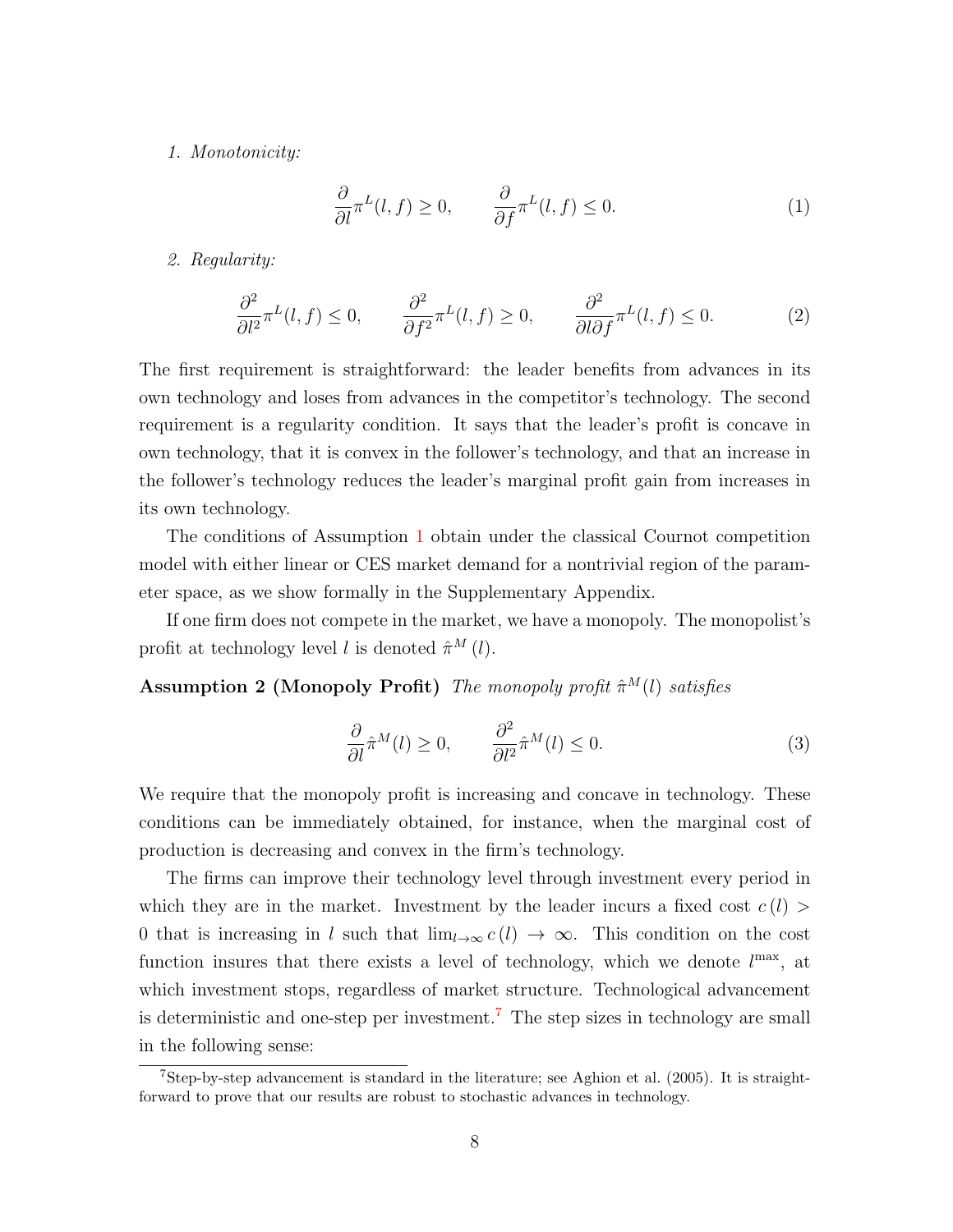#### Assumption 3 (Small step size)

$$
\hat{\pi}^{M}(l) > \pi^{L}(l+1, f) - c(l), \forall l \ge f \ge 0.
$$
\n(4)

That is, the leader prefers to be a monopolist at technology level  $l$  than to advance one step and have to compete. The follower can also advance one step each period in which it competes in the market. Its advancement comes at a lower cost compared to the leader. The follower firm can more easily imitate the leading firm than the leader can come up with new ideas. We take the follower's advancement cost to be zero. $8$ We generally consider the situation in which both firms begin at technology level 0, although the analysis holds should the market begin at any state of technology. Indeed, one can view a different starting state as resulting from a disruptive innovation, with the model describing incremental competition thereafter.

Political Influence. The policymaker can intervene in the market and impose a minimum technology standard. The standard can be adjusted from period to period. It is outcome relevant only if it separates the firms. When a standard is imposed, the follower firm is excluded from the market, earning zero profit, and the leader obtains monopoly power.<sup>[9](#page-8-1)</sup>

The protected firm pays rents to the policymaker, which we assume to be a fixed share of the value of protection. The value is the difference between monopoly and duopoly profits, which for the policymaker's share  $\rho \in (0,1)$  and technology levels l and f, gives a payoff for the policymaker of

$$
\pi^{P}\left(l,f\right) = \rho \cdot \left[\hat{\pi}^{M}\left(l\right) - \pi^{L}\left(l,f\right)\right].\tag{5}
$$

The protected firm's profit is then monopoly profit less policymaker rents:

$$
\pi^{M}\left(l,f\right) = \hat{\pi}^{M}\left(l\right) - \pi^{P}\left(l,f\right),\tag{6}
$$

<span id="page-8-0"></span><sup>&</sup>lt;sup>8</sup>A version of this assumption appears in many other models of competition and innovation, such as in the influential work by Aghion et al. (2005) and Bessen & Maskin (2009).

<span id="page-8-1"></span><sup>9</sup>Formally, investment in our model is a cost reduction and so we model the regulatory intervention as a technology or capability standard. Modeling investment as a quality improvement on the final goods would permit an analogous application to quality floor regulations. As Tirole (1997, p. 389) points out, "a product innovation can generally be regarded as a process innovation—imagine that the new product existed prior to the innovation, and that the innovation simply reduced its production cost."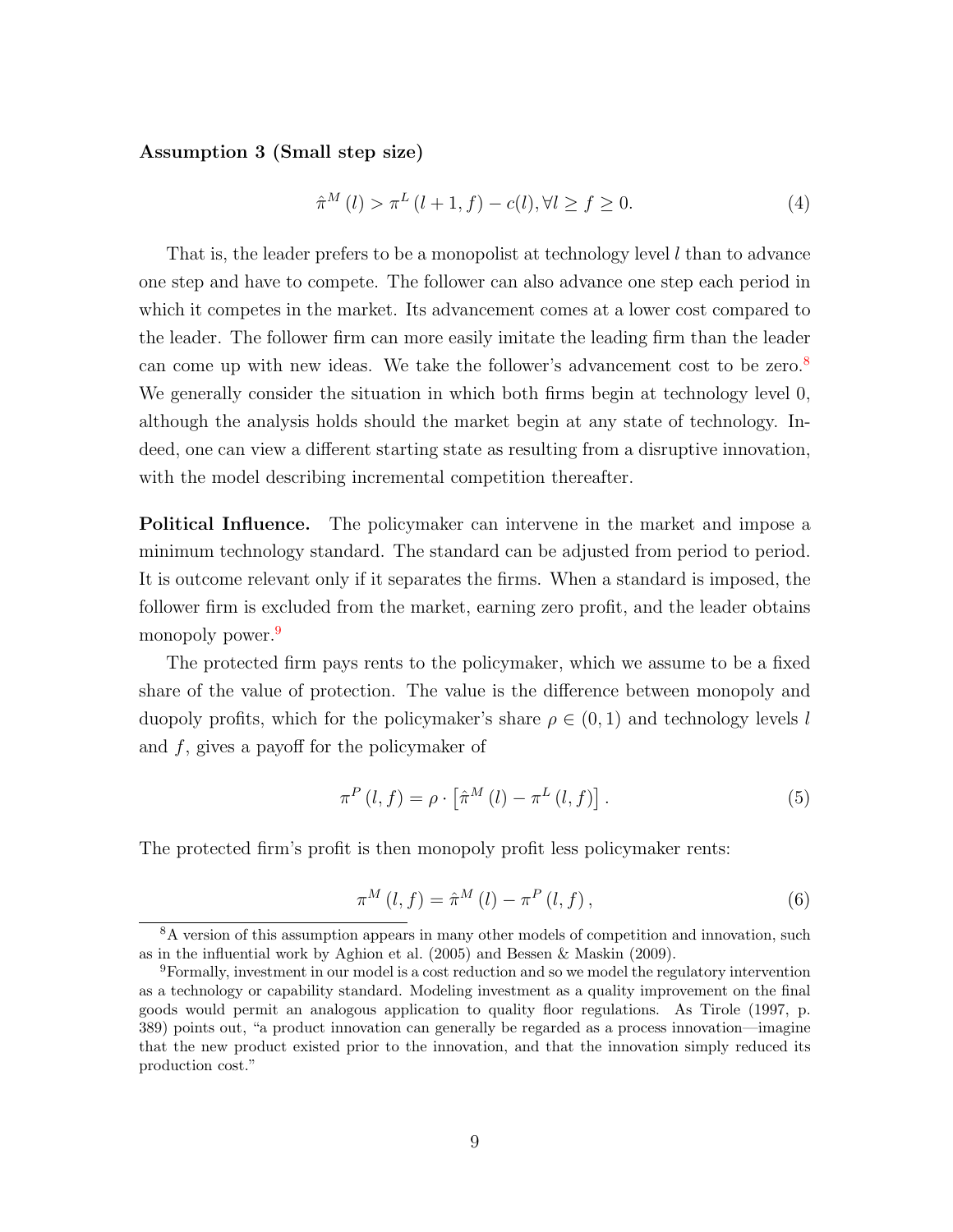which, by construction, exceeds the duopoly profit. Note that the policymaker and leading firm cannot commit to a rent-sharing agreement beyond the present period. Lack of commitment is assumed throughout the model.

The rent-sharing rule we consider encapsulates the tension between the policymaker and the leading firm within and across periods. The parameter  $\rho$  reflects the relative bargaining power between them within a period, representing in reduced form the effect of various institutional features, including the willingness of the policymaker to accept rents or of the firm to share them, the cost to the policymaker of protection, as well as the degree of political competition.<sup>[10](#page-9-0)</sup>

That the value of protection to the leading firm varies in its market position across periods captures the idea that capability-based and political-based market power are, to some extent, substitutes. The particular sharing rule we chose is sufficiently simple to allow for a clean characterization of the dynamics between market and political power. However, it is not the unique sharing rule that delivers our insights. Other rules develop similar effects. All that is required, as we show in the Supplementary Appendix, is that rents are proportional to the market gains from political intervention, and they decrease as the technology gap between firms widens.

**Timing:** The timing of the play within each period is as follows. For  $l_t > f_t$ :

- 1. Investment. The leading firm invests  $(i_t = 1)$  or not  $(i_t = 0)$  and the interim state is  $(l_t + i_t, f_t)$ .
- 2. Protection. The policymaker imposes a technology standard  $(a_t = 1)$  or not  $(a_t = 0).$
- 3. Market competition. The firms compete (if  $a_t = 0$ ) or firm L is a monopolist (if  $a_t = 1$ ).
- 4. Transition. The state in period  $t + 1$  will begin at  $(l_t + i_t, f_t + 1 a_t)$ .

When the firms are equal technologically and  $l_t = f_t$ , nature selects in step 1 one of the firms to invest, and play proceeds identically otherwise.<sup>[11](#page-9-1)</sup> This is a simple tie-

<span id="page-9-0"></span><sup>&</sup>lt;sup>10</sup>In Stigler's (1971) original view, it was the industry cartel that held all of the bargaining power, making demands of policymakers and extracting all of the benefit of political protection. McChesney (1987) shows that if instead policymakers are proactive and can make demands of the firms, then they extract all of the surplus. Reality lies somewhere between these extremes.

<span id="page-9-1"></span><sup>&</sup>lt;sup>11</sup>With the exception that only the selected firm can push the technological frontier; i.e., if the selected firm does not invest and protection is not offered, the follower firm does not advance technologically in step 4.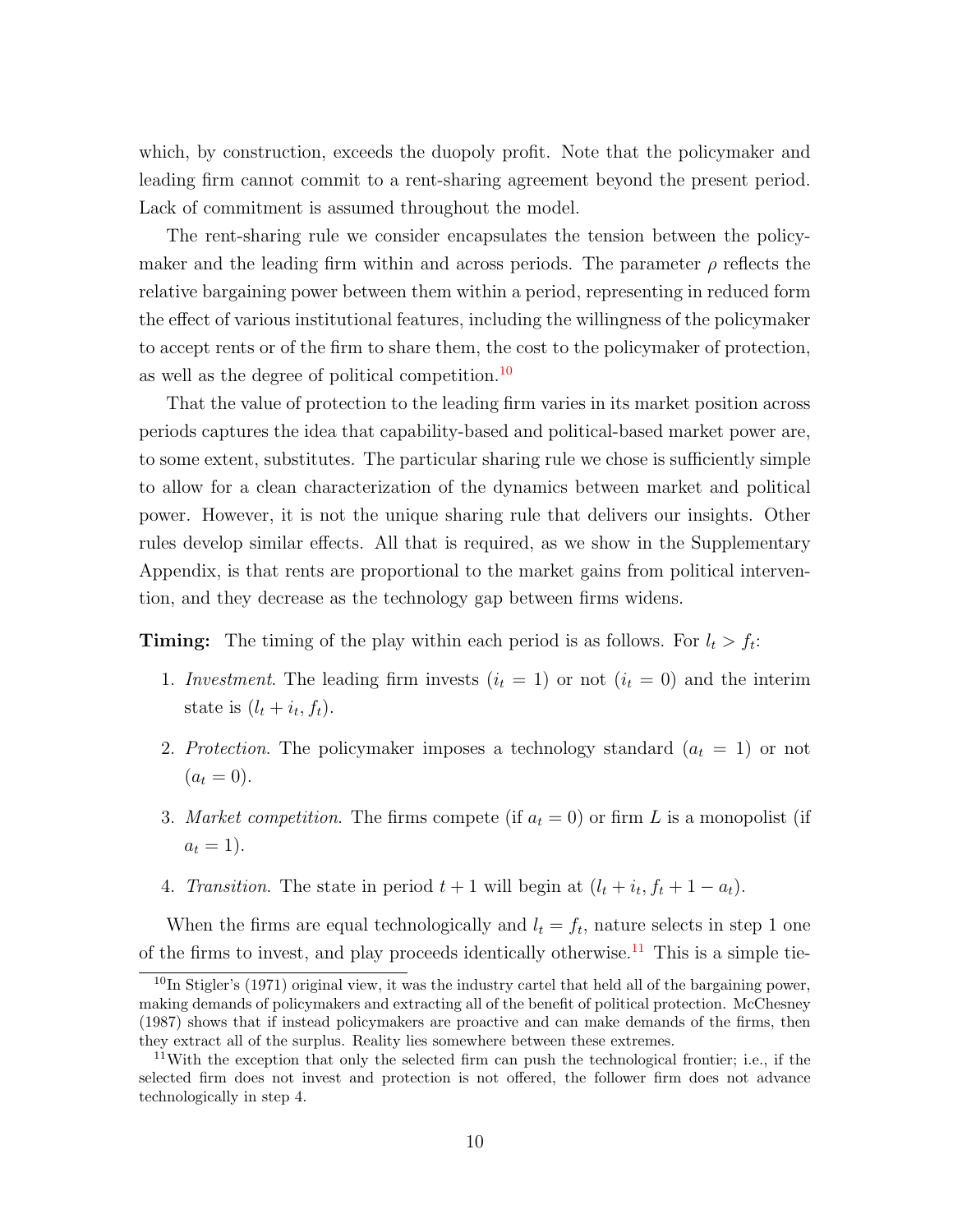breaking rule that creates the opportunity for technology gaps to open up between the firms.

The transition in stage 4 reflects the two ways in which political protection impacts the market in our model: It removes competition and it restrains technological catchup by the follower firm. Both aspects will play a role in our analysis.

Competition and the Incentive to Invest: The incentives of firms to invest depend on market structure and political intervention. In a purely market setting, Arrow (1962) argues that the incentive to invest is lower in monopoly than with competition. This has come to be known as the Arrow replacement effect (Tirole 1997) and led to an enormous amount of research on the impact of competition on investment and innovation. In our model, as in Arrow (1962), only a single firm has the opportunity to invest and, by so doing, it lessens the degree of competition with the follower firm, thereby "escaping competition" (Aghion et al. 2005). Empirical evidence strongly points to competition increasing the incentive to invest and innovate when the comparison is between monopoly and duopoly, as it is here (Shapiro 2012, Holmes & Schmitz  $2010$ .<sup>[12](#page-10-0)</sup>

Arrow's effect is intuitive although that it holds for all technology levels does not follow directly from a standard model of competition like Cournot. We impose the following condition on relative profits.

<span id="page-10-1"></span>Assumption 4 (Arrow Effect) The monopoly profit and the leader's profit in duopoly satisfy,  $\forall l \geq f+1 \geq 1$ :

$$
\frac{\partial}{\partial l} \hat{\pi}^M(l) < \frac{\partial}{\partial l} \pi^L(l,f).
$$

The condition states simply that, for a technology level  $l$ , the marginal gain from increasing technology is higher for the duopolist than the monopolist. The duopolist improves efficiency and gains market share from its competitor, whereas the monopolist only improves efficiency albeit from a larger base quantity. The Arrow effect requires that the market share gain dominates the larger quantity for the monopolist.

Arrow's effect implies that the gap between profits in monopoly and duopoly is narrowing. That as the leader's technology level grows, competition restrains its

<span id="page-10-0"></span><sup>&</sup>lt;sup>12</sup>Schmutzler (2009) provides a thorough theoretical treatment of the connection between competition and innovation.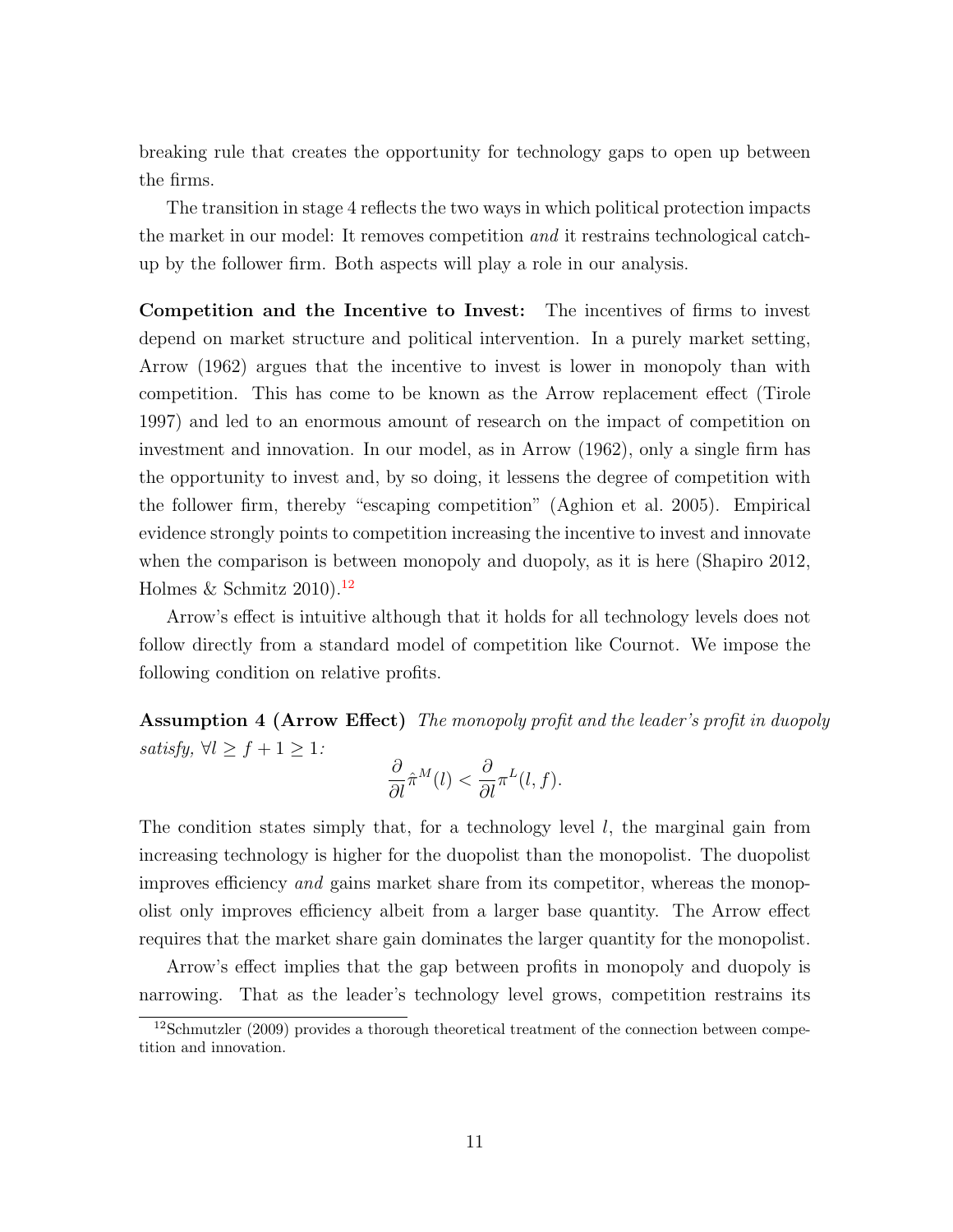profits to a lesser degree.<sup>[13](#page-11-0)</sup> This property is important as it is the gap in profit between monopoly and duopoly that determines the rents paid to the policymaker. The policymaker receives a share of the value of protection, which is exactly this difference in profit. That this gap declines in the leader's technology level implies, therefore, that the policymaker's rents also decline in leading firm's technology level.

Assumption [4](#page-10-1) is for a duopolist and a pure monopolist. The case of a protected monopolist—who shares rents with the policymaker—lies between these cases. The fixed proportion rent sharing rule we assume implies, immediately from Assumption [4,](#page-10-1) that the incentive to invest of a protected monopolist satisfies:  $\hat{\pi}^M(l+1) - \hat{\pi}^M(l) \leq$  $\pi^M(l+1,f) - \pi^M(l,f) \leq \pi^L(l+1,f) - \pi^L(l,f)$  for each  $l \geq f+1 \geq 1$ . The incentive of the protected monopolist equals that of the pure monopolist at  $\rho = 0$ , that of the duopolist at  $\rho = 1$ , and is strictly increasing in  $\rho$ .

**Planning Horizons:** The policymaker and the firms discount utility at rates,  $\delta$ and  $\beta$ , respectively. Throughout our analysis the policymaker is far-sighted with  $\delta \in (0,1)$ . For simplicity, we present the model when the firms are short-sighted  $(\beta = 0)$ . In Section [5](#page-28-0) we establish the robustness of the results for any  $\beta \in (0,1)$ . Note that the firms receive the benefit of investment within a period, so even when myopic, investment can have a positive return.

Equilibrium Concept: We identify a renegotiation proof Subgame Perfect Equilibrium (SPE) of the following form: after each history, if at the timing of the leader's investment decision or at the timing of the policymaker's protection decision there are two equilibria that are Pareto ranked for the policymaker and the leader, then we pick the Pareto efficient one. As the ensuing analysis will show, the SPE is derived using backwards induction from  $l^{\max}$  at which the leader never invests. This ensures uniqueness up to the state  $(l, f)$  at which the leader's optimal investment decision depends on the policymaker's protection decision after the leader does not invest (her decision after the leader's investment is determined by backwards induction since the leader's technology goes up by one step). In the states when the policymaker's optimal decision also depends on the leader's investment decision, $^{14}$  $^{14}$  $^{14}$  this circularity

<span id="page-11-0"></span><sup>&</sup>lt;sup>13</sup>To the extent that competition is relaxed completely for a large enough technology gap (if, for example, the monopoly price for the leading firm is below the follower firm's cost of production), then the Arrow effect must hold for at least large parts of the technology range.

<span id="page-11-1"></span> $14$ To see why, if the policymaker does not protect after no investment, then the next state will again be  $(l, f)$  and the policymaker's payoff depends on what the leader will do in that state.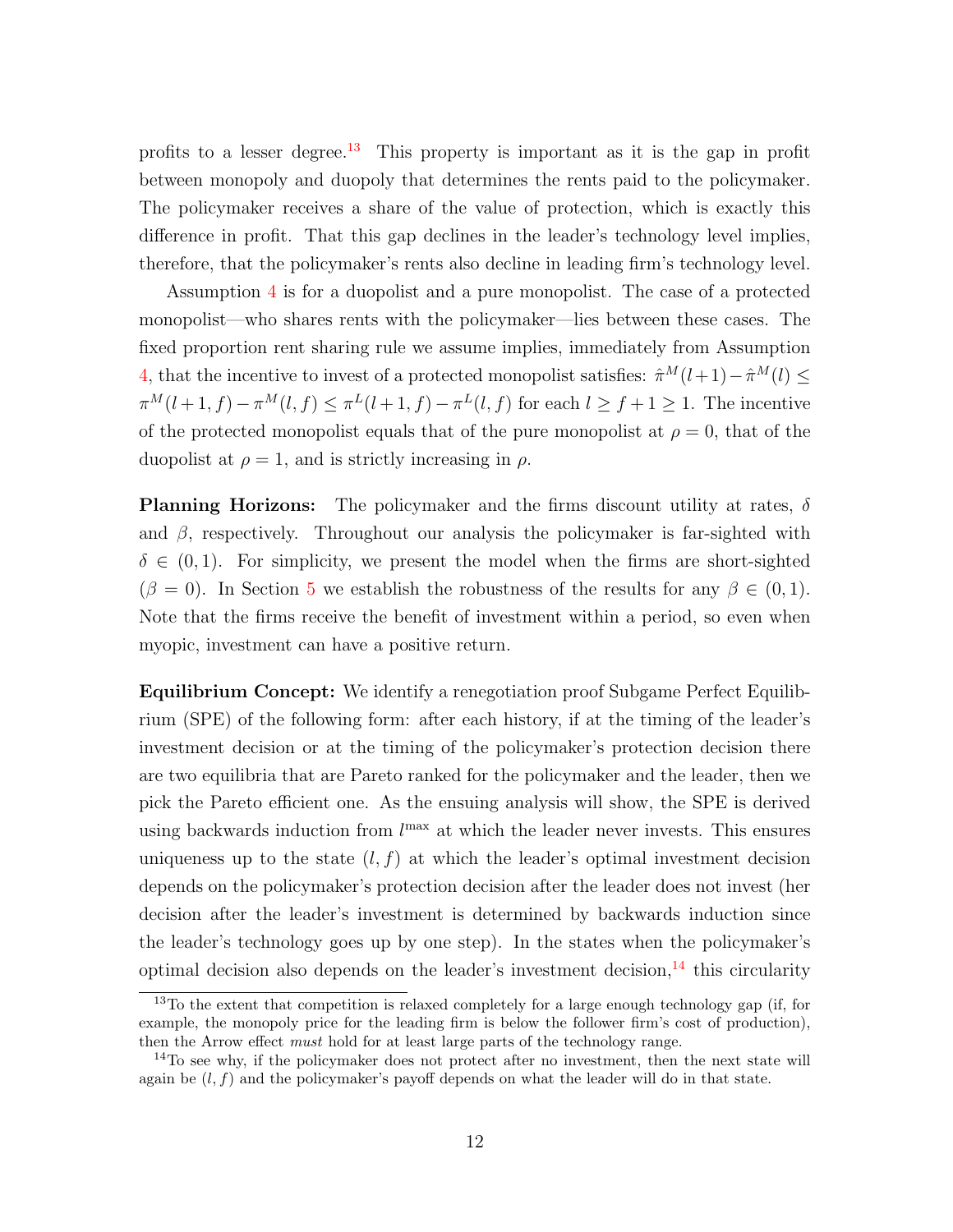may cause multiplicity, and renegotiation proofness is necessary to guarantee uniqueness. We prove in the Supplementary Appendix that the outcome of the Subgame Perfect Equilibrium satisfying renegotiation proofness exists and is unique. We fully characterize this equilibrium and show that it has the structure of a Markov Perfect Equilibrium. We refer to it as the equilibrium throughout the paper.

## <span id="page-12-2"></span>3 Market Incentives

To illuminate the market incentives in the model we begin by shutting down the policymaker as a strategic actor. We consider two benchmarks. One in which the policymaker does not exist or, equivalently, never intervenes in the market, and a second in which the policymaker always intervenes to protect the leading firm.

The Policymaker Never Intervenes: Without political intervention, both firms compete in each period and the market is a duopoly. A firm invests if the improvement in technology increases profit enough to justify the cost. For firms with a single period horizon, investment is profitable if:

<span id="page-12-0"></span>
$$
\pi^{L}(l+1,f) - c(l) \ge \pi^{L}(l,f).
$$
\n(7)

The decision to invest depends on the technology level of the leader as well as the follower. This generates a threshold level of technology for the follower at which equality holds in [\(7\)](#page-12-0) and the leader is indifferent between investing and not. We denote this threshold by  $IC_D(l)$  to represent the duopolist's incentive compatibility constraint. We then have the following result.

<span id="page-12-1"></span>**Lemma 1** The leader invests if and only if  $f < IC_D(l)$ , where the threshold satisfies  $IC_D(l + 1) \leq IC_D(l), \forall l \geq 0.$ 

The leading firm's willingness to invest is decreasing in its own technology level. The higher is the firm's own technology, the higher is the cost of further advancement and the lower is the increase in profit that it produces.

The leading firm's willingness to invest is also decreasing in the technology of the follower firm. As the follower catches up to the leader, competition is more intense. This means that the inframarginal benefit to the leader of investment less intense competition and a higher price—is lower. The leader does benefit from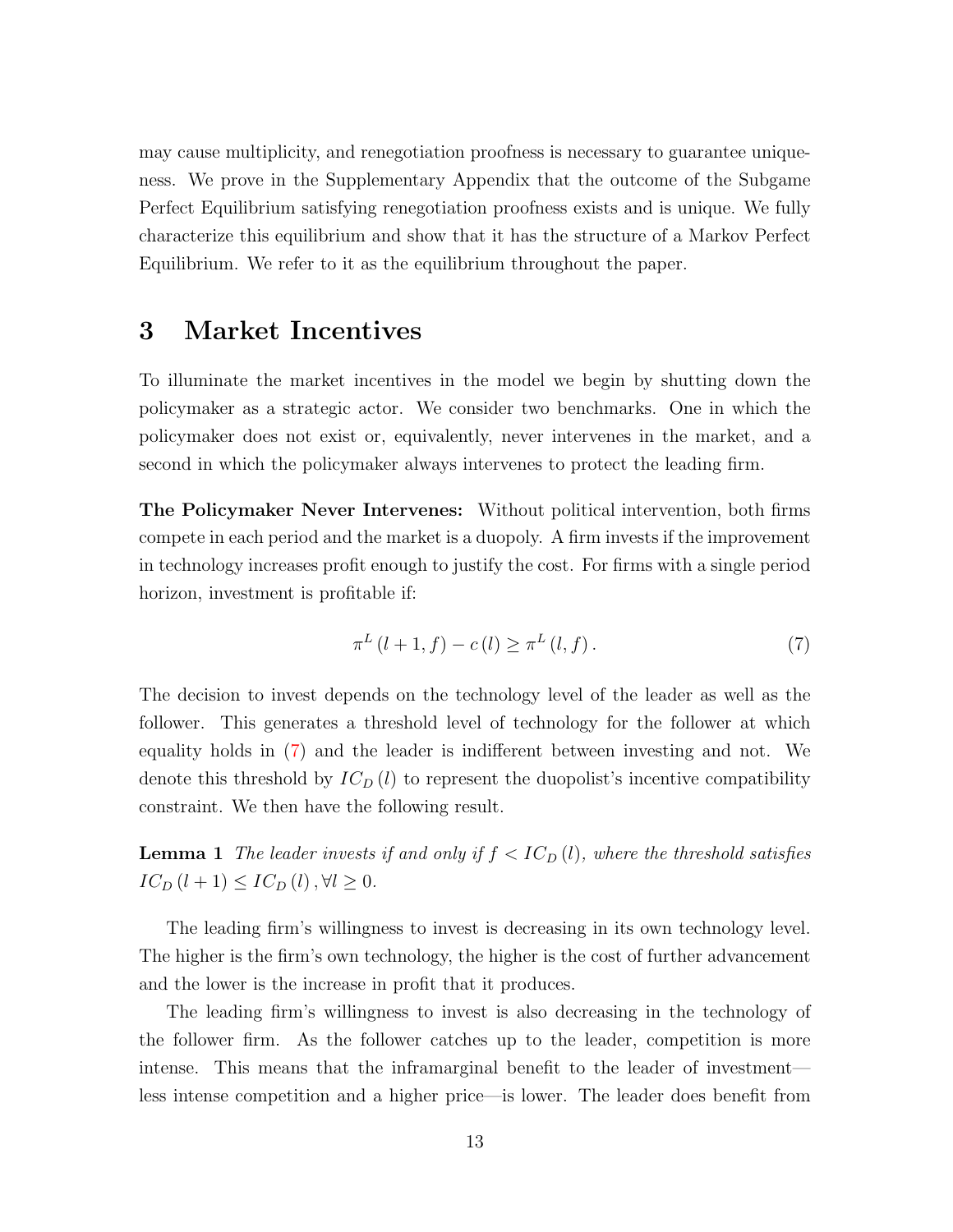

<span id="page-13-0"></span>Figure 1: Market Incentives. The red arrows illustrate the equilibtrium transitional path and the red dot the equilibrium steady state. The left panel shows the case when the policymaker never intervenes. The leader invests as long as  $f$  is below the threshold  $IC<sub>D</sub>$ . The right panel shows the case where the policymaker always intervenes. The leader invests as long as f is below the threshold  $IC_M$ .

capturing market share from the follower, but this effect does not dominate. This property holds in Cournot competition when both firms are active in the market. In our model, it follows from  $\frac{\partial^2}{\partial l \partial f} \pi^L(l, f) \leq 0$  in Assumption [1.](#page-6-2) This implies that the  $IC_D(l)$  threshold is decreasing in the leader's technology l, as depicted in the left panel of Figure [1,](#page-13-0) where each point in the positive quadrant corresponds to a state  $(l, f).^{15}$  $(l, f).^{15}$  $(l, f).^{15}$ 

Figure [1](#page-13-0) also depicts the dynamic path of the market when starting at the origin. One firm invests in the first period, becoming the market leader. In every subsequent period that firm invests, advancing one level, and the follower firm also advances while remaining one step behind. This continues until the state reaches the  $IC_D(l)$ threshold, at which point the leader no longer finds it worthwhile to invest and stops. The follower catches up one final step and the market stabilizes at equal technology levels, as marked by the dot.

The Policymaker Always Intervenes: In this case the leading firm benefits

<span id="page-13-1"></span><sup>&</sup>lt;sup>15</sup>This does not violate Assumption  $4$  as instead of comparing a duopolist to a monopolist, we are comparing duopolists to each other when both firms produce positive quantities, which is the case throughout our model. Only if the follower were to drop out of the market would the leader's incentive to invest weaken.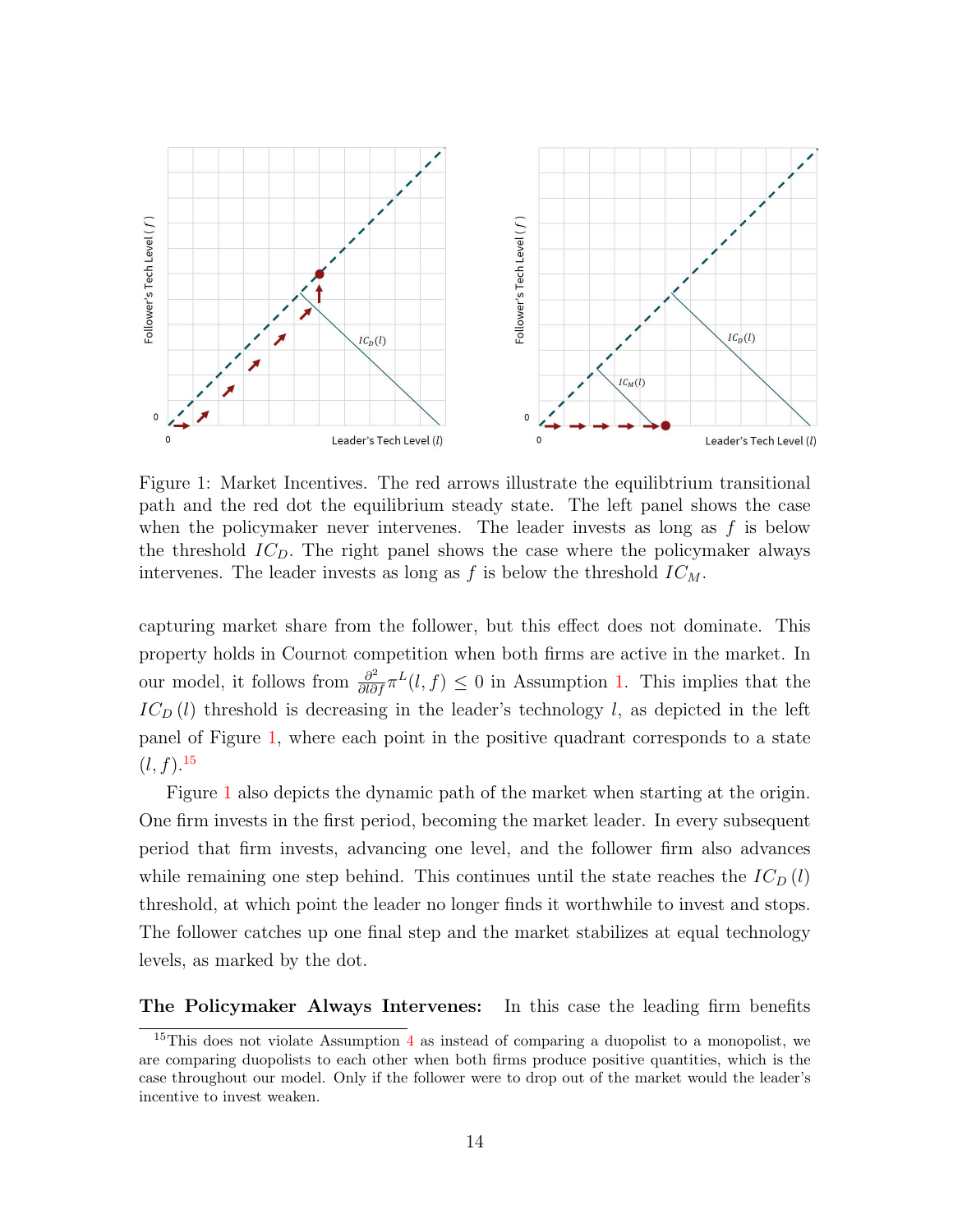from political protection in every period and operates as a monopolist. Investing at technology level  $l$  is profitable if:

<span id="page-14-0"></span>
$$
\pi^{M} (l+1, f) - c(l) \ge \pi^{M} (l, f).
$$
\n(8)

Although the leader is a monopolist whether it invests or not, the profitability of investment depends on the follower's technology level. This is because we are considering a protected monopolist. The leader pays rents to the policymaker proportional to the value of protection, and this depends on profitability should the leader have to compete. As in the duopoly case, this leads to a threshold in investment at which equality holds in [\(8\)](#page-14-0). This threshold is denoted by  $IC_M(l)$ , for monopoly.

<span id="page-14-1"></span>**Lemma 2** The leader invests if and only if  $f < IC_M(l)$ , where the threshold satisfies  $IC_M (l + 1) \leq IC_M (l)$  and  $IC_M (l) \leq IC_D (l)$ ,  $\forall l \geq 0$ .

This is depicted in the right-side panel of Figure [1.](#page-13-0) The threshold is downward sloping, as it is for duopoly. This is due to the increasing marginal cost of investment and the decreasing marginal benefit of investment as  $l$  or  $f$  increase (given Assumption [1\)](#page-6-2). The leader is more willing to invest the further behind is the follower firm as it then pays smaller rents to the policymaker and captures more of the efficiency gains of investment. The leader's willingness to invest is lower than in duopoly, as implied by Arrow's effect, and the protected monopolist stops investing earlier than does the duopolist.

The dynamic path of the market moves only horizontally (as the follower is never in the market and never catches up). Starting at the origin, the market moves along the l-axis and stabilizes at  $\lceil IC_M^{-1}(0) \rceil$ , the first technology level beyond the  $IC_M$ threshold, as marked by the dot.

# <span id="page-14-2"></span>4 Market & Political Equilibrium

To market competition we now add the strategic policymaker. The policymaker will choose to protect only when it is in her interest. Protection delivers rents today, but it also excludes the follower firm from the market and this gives the leading firm an opportunity to advance its technology advantage, which lowers the policymaker's rents in future periods. The policymaker's optimal strategy depends, therefore, on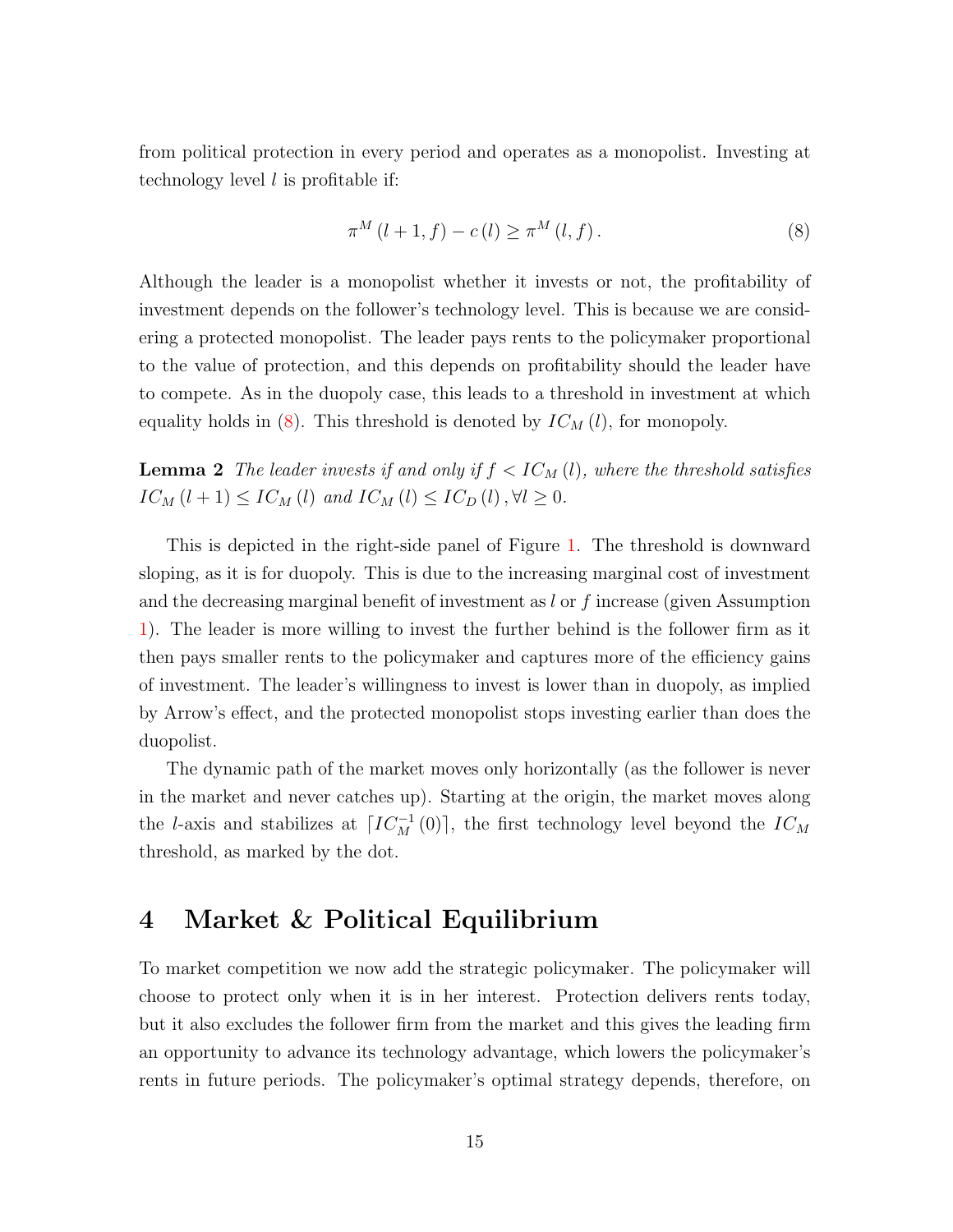the investment decisions of the firms which, in turn, depend on the policymaker's decision to protect or not. The equilibrium is the balance between these different incentives.

#### The Policymaker's Incentive Compatibility Constraint.

We will show that the policymaker's incentives enter the equilibrium in the form of a simple indifference condition on the rate at which her rents increase when the follower is allowed to catch up technologically. As we will argue below, this condition distills down to a one-period trade-off even though she is far-sighted. It is given by:

<span id="page-15-1"></span>
$$
\pi^{P}(l,f) = \delta \pi^{P}(l,f+1). \tag{9}
$$

This defines, for each l, the level of f at which the policymaker is indifferent between the rents available today from protection and the higher rents available tomorrow should she not protect and the follower catches up one step. Denote this critical value of f by  $IC_P(l)$ , reflecting that this is the policymaker's indifference condition.<sup>[16](#page-15-0)</sup> For f above  $IC_P(l)$ , the policymaker will intervene in the market, and for f below it, she will not.

The equilibrium depends on the slope of the  $IC_P(l)$  curve and where it intersects the edges of the state space. The following single-crossing condition ensures that the slope of  $IC_P(l)$  is between 0 and 1.

**Definition 1** We say that  $IC_P(l)$  satisfies single-crossing if for each l for which  $IC_P(l)$  is well-defined, (i)  $IC_P(l')$  is also well-defined for  $l' > l$ , and (ii) we have  $0 \leq IC_P(l+1) - IC_P(l) \leq 1.$ 

<span id="page-15-2"></span>The conditions required for single-crossing to hold are given by the following lemma. We show in the Supplementary Appendix that these conditions are consistent with competition under Cournot with either linear or CES market demand.

**Lemma 3** For each  $(l, f) \in \mathbb{R}_+ \times \mathbb{R}_+$  such that  $l^{\max} \geq l \geq f + 1$ , constraint  $IC_P$ 

<span id="page-15-0"></span><sup>&</sup>lt;sup>16</sup>Formally, let <u>l</u> be the smallest l such that  $\pi^P(l, l-1) \geq \delta \pi^P(l, l)$  with  $\pi^P(l, l)$  =  $\rho\left(\hat{\pi}^M\left(l\right)-\pi^L\left(l,l\right)\right)$ . For  $l \geq l$ , define  $IC_P\left(l\right)$  as follows: if  $\pi^P\left(l,f\right) \geq \delta \pi^P\left(l,f+1\right)$  for  $f = 0$ , then  $IC_P(t) = 0$ ; otherwise,  $IC_P(t)$  is the follower's technology level f that satisfies  $\pi^P(l, f) = \delta \pi^P(l, f + 1).$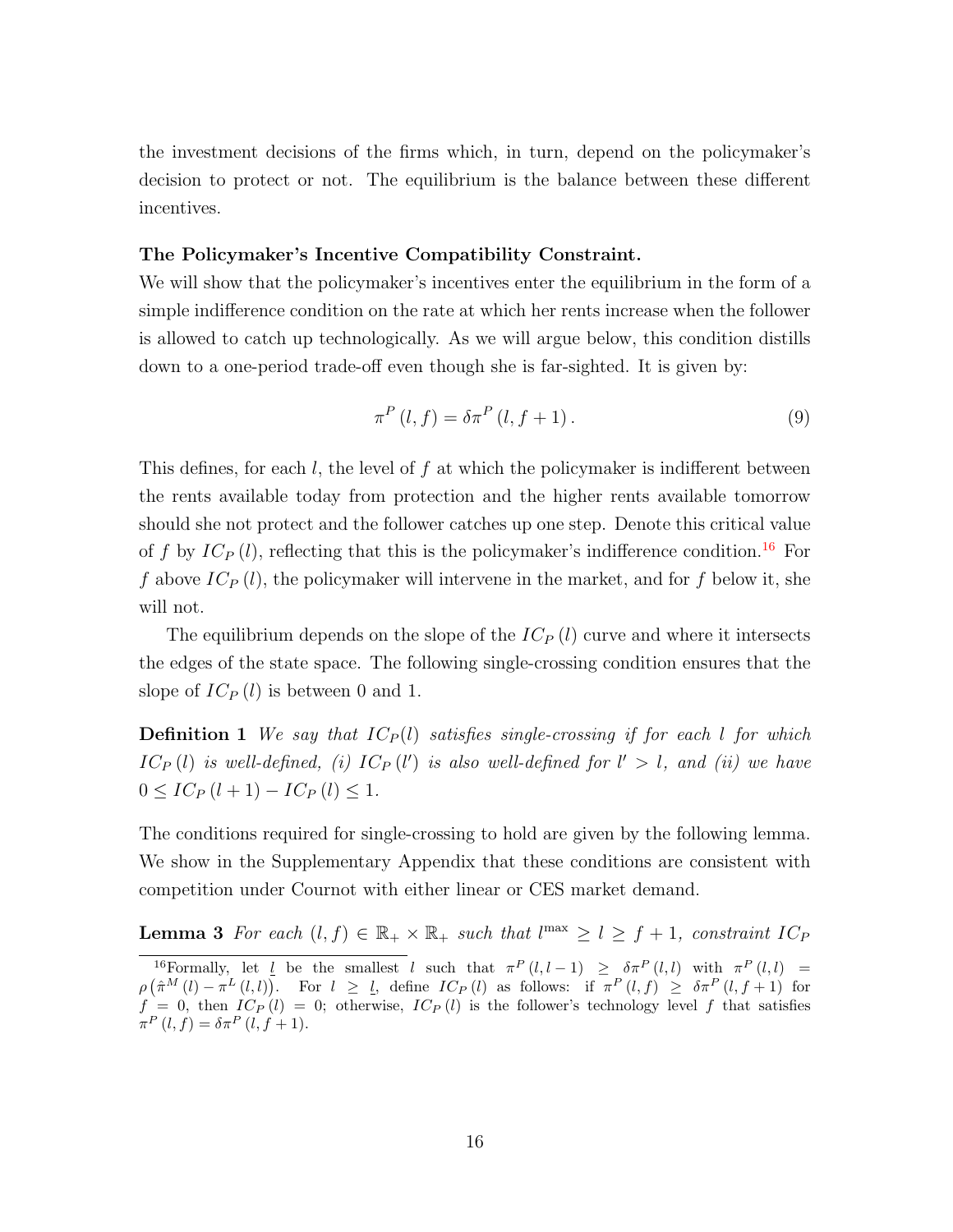satisfies single-crossing if the following conditions hold:

$$
(1 - \delta) \left[ \frac{\partial}{\partial l} \hat{\pi}^M(l) - \frac{\partial}{\partial l} \pi^L(l, f) \right] + \delta \max_{s \in [0, 1]} \left\{ \frac{\partial^2}{\partial l \partial f} \pi^L(l, f + s) \right\} \le 0, \quad (10)
$$

<span id="page-16-2"></span><span id="page-16-0"></span>
$$
(1 - \delta) \left[ \frac{\partial}{\partial l} \hat{\pi}^M(l) - \frac{\partial}{\partial l} \pi^L(l, f) - \frac{\partial}{\partial f} \pi^L(l, f) \right] + \delta \min_{s \in [0, 1]} \left\{ \frac{\partial^2}{\partial l \partial f} \pi^L(l, f + s) + \frac{\partial^2}{\partial f^2} \pi^L(l, f + s) \right\} \ge 0.
$$
 (11)

Condition  $(10)$  immediately follows from Assumptions [1](#page-6-2) (part 2) and [4.](#page-10-1) It ensures that the  $IC_P(l)$  curve is not downward sloping:  $\pi^P(l,f) - \delta \pi^P(l,f+1)$  is nonincreasing in  $l^{17}$  $l^{17}$  $l^{17}$  Condition [\(11\)](#page-16-2) imposes that the slope of  $IC_P(l)$  is no more than one:  $\pi^P(l+t, f+t) - \delta \pi^P(l+t, f+t+1)$  is non-increasing in t.

#### The Equilibrium.

Our main result is that in equilibrium the balance between market and political incentives leads to the worst of both worlds. The policymaker's effort to extract rents from the leading firm causes that firm to stop investing when it is at a low technology level, often at a level strictly lower than in duopoly and even monopoly. Moreover, the policymaker protects the leader in every period. The equilibrium path is inefficient both within period and across periods. When the policymaker protects and the leader does not invest, the market stabilizes and remains in a steady state thereafter.

The level of distortion in equilibrium depends on where and whether the  $IC_P(l)$ and  $IC_M(l)$  thresholds intersect and where  $IC_P(l)$  meets the l-axis. Let the intersection of the curves, should it occur, be at the point  $(l^I, f^I)$  and the intersection of  $IC_P (l)$  with the *l*-axis be at  $\hat{l}$ . When  $\hat{l} \geq 1$  we have the following.<sup>[18](#page-16-3)</sup>

<span id="page-16-4"></span>**Proposition 1** For  $\hat{l} \ge 1$  and IC<sub>P</sub> satisfying single-crossing, the steady state beginning from the origin is  $(l^*,0)$  where  $l^* \leq l^I - f^I$  if the IC<sub>P</sub> and IC<sub>M</sub> curves intersect, and  $l^* = \lceil IC_M^{-1}(0) \rceil$  otherwise.

<span id="page-16-1"></span><sup>&</sup>lt;sup>17</sup>Since π<sup>P</sup>(l, f) − δπ(l, f + 1) = (1 − δ)π<sup>P</sup>(l, f) − δ(π<sup>P</sup>(l, f + 1) − π<sup>P</sup>(l, f)) ≈ (1 − δ)π<sup>P</sup>(l, f) −  $\delta \frac{\partial}{\partial f} \pi^P(l, f)$ , and given that  $\pi^P(l, f)$  is proportional to the difference between  $\hat{\pi}^M(l)$  and  $\pi^L(l, f)$ , [\(10\)](#page-16-0) guarantees that  $\pi^P(l, f) - \delta \pi^P(l, f + 1)$  is decreasing in l. We have the max operator in (10) to precisely evaluate ≈.

<span id="page-16-3"></span><sup>&</sup>lt;sup>18</sup>The alternative case of  $l < 1$  implies that the state is below the  $IC_P$  threshold after a first period of investment. When this holds, there may be periods of competition as the policymaker allows the follower to catch up. Nevertheless, in the steady state, as in Proposition [1,](#page-16-4) protection is applied and investment is suppressed. We provide complete details in the Supplementary Appendix.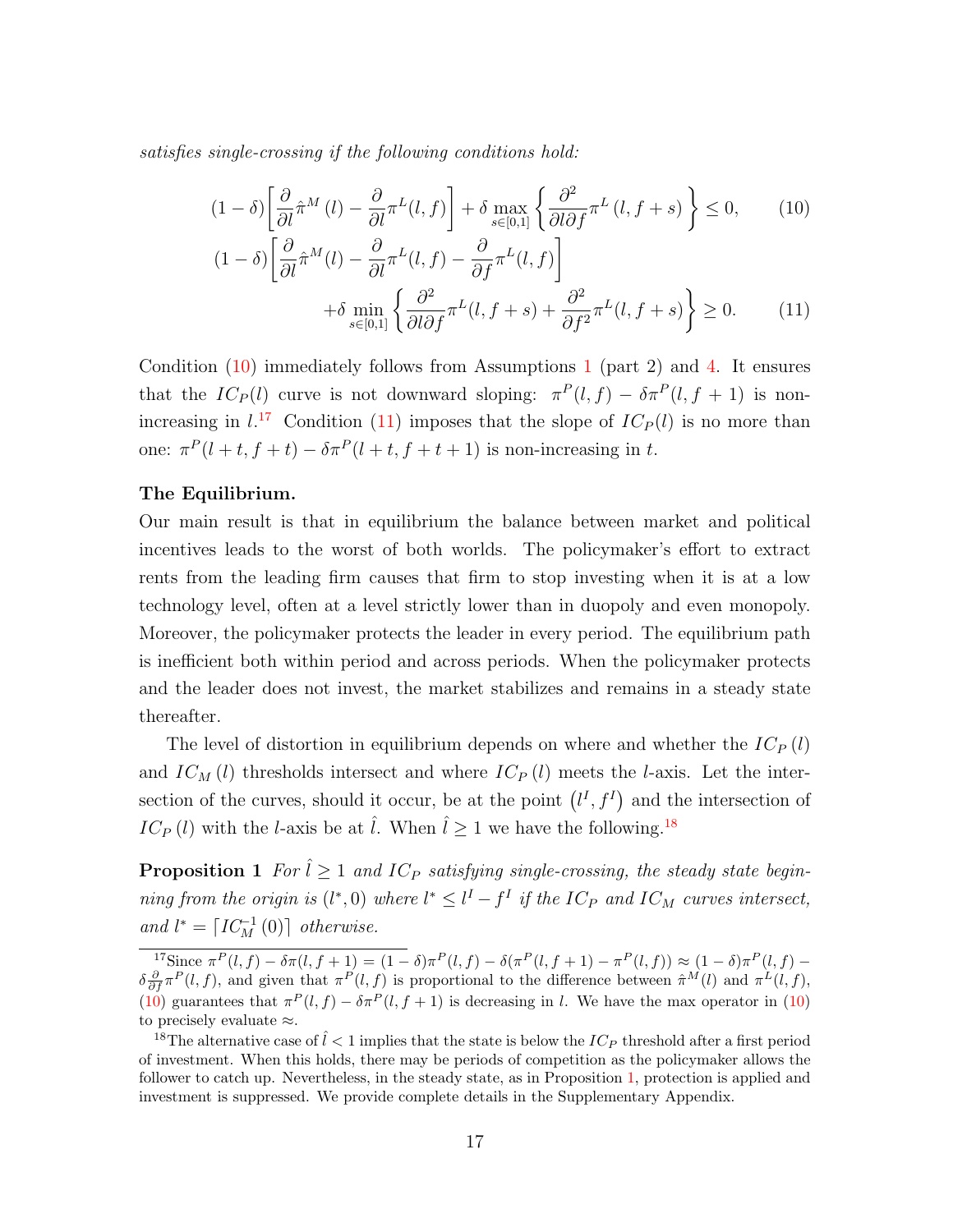

<span id="page-17-0"></span>Figure 2: Market and political equilibrium. The red arrows illustrate the transitional path and the gray dot shows the equilibrium steady state. The red dot shows the steady state under the benchmark where the policymaker always intervenes.

The equilibrium steady state and dynamic path starting at the origin are depicted in Figure [2.](#page-17-0) The proposition establishes that the steady state is at or lower than the investment level under protected monopoly, given by the red dot. As is evident in the figure, when the  $IC_P$  and  $IC_M$  curves intersect, the steady state is strictly lower than in monopoly and the underinvestment caused by political intervention can be severe. Only if the  $IC_M$  and  $IC_P$  curves do not intersect does the monopoly level [ $IC_M^{-1}(0)$ ] provide the upper bound on equilibrium investment.

The equilibrium path represents a mutual reinforcement between capability-based and politically-based market power. At each state up until  $(l^*,0)$  the leader invests and is protected by the policymaker. Competition never occurs on the equilibrium path. One firm gains an initial technology advantage and uses that advantage to obtain political protection that it parlays into a larger technology advantage. The entire market outcome, including the steady state, is preordained once the identity of the firm with the initial advantage is realized.

#### Managed Competition & the Reverse Arrow Effect.

This raises the question of why investment stops at such a low technology level. If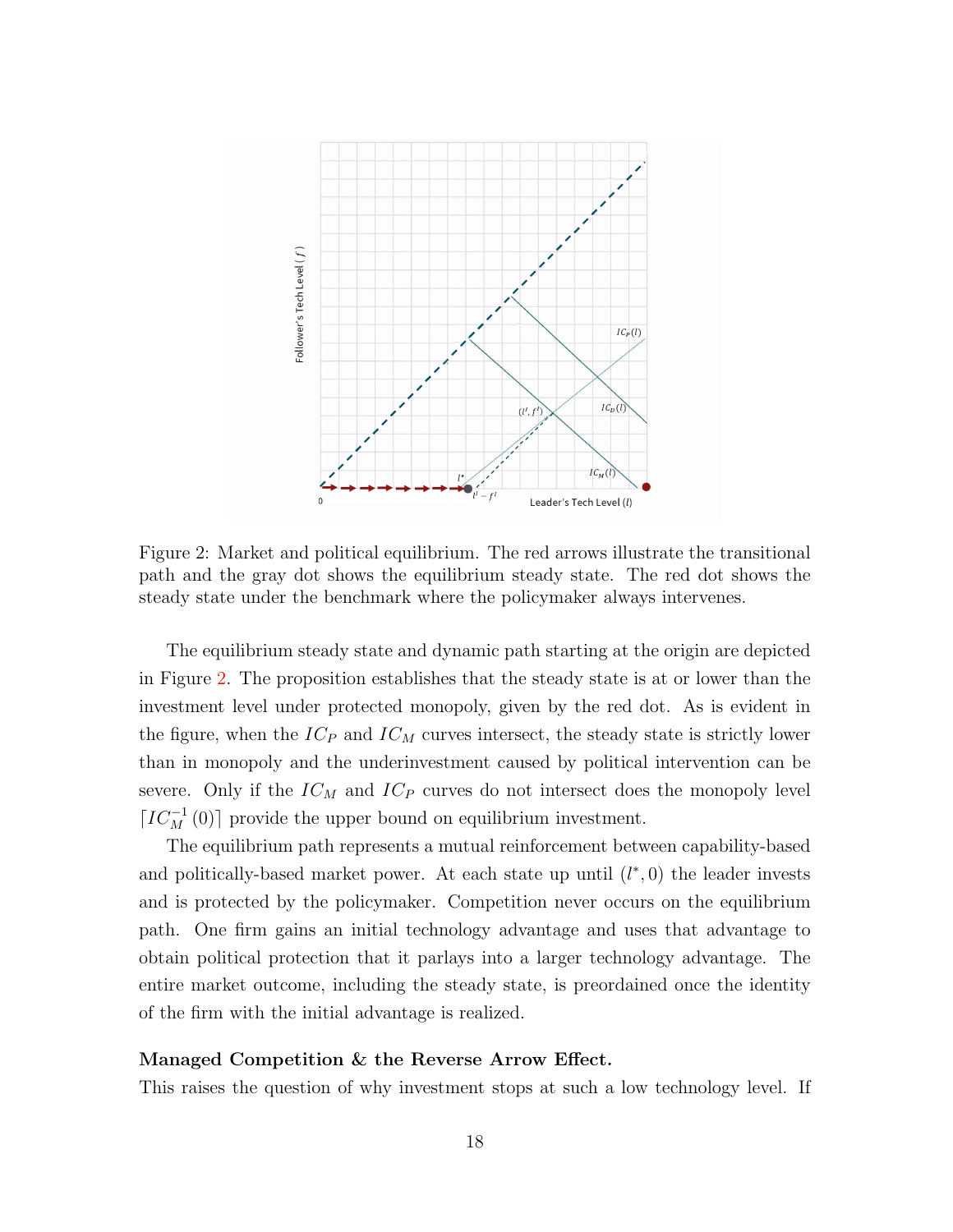a monopolist invests at this technology level, why wouldn't a protected monopolist invest? The reason is that the positive reinforcement stops. A crucial feature of the equilibrium is that at state  $(l^* + 1, 0)$  the equilibrium calls for the policymaker to not protect. Therefore, if at state  $(l^*,0)$  the leader increases its capability-based market power, its political-based market power will be removed.

It is at this state that the policymaker tries to "manage competition." At this state she decides that forgoing rents today is worth the benefit of allowing the follower firm to stay in touch with the leader. By not protecting, the policymaker ensures a higher degree of potential competition tomorrow that allows her to extract higher rents. The policymaker manages competition not for competition's sake but to ensure her own relevance.

Managed competition undermines investment by generating the reverse Arrow effect. Because the policymaker will remove protection at state  $(l^* + 1, 0)$ , the leading firm anticipates at state  $(l^*,0)$  that investment will cause it to lose protection and switch from a protected monopolist to a duopolist. This takes Arrow's logic to the opposite conclusion. In this setting, investment does not reduce competition—it does not allow the firm to "escape competition"—rather it increases competition. This pro-competition effect suppresses investment and induces market stagnation at a low level of firm technology.

#### Backward Inducting to the Reverse Arrow Effect.

To this point we have explained why the steady state exists given the equilibrium behavior at higher states, but we haven't yet explained why that equilibrium behavior is what it is. For this, we must look at the full structure of the equilibrium, which we derive from backward induction. The details of the argument are provided in the Appendix. We focus here on the key trade-offs that generate the path in Proposition [1.](#page-16-4)

The game is solvable by backward induction as the increasing and convex cost of investment ensures the existence of technology level  $l^{\max}$  at which investment stops, regardless of the policymaker's action. This implies that the state space is effectively finite and that a steady state exists. The state  $(l^{max}, f)$  is stable at  $f = l^{max}$  as the policymaker cannot protect when the technology levels are equal and neither firm invests, and stable for  $f < l^{\max}$  if the policymaker protects (as otherwise the follower would move up in technology when  $f < l$ , negating the idea of a steady state).

It is straightforward to then characterize equilibrium behavior when  $f \geq IC_P(l)$ and  $f \geq IC_M(l)$ . Consider the  $IC_P(l)$  threshold. It follows from Assumption [1](#page-6-2) that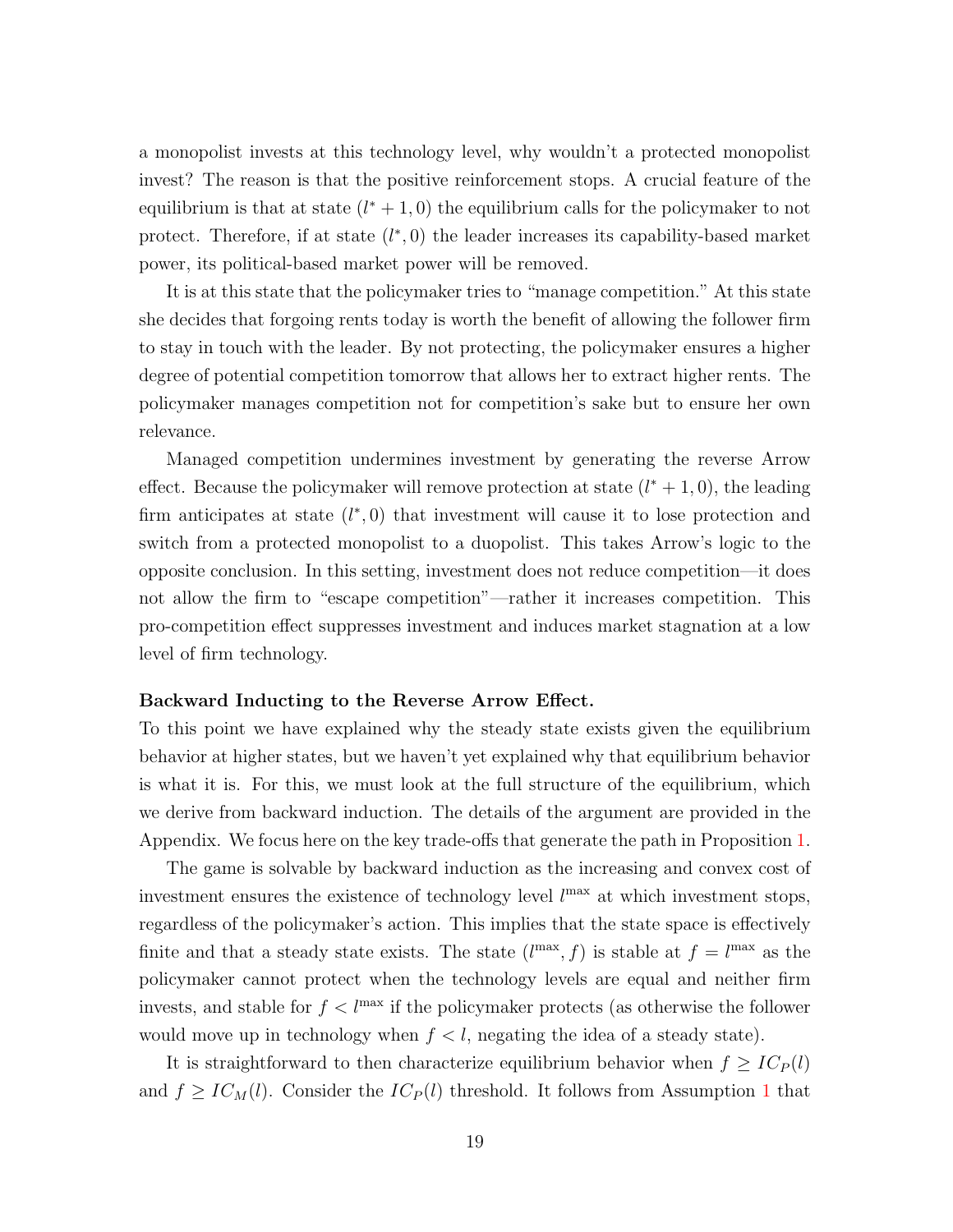

<span id="page-19-0"></span>Figure 3: Equilibrium behavior for high technology states. The dark blue dots are steady states as above both  $IC<sub>P</sub>$  and  $IC<sub>M</sub>$  the policymaker protects and the leader does not invest. At the orange squares below  $IC_P$  and above  $IC_D$  the leader does not invest and policymaker does not protect, and the state progresses upwards.

the left-hand side of [\(9\)](#page-15-1) is higher than the right-hand side whenever  $f > IC<sub>P</sub>(l)$ . In this region, the cost of investment is too high for the monopolist to invest and the policymaker would prefer to take rents today than wait until tomorrow. Therefore, in equilibrium the leader does not invest and the policymaker protects, and every state in this region is stable. This region is represented by dark circles in Figure [3.](#page-19-0)

Similarly, if  $f \leq IC_P(l)$  and  $f \geq IC_D(l)$ , the cost of investment is too high for a monopolist or a duopolist to invest, yet the policymaker prefers to let the follower catch up and reap higher rents tomorrow. Thus, every state in this region is unstable, as the follower advances technologically each period until a steady state is reached above  $IC_P$ . This region is represented by light squares in Figure [3.](#page-19-0)

The dynamics become more interesting in the remaining regions of the state space. The core of the argument focuses on the states around the intersection of the  $IC_P$ and  $IC_M$  curves, which are depicted in Figure [4.](#page-21-0) It will be helpful to distinguish the state depending on who is making a decision. We say we are in the "ex ante state" when the leading firm makes its investment decision, and in the "interim state" when the policymaker decides on protection.

Three observations drive backward induction from here on. First, if the policy-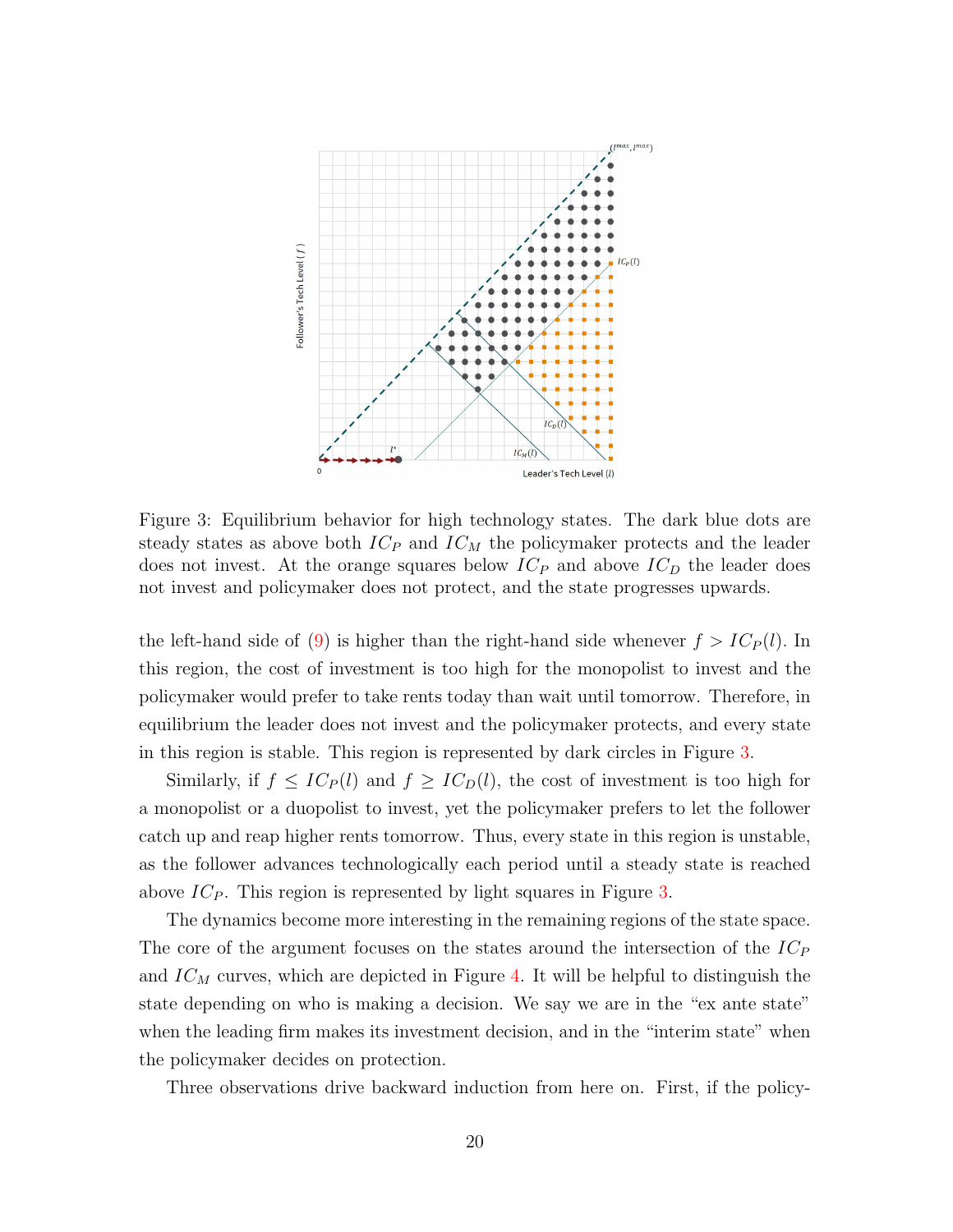maker protects the leader at interim state  $(l, f)$ , then protection will be offered forever on the equilibrium path starting from that interim state. To see why, note that this implies the policymaker will protect the leader should it not invest at ex ante state  $(l, f)$ . As it can ensure protection by not investing, the leader will only invest, by Assumption [3,](#page-7-1) if the policymaker protects at interim state  $(l + 1, f)$ . Recursively, protection will be always offered on path.

The second observation is on the policymaker's incentives. Suppose the equilibrium outcome at  $(l, f)$  is "no investment and protection" and consider the interim state  $(l, f - 1)$ . If  $(l, f - 1)$  is below the  $IC_P$  curve, the policymaker will not offer protection. To see why, suppose that she did. The first observation implies that protection will be offered thereafter in equilibrium. Since an investment by the leader decreases the policymaker's payoff given Assumption [4,](#page-10-1) her payoff is no more than  $\pi^P(l, f-1)/(1-\delta)$ . By contrast, if she does not protect, the state transitions to  $(l, f)$  and her payoff is  $\delta \pi^P(l, f)/(1 - \delta)$ . Since  $(l, f - 1)$  is below the  $IC_P$  curve, not protecting is the better choice.

The third observation combines the incentives of the policymaker and the leader. Suppose the policymaker does not protect the leader at interim state  $(l, f)$ . Then either the equilibrium outcome at  $(l-1, f)$  is "no investment and protection" or the policymaker does not protect the leader at the interim state  $(l-1, f)$ . If the policymaker does protect at the interim state  $(l-1, f)$  the leader will not invest, by Assumption [3,](#page-7-1) as doing so will cause it to lose protection. Moreover, if  $(l-1, f)$  is above the  $IC_P$  curve, then the equilibrium outcome is "no investment and protection." This is optimal for the leader and it is the best feasible outcome for the policymaker. Holding l fixed, the policymaker wants to stay at  $(l-1, f)$ , and Assumption [4](#page-10-1) implies that higher  $l$  reduces the policymaker's payoff. Thus, our renegotiation proofness requirement selects "no investment and protection" as the equilibrium.

We now apply these observations inductively, beginning at state  $(l, f + 1)$  in Figure [4.](#page-21-0) This state is stable as the leader doesn't invest and the policymaker protects. The second observation above implies that the policymaker does not protect at interim state  $(l, f)$  as it is below the  $IC_P$  curve. From here, we apply the third observation recursively until we obtain an  $l' < l$  exists such that the equilibrium outcome at  $(l', f)$ is "no investment and protection." The value of  $l'$  is no less than the first crossing point of the  $IC_P$  curve; specifically, it is no less than the largest  $l'' < l$  such that  $(l'', f)$  is above the  $IC_P$  curve. It is also no larger than  $l - 1$  and, thus, to the left of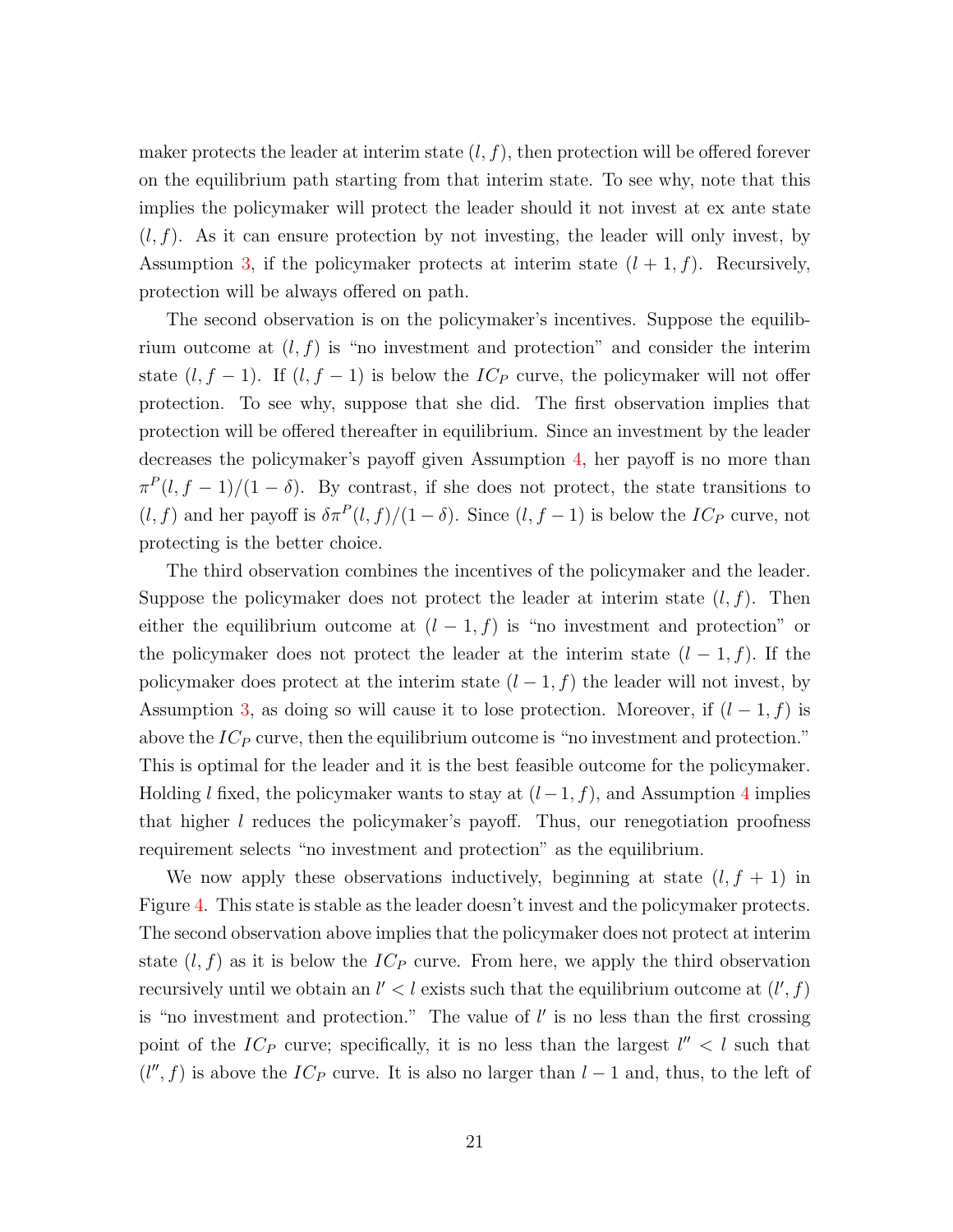

<span id="page-21-0"></span>Figure 4: Backwards induction. The unravelling logic is shown given states on either side of the policymaker's incentive constraint  $IC_P$ . The gray dark blue dots are steady states where the policymaker protects and the leader does not invest. The blue triangles are states at which the policymaker does not protect and the market is a duopoly. For simplicity, we illustrate the case where the slope of  $IC_P$  equals 1.

the line of slope one connecting  $(l, f)$  to  $(l^I - f^I, 0)$ . In Figure [4](#page-21-0) this is depicted as state  $(l-1, f)$ .

This establishes the reverse Arrow effect. Note what it implies. At state  $(l', f)$ , the leader stops investing despite being below the  $IC_M$  curve and the  $IC_D$  curve. Thus, the incentive to invest at this state for a protected monopolist is lower than for a duopolist and even a monopolist.

This behavior is interesting by itself, yet its true importance lay in how it affects behavior at preceding states. Starting now at state  $(l', f)$ , we know that even if  $(l', f)$ is above the  $IC_P(l)$  curve, state  $(l', f - 1)$  is below it as the slope of the  $IC_P(l)$  curve is less than one, under the single-crossing conditions of Lemma [3.](#page-15-2) Thus, by the same argument as above, the policymaker will not protect at  $(l', f - 1)$  and the logic of the reverse Arrow effect recurs.

This begins an unraveling that continues all the way to the l-axis where the follower firm has a technology level of zero. The unraveling proceeds between a line of slope 1 and states immediately to the left of the  $IC_P$  curve. This generates a steady state on the *l*-axis no greater than  $(l^I - f^I, 0)$  at which the leader doesn't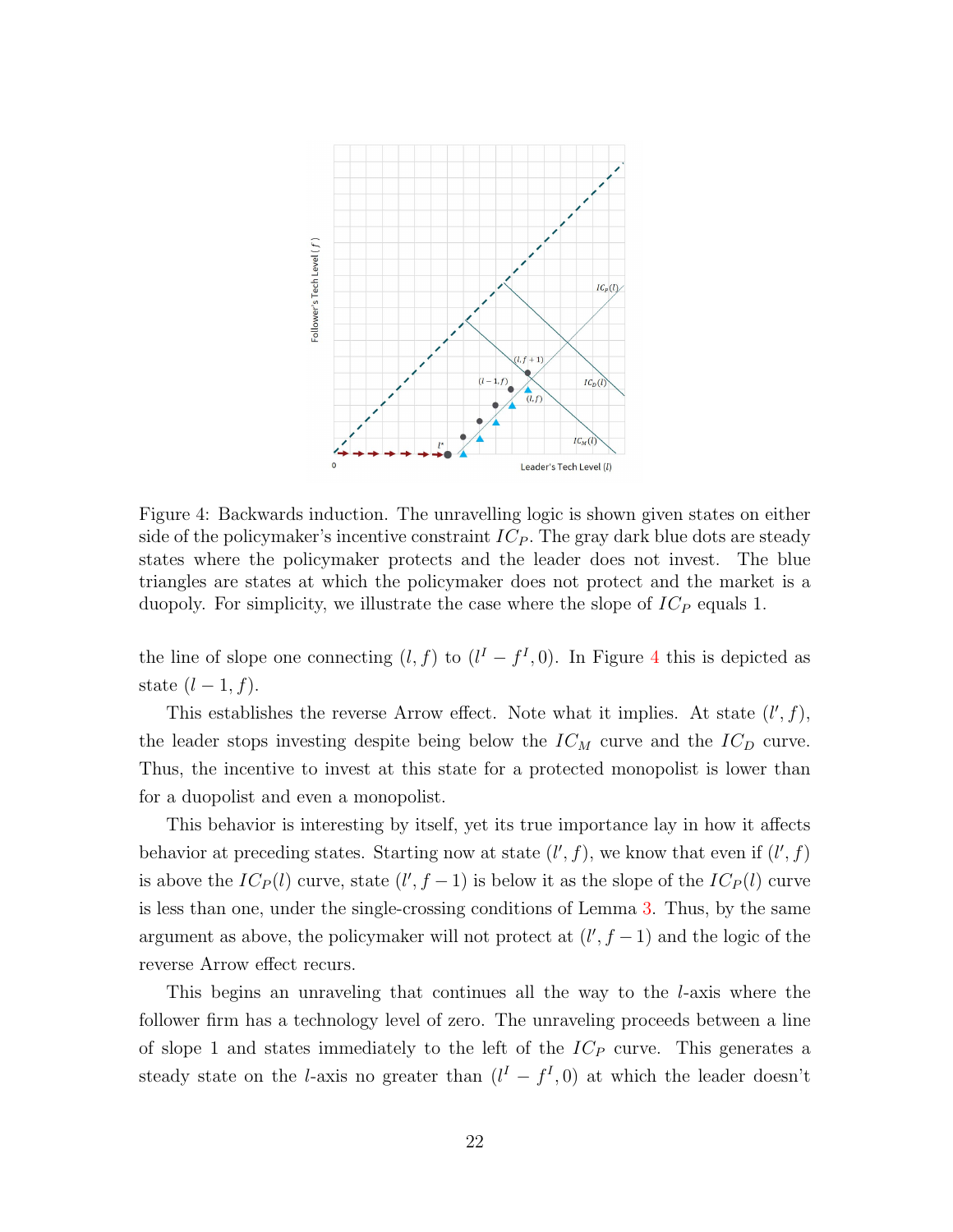invest and the policymaker protects. This provides an upper bound on investment in equilibrium. Therefore, whenever the  $IC_P$  and  $IC_M$  curves intersect, the investment level is strictly below that of a monopolist.

A striking feature of this bound is how it varies in the policymaker's patience. If  $\delta$ decreases, future rents are less valuable and managing competition less urgent. Thus, the policymaker is more willing to protect and take rents today and the  $IC<sub>P</sub>$  curve shifts to the right. Thus, if the policymaker's grip on power is weaker—a lower  $\delta$  there is more scope for investment by the leading firm in equilibrium. Conversely, if the policymaker is entrenched in power and  $\delta$  is high, the upper bound on investment is lower. This resonates with the idea that the less competition there is in politics, the more inefficient is policymaking.

### 4.1 Relaxing Competitive Pressure

The insight of 'managed competition' is that the policymaker seeks market competition purely for the threat value. She allows competition only because it enables the follower firm to catch up and increase the threat of further competition. In this sense, competitive pressure translates not into more efficient markets, but into leverage for the policymaker to extract rents. This induces the reverse Arrow effect that undermines market efficiency.

The lesson from this is that standard intuitions about market competition need not hold when markets and politics are intertwined. Counter-intuitively, therefore, it may be that outcomes are improved if the degree of competition is relaxed. We explore this possibility in this section.

One dimension of competitive pressure is the willingness of the follower firm to enter into the market and compete if political protection is removed. It is a striking feature of the equilibrium in Proposition [1](#page-16-4) that the follower firm never competes in the market yet nevertheless stands ever ready to do so. Although this is a reasonable description of some markets (e.g., foreign competitors and trade barriers), it is less appropriate in other markets, and one might think that the follower firm will, at some point, give up and abandon the market altogether.

To formalize this idea, we amend the model as follows. We suppose that a firm that has been *excluded* from the market for  $\kappa$  consecutive periods will permanently exit the market. That is to say, if a firm has not been allowed to compete for  $\kappa$ periods it gives up and pursues opportunities elsewhere.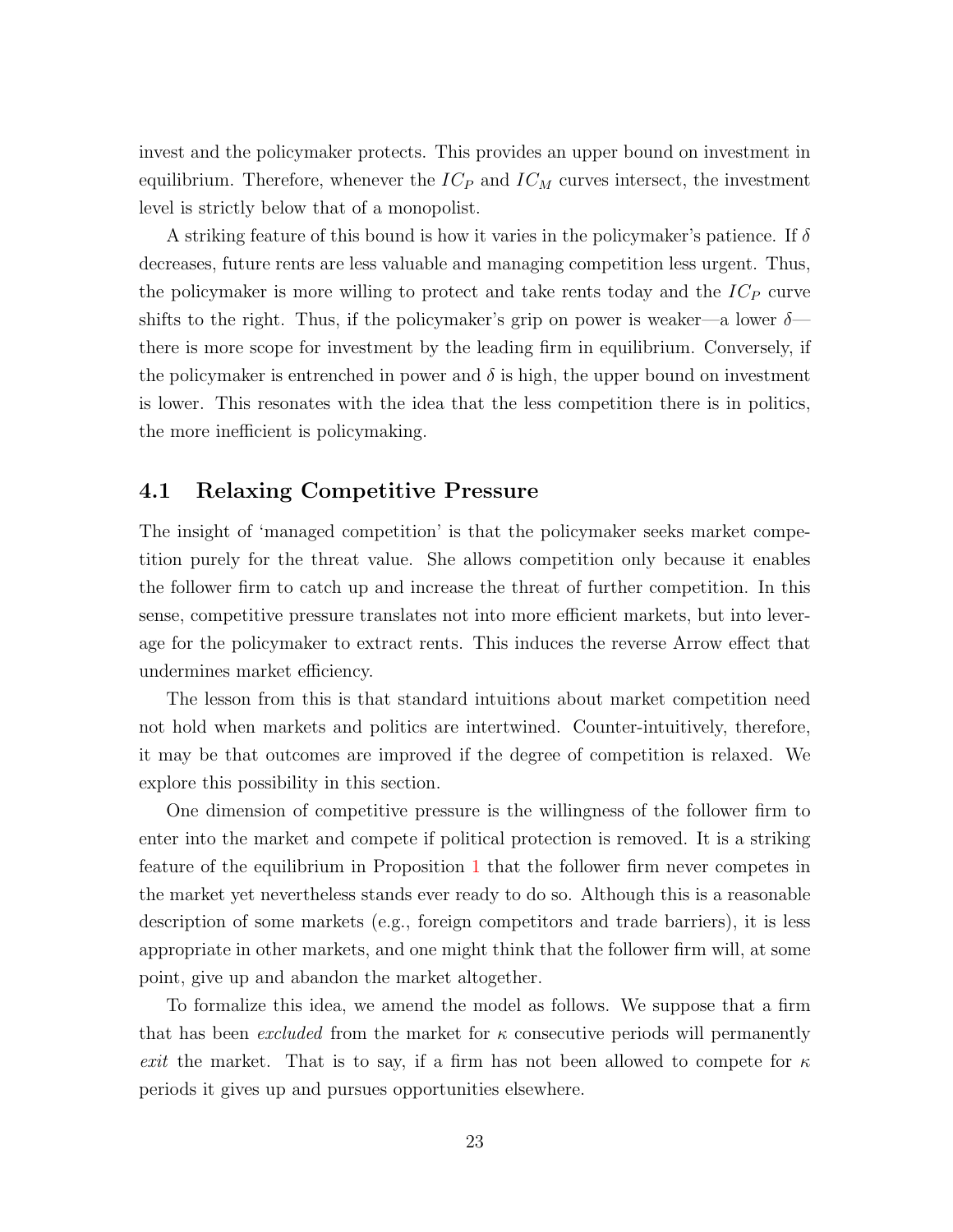Although this is a simple variant, it complicates the analysis considerably. The state space is now the technology levels of the firms plus the number of periods of consecutive protection. As it is possible for the firms to remain at technology levels for multiple periods before advancing, we say a state is a steady state only if the technology levels have not changed for  $\kappa$  periods and are permanently stable. For this environment we characterize the steady states of market competition but do not provide a full description of the equilibrium path.

A market with potential exit changes the incentives of the policymaker. The policymaker must now remove protection at least once every  $\kappa$  periods else she loses her leverage. We focus on situations in which the policymaker wants to keep the follower in the market, even if that means forgoing rents for one period. Specifically, for each  $(l, f)$  with  $l \geq f$ , we consider the case when  $\delta$  and  $\kappa$  are sufficiently large and the leader's advancement does not reduce the policymaker's payoff too rapidly such that the following holds:

<span id="page-23-1"></span>
$$
\sum_{t=1}^{\kappa} \delta^t \min_{l \le l' \le l+t} \pi^P(l', f+1) > \pi^P(l, f). \tag{12}
$$

The benefit of the policymaker being patient is clear when the follower is more than two steps behind the leader. In this case, after protecting for  $(\kappa - 1)$  periods, the policymaker faces a simple trade-off: Protect and receive rents for a final period or forgo rents today, allow competition, and renew a fresh stream of rents for  $\kappa$  periods. Indeed, if the leader doesn't invest while protection is removed, tomorrow's rents are certain to be higher.<sup>[19](#page-23-0)</sup> This implies that the market cannot stabilize unless the firms' technology levels are close or equal.

<span id="page-23-2"></span>**Lemma 4** When competitive pressure is relaxed and  $(12)$  holds, the firm technology pair  $(l, f)$  is not a steady state if  $f < l-1$ .

The logic of this result does not necessarily hold when the follower is only one step behind the leader. The difference is that, if the leader doesn't invest when protection is removed, the follower will catch up and the state will transition to  $l = f$  on the 45 degree line. This matters because on the 45 degree line the minimum standard has no bite and the policymaker cannot extract rents. The optimal behavior of the

<span id="page-23-0"></span><sup>&</sup>lt;sup>19</sup>Similar forces are at work for  $\kappa$  small or  $\delta$  small, although the analysis is more complicated and identifying steady states would require the full characterization of the equilibrium path.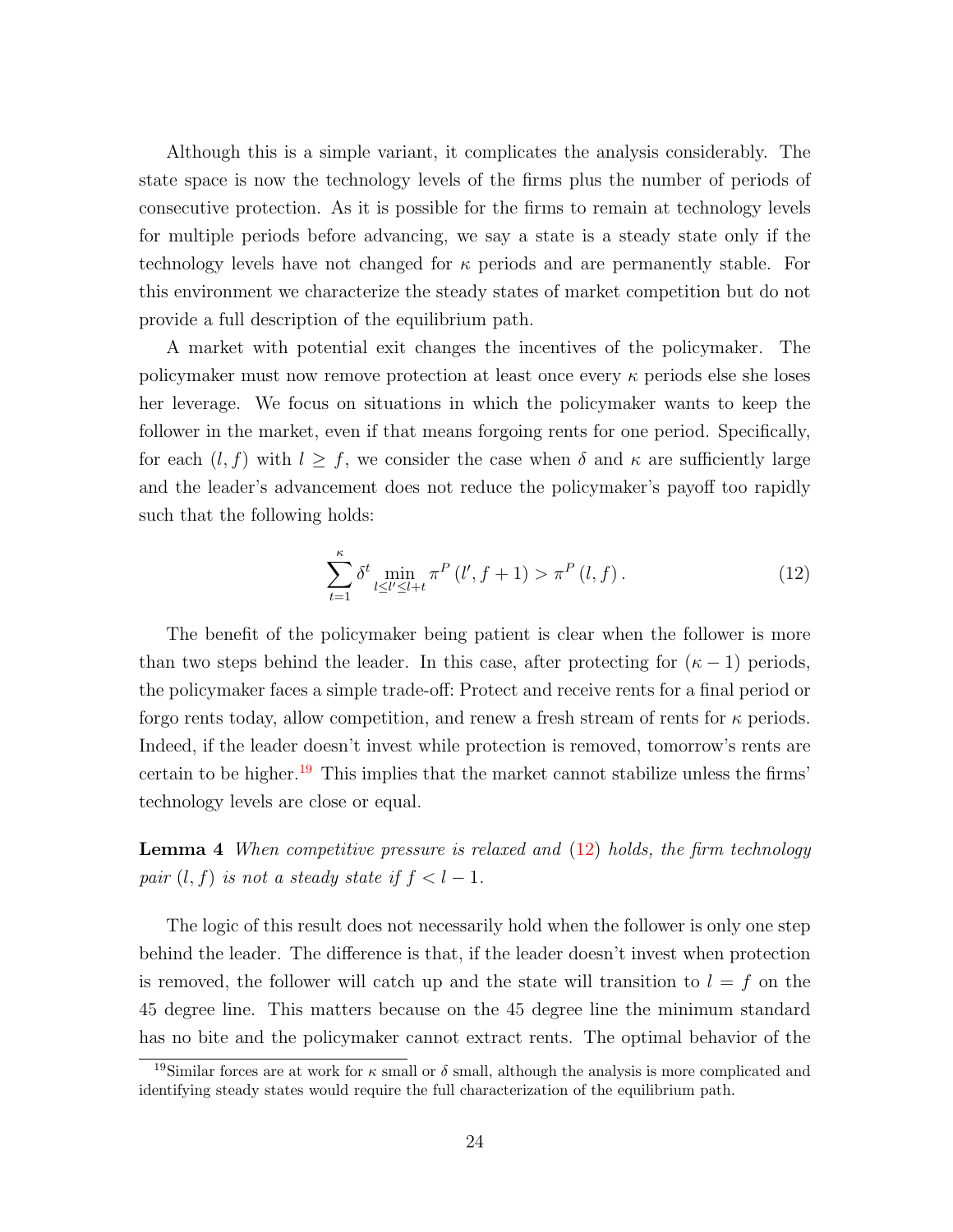policymaker in this case depends, then, on the strategy of the firm that is given the opportunity to invest when on the 45 degree line.

The need for the policymaker to refresh competition also changes the incentives of the firms. Because in some periods the leader knows that protection will be removed regardless of whether it invests or not, the reverse Arrow effect is relaxed in those periods. In those periods, the leader invests knowing it will have to compete and, therefore, the relevant threshold is that of duopoly,  $IC_D(l)$ . This is not to say the reverse Arrow effect does not bind in other periods when protection is a choice for the policymaker, only that in some periods it is relaxed, and that is enough to ensure that eventually technology advances to the duopoly level.

<span id="page-24-0"></span>**Lemma 5** When competitive pressure is relaxed and  $(12)$  holds, the firm technology pair  $(l, f)$  is not a steady state if  $f < IC_D(l)$ .

Combining the two lemmas provides a broader picture of equilibrium behavior. Lemma [4](#page-23-2) shows that a steady state must be either on or adjacent to the 45 degree line where firm capabilities are equal, and Lemma [5](#page-24-0) shows that a steady state cannot exist below the duopoly threshold.

A reasonable conjecture is that investment stops as soon as the duopoly threshold is passed. Were this true, the policymaker would, upon first reaching a state  $(l, l - 1)$ beyond the duopoly threshold, take the  $\kappa^{th}$  period of rents and let the follower exit the market, as the alternative is moving to the 45 degree line and stagnation.

We show that this conjecture is not true. The firms are willing to invest beyond the duopoly threshold, although only when the state is on the 45 degree line and their technology levels are equal. The reason for this willingness comes from Arrow once again. In this context, however, the logic of Arrow is enhanced rather than reversed. The firms are willing to invest on the 45 degree line because investment is the only way they can obtain protection.

To see this, observe that although the policymaker cannot protect when the firms' capabilities are equal, she can protect if one firm were to invest and obtain a technological advantage. She will protect, therefore, if and only if the leader invests. This enhances the firm's incentive to invest and the standard Arrow effect as not only is competition reduced by investment, it is entirely eliminated and the investing firm becomes a monopolist. We refer to this as the politically enhanced Arrow effect.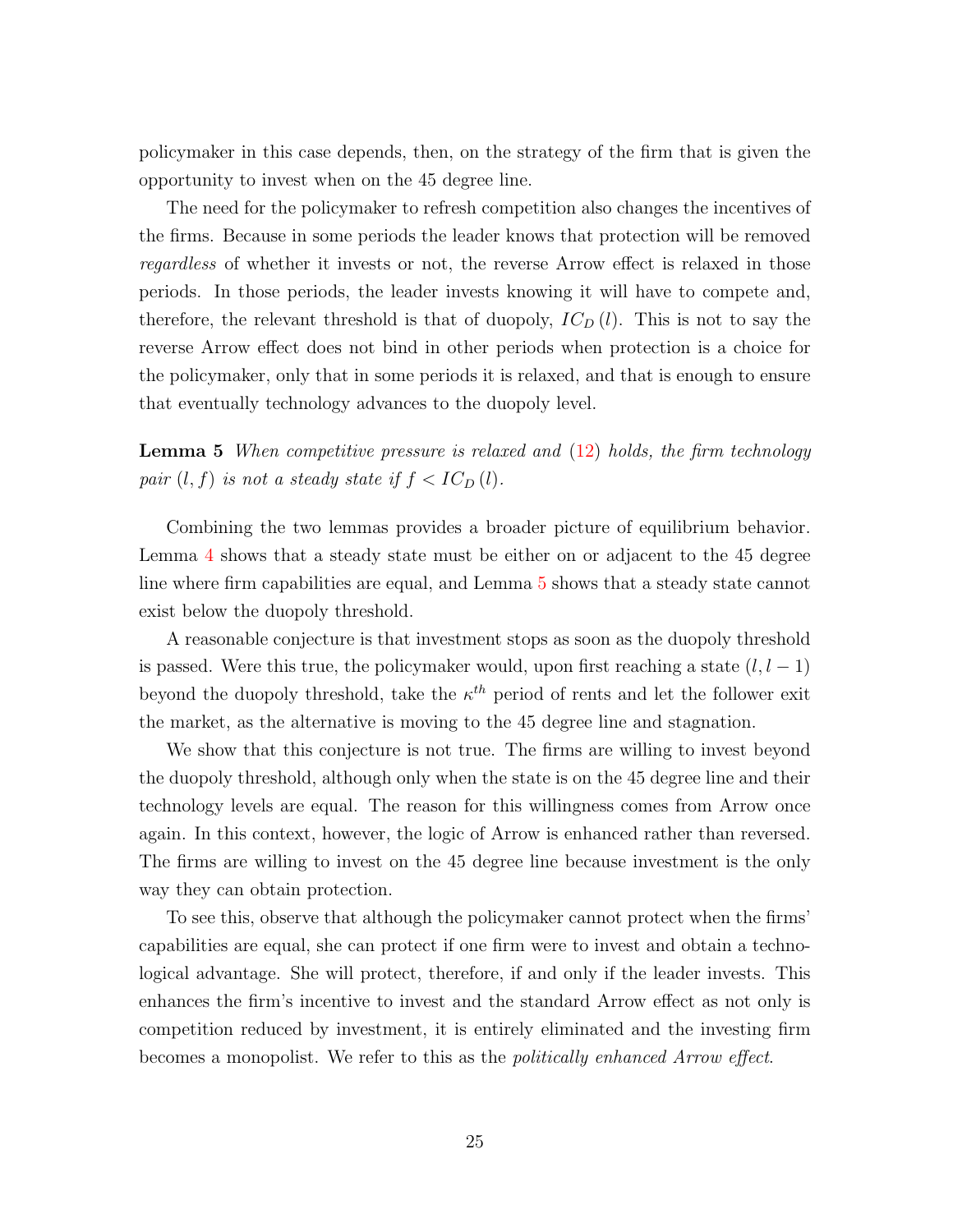In this situation investment is profitable for a firm on the 45 degree line if:

<span id="page-25-0"></span>
$$
\pi^{M} (l+1, l) - c(l) \ge \pi^{L} (l, l). \tag{13}
$$

This is similar to the conditions for duopoly and monopoly in Equations [\(7\)](#page-12-0) and [\(8\)](#page-14-0), respectively. The difference here is that the firm receives the profit of a protected monopolist when it invests but the duopoly profit otherwise. Thus, the smallest  $l$ with which [\(13\)](#page-25-0) holds with equality, which we denote by  $IC_{EA}$  for 'enhanced Arrow,' is higher than even duopoly.

The enhanced Arrow effect applies only on the 45 degree line and, thus, the  $IC_{EA}$ threshold is defined only in that case. With firms willing to invest on the 45 degree line, it implies that the logic of Lemma [4](#page-23-2) holds one step away from the 45 degree line as long as condition [\(13\)](#page-25-0) holds. This delivers the following result.

<span id="page-25-1"></span>**Proposition 2** When competitive pressure is relaxed and [\(12\)](#page-23-1) holds, every steady state is given by  $(l^{**}, l^{**}-1)$  for some  $l^{**} \geq IC_{EA}$ , and the follower firm exits the market.

This result can be seen in Figure [5.](#page-26-0) It depicts a potential dynamic path for the equilibrium in which investment passes the duopoly threshold with the leading firm holding a large technology advantage. Beyond the duopoly threshold the equilibrium behavior becomes clear. The leader no longer finds it profitable to invest and the state transitions vertically until reaching the 45 degree line. Progress to this point is staggered, with stretches of protection and temporary stability interspersed with periods of competition as the policymaker renews her leverage. As this path intersects the 45 degree line below the threshold  $IC_{EA}$ , the policymaker is happy to let the follower firm fully catch up. She knows, through the enhanced Arrow effect, that the firms will invest on the 45 degree line when given the opportunity. This creates a ratchet effect as the state moves off the 45 degree line and back to it repeatedly, with investment increasing along the path. This sequence finally ends once the  $IC_{EA}$ threshold is crossed. The steady state,  $(l^{**}, l^{**} - 1)$ , is off the diagonal and the follower firm permanently exits the market. At this state the policymaker protects the leader for a full  $\kappa$  periods and accepts the exit of the follower firm as she knows that, should she remove protection and let the follower catch up, neither firm will invest any more, the technology standard will not have any bite, and she wouldn't be able to extract any more rents.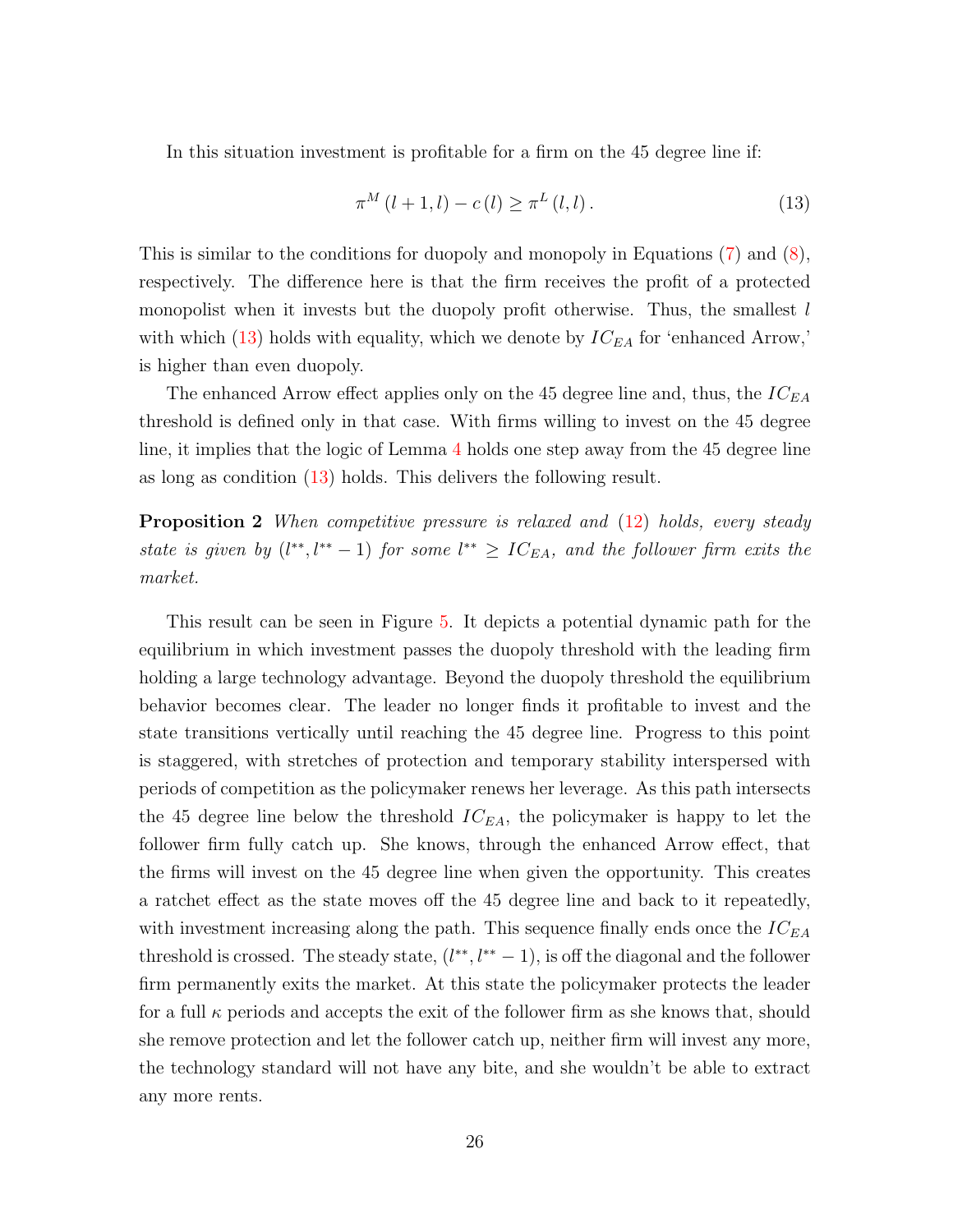

<span id="page-26-0"></span>Figure 5: The steady state under relaxed competitive pressure and a potential equilibrium path. Threshold  $IC_{EA}$  is such that above it investment is no longer profitable at state  $(l, l)$  if protection will be offered at state  $(l + 1, l)$ . The red arrows illustrate the equilibrium transitional path. The gray dot at  $(l^{**}, l^{**} - 1)$  represents the steady state. The policymaker protects and the follower eventually permanently exits.

The steady state is striking for what it implies about competition and protection. In contrast to Proposition [1,](#page-16-4) the leading firm is not protected in the steady state. Moreover, it faces no competition—as the follower firm exits the market—and it has attained a high level of technology. To an observer, this outcome would suggest a firm has earned market dominance through high technological performance. However, the full equilibrium path belies this interpretation. Political intervention is a mainstay along the equilibrium path and the final outcome is predetermined once the initial advantage is obtained even when, as in our model, it is determined by luck.<sup>[20](#page-26-1)</sup> This is not to deny the high technology level of the final steady state, but it does imply that fairness had little to do with it.

<span id="page-26-1"></span><sup>20</sup>With myopic firms this conclusion depends on the tie-breaking rule when the state returns to the 45 degree line. If tie-breaking is random then the crucial stroke of luck for the firms is the final random selection of a firm to invest rather than the first. Our preferred tie-breaking rule is that the firm that was leading previously is given the opportunity to invest. This ensures the importance of the stroke of luck at the origin of the market. We prefer this rule as it reflects the market outcome when firms are forward-looking. If the tie-breaking rule at the 45 degree line were random, a leading firm that is forward-looking would invest preemptively to always maintain its lead and avoid being subject to that randomization.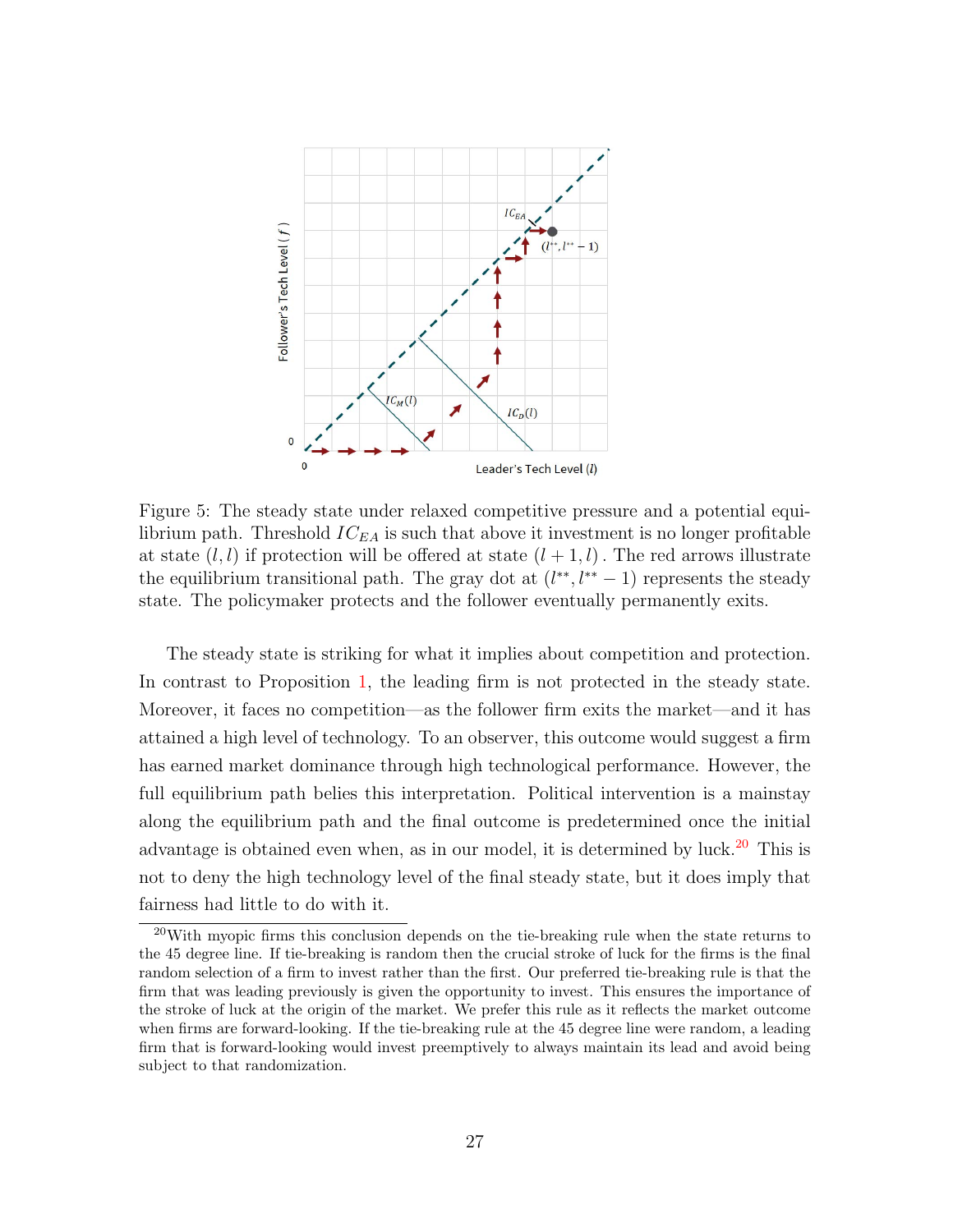### 4.2 Welfare

In the steady states of both Propositions [1](#page-16-4) and [2](#page-25-1) there is no competition and the leading firm operates as a monopolist; in Proposition [1](#page-16-4) because the leader is protected politically, and in Proposition [2](#page-25-1) because the follower firm has exited the market. Therefore, a comparison of consumer welfare between these states depends only on the level of investment by the leading firm.

We establish that a sufficient condition for the steady state in Proposition [2](#page-25-1) to strictly dominate that in Proposition [1](#page-16-4) is that the share of surplus going to the policymaker is sufficiently small. In this case, weaker competitive pressure leads to strictly greater market efficiency.

The logic for this result follows from the original Arrow effect. Assumption [4](#page-10-1) requires that a monopolist has a lower incentive to invest than a duopolist, regardless of the follower firm's technology level. As the protected monopolist's profit can be rearranged as  $\pi^M(l, f) = (1 - \rho) \hat{\pi}^M(l) + \rho \pi^L(l, f)$ , it has a lower incentive to invest than the duopolist for any combination of follower technology levels as long as  $\rho$  is small.

<span id="page-27-1"></span>**Lemma 6** There is a  $\rho' \ge 0$  such that for all  $\rho \in [0, \rho']$  and  $l^{\max} \ge l \ge f+1, f'+1 \ge l$ 1, we have  $\pi^M(l+1,f) - \pi^M(l,f) \leq \pi^L(l+1,f') - \pi^L(l,f').$ 

The protected monopolist's profit converges to that of the unconstrained monopolist as  $\rho$  decreases and the rents of the policymaker disappear. For sufficiently small  $\rho$ , therefore, the steady state in Lemma [2](#page-14-1) with guaranteed protection involves a lower investment level than the steady state of Lemma [1](#page-12-1) under duopoly.

As these investment levels provide the upper and lower bounds, respectively, on the steady states in the propositions, it follows that a sufficient (though not necessary) condition for investment in the steady state in Proposition [1](#page-16-4) to be dominated by that in Proposition [2](#page-25-1) is that  $\rho \leq \rho'$ . Recall that the leader's steady state technology level is  $l^*$  in Proposition [1](#page-16-4) and  $l^{**}$  in Proposition [2.](#page-25-1)

<span id="page-27-0"></span>**Proposition 3** Suppose the premises of Propositions [1](#page-16-4) and [2](#page-25-1) hold. A sufficient condition for  $l^{**} > l^*$  is  $\rho \leq \rho'$ .

Proposition [3](#page-27-0) implies that relaxing competitive pressure can improve market efficiency when that market is intermediated by a strategic policymaker. This ordering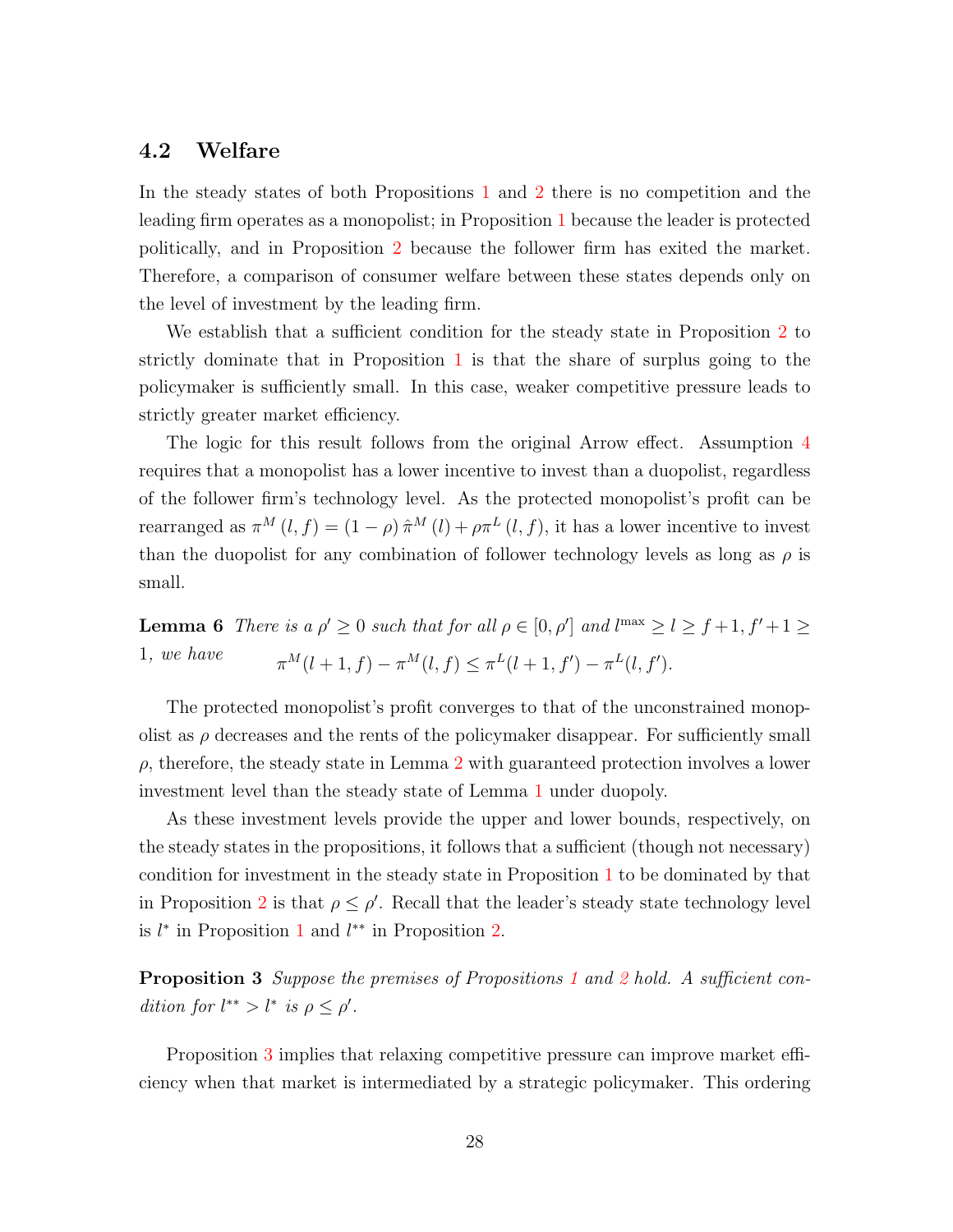reflects a balance of distortions. When competitive pressure is reduced there is a direct negative effect on welfare through the standard economic forces (if the competitor disappears the market switches from competitive to monopoly). In addition, there is an indirect political effect, which is that the power of the policymaker is weakened. Both forces affect market efficiency, with the economic effect decreasing efficiency whereas the political effect increases it. Proposition [3](#page-27-0) establishes that the latter effect dominates for sure when the policymaker's ability to extract rents is not too great.

Proposition [3](#page-27-0) compares the steady states but not the path to reach these points. A welfare analysis that includes the path only strengthens the ranking in Proposition [3.](#page-27-0) Along the path the market is competitive for many periods with the relaxed competition of Proposition [2,](#page-25-1) whereas the market is never competitive on the path of Proposition [1.](#page-16-4)

# <span id="page-28-0"></span>5 Discussion

### 5.1 The Distortions of Politics.

The policymaking side of the model combines two standard elements of political environments. First, the policymaker is self-interested. Second, she lacks commitment power. Both elements play an important role in the mechanism. To disentangle the role of each, we discuss briefly the resulting behavior when one or both of these elements does not hold. We focus on the specification of the model in which the follower never exits the market and keep the discussion informal (formal statements and proofs are contained in the Supplementary Appendix).

Full commitment power. Commitment power better enables the policymaker to reward or punish investment. As she is far-sighted, this means a self-interested policymaker has more ability to maneuver the market to her preferred steady state. This does not negate the reverse Arrow effect, rather it magnifies it, and causes market inefficiency to increase.

To see why, observe that the policymaker's rents decrease in the leading firm's technology level and increase in the tightness of market competition, conditional on a difference existing such that protection remains effective. Thus, the optimal state for the self-interested policymaker is  $(1,0)$ . The policymaker is able to ensure this state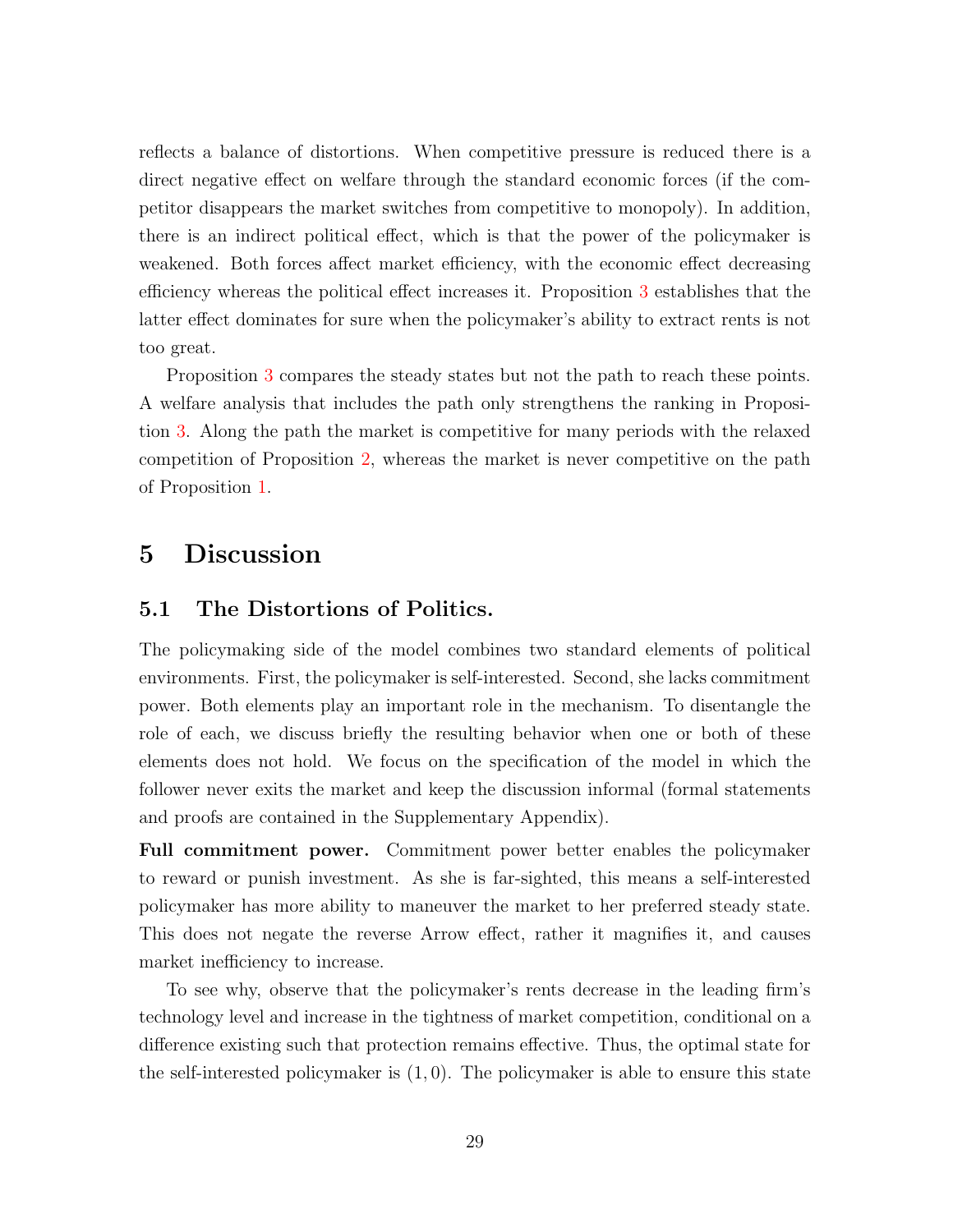is reached and never left by committing to remove protection should the leader invest beyond it. Thus, by committing to the reverse Arrow effect early, the policymaker can use it to her own advantage.

Commitment power increases market inefficiency because it doesn't solve the bargaining problem between the policymaker and the leading firm. Their joint surplus is maximized by the level of investment a monopolist would undertake, yet with a sharing rule dependant on the value of protection, the monopoly outcome is not optimal for the policymaker. Thus, commitment power does not remove the wedge between the interests of the two players, rather it allows the policymaker to leverage her response to that wedge even at the expense of overall market efficiency.

Benevolent social planner. A social-welfare maximizing policymaker wishes to leverage Arrow as well, although in this case it is the enhanced Arrow effect that she can use to her advantage. The enhanced Arrow effect can increase investment beyond the duopoly level and, therefore, correct the classic underinvestment that results from firms not internalizing the social benefit of innovation. To a benevolent and patient policymaker, the short-term cost of monopoly is worth the long-term benefit of higher technological levels.

The difficulty for the policymaker is in implementing this effect. Once the investment is undertaken, the policymaker would prefer to renege and not protect to avoid the cost of monopoly. Anticipating this, firms do not invest beyond the duopoly threshold and the logic of enhanced Arrow breaks down. It follows that protection never occurs in equilibrium, and the equilibrium trajectory and steady state is simply that given by duopoly in Lemma [1.](#page-12-1)

Benevolent social planner with commitment. Commitment power allows the policymaker to solve her time-inconsistency problem and leverage the enhanced Arrow effect to her benefit. By committing to reward investment with protection, the policymaker can incentivize investment beyond the duopoly threshold and up to the  $IC_{EA}$  level. This is not the first best as the cost of this incentive is temporary monopoly power, yet in the steady state the policymaker restores competition and, as long as she is sufficiently patient, the net effect is positive. $^{21}$  $^{21}$  $^{21}$ 

The dual political distortions. The reverse and the enhanced Arrow effects represent two distortions in markets caused by political intervention. The reverse Arrow

<span id="page-29-0"></span><sup>&</sup>lt;sup>21</sup>This is logically equivalent to a patent mechanism. This shows how the logic of patents may be more widespread throughout policymaking than the narrow confines of the formal patent system.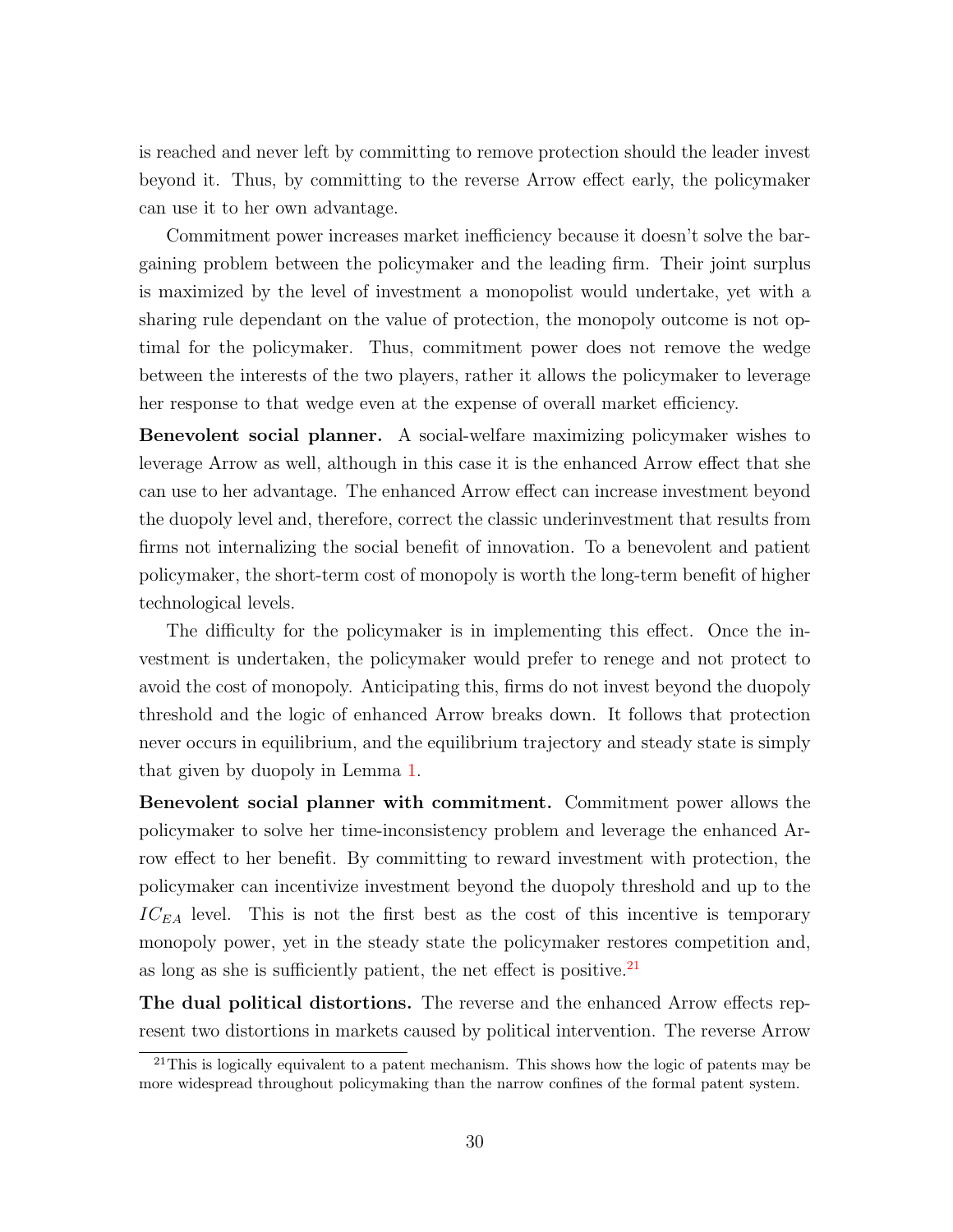effect follows from the self-interest of the policymaker and plays no role without it. In contrast, the enhanced Arrow effect follows from a combination of social-mindedness and commitment, playing an important role when both or neither are present.

The combination of self-interest and lack of commitment are mainstays of political economy models. An important result is that an inability to commit to who holds political power—and, therefore, the inability to commit to the sharing of future surplus—can distort economic outcomes away from efficiency (Acemoglu & Robinson 2000, Acemoglu 2006, Acemoglu et al. 2008). Our model shows inefficiency can arise even when political power is not contested. In our model political power is held throughout by the same policymaker. What changes instead is the value of policy making power itself. By explicitly modeling competition within the market, we show how changes in the nature of competition can change the balance between markets and politics and how that can undermine efficiency.

#### 5.2 Model Robustness.

Our model provides a simple framework to illustrate a mechanism through which market and political outcomes are linked. For clarity and tractability, we make several strong assumptions. In this section, we relax the assumption of short-sighted firms and show that our core insight is robust. We develop this extension formally in the Supplementary Appendix, along with a second extension that adds an investment cost for the follower.

Suppose the firms discount the future at rate  $\beta > 0$ . This does not challenge the conditions of Assumptions [1](#page-6-2) or [3,](#page-7-1) though the firms do now internalize the longrun benefit and have a stronger incentive to invest. This increases the investment thresholds for both duopoly and monopoly, which now become:

$$
f = IC_D^{\beta}(l): \qquad \frac{1}{1-\beta}\pi^L(l+1,f) - c(l) = \frac{1}{1-\beta}\pi^L(l,f) \tag{14}
$$

$$
f = IC_{M}^{\beta}(l): \qquad \frac{1}{1-\beta}\pi^{M}(l+1,f) - c(l) = \frac{1}{1-\beta}\pi^{M}(l,f).
$$
 (15)

The threshold  $IC<sub>P</sub>$  for the policymaker does not change from the main model, as the policymaker's preferences are unchanged.

Far-sighted firms does imply that the reverse Arrow effect no longer follows from Assumption [3:](#page-7-1) even if the policymaker lifts protection following investment, the leader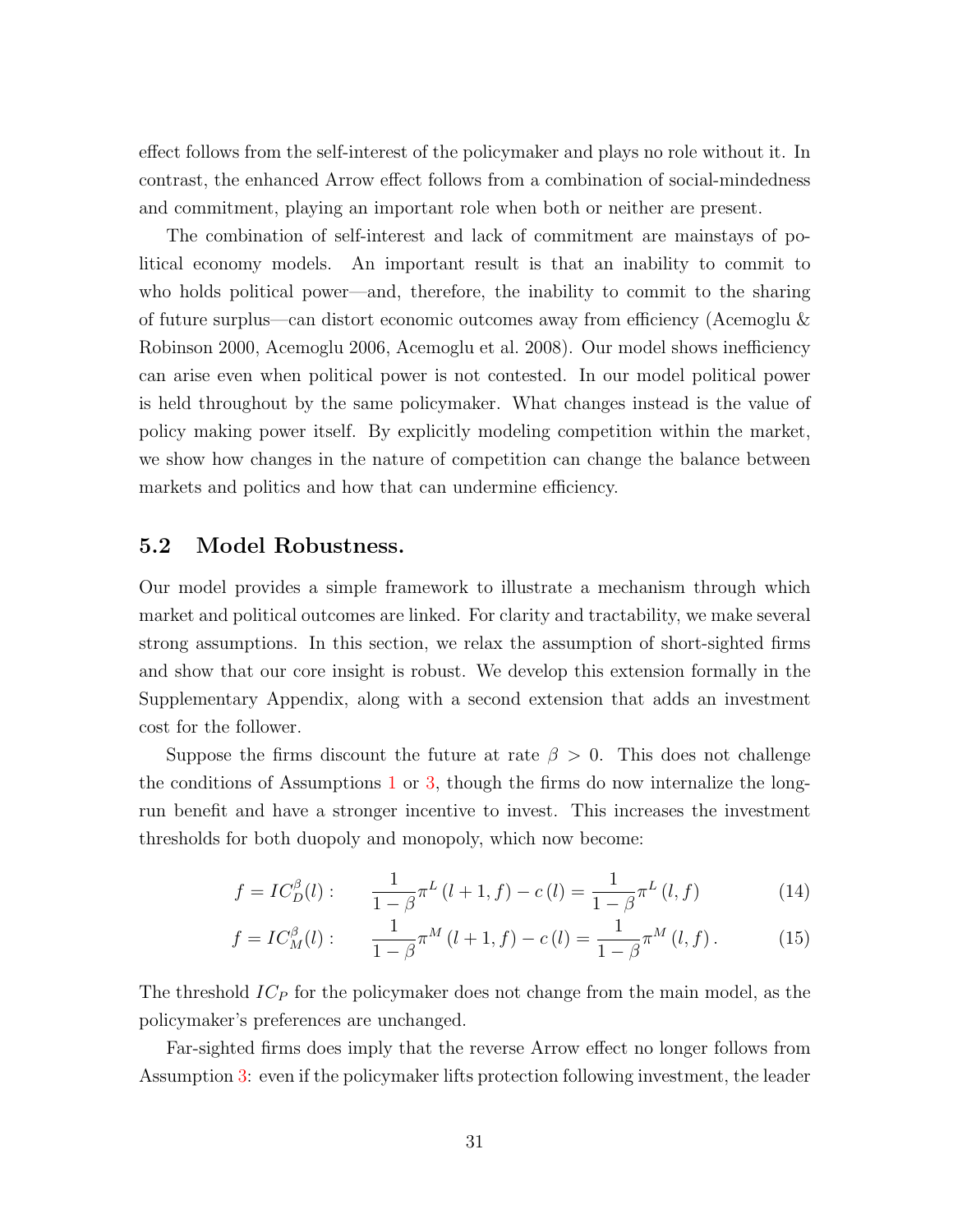might still invest in order to increase his expected continuation payoff. Though the logic of the reverse Arrow effect may not hold globally, we can still show that it holds near the indifference curve  $IC_M^{\beta}$ . This implies less investment and lower technology in equilibrium compared to the guaranteed monopoly case.

To see why the reverse Arrow effect eventually holds, note that near the  $IC_M^{\beta}$ curve the leader is close to indifferent between no investment and investment given guaranteed protection. Thus, if protection is offered strategically, the leader will stop investing earlier if doing so causes the removal of protection. The loss in continuation payoff even from a one-period loss in protection is sufficient to discourage further investment. The higher is the value of political protection, the less inclined is the leader to invest through periods without protection, and the more binding is the reverse Arrow effect.

#### 5.3 Connections to Practice

The model is highly stylized and meant to highlight a mechanism through which politics and markets interact. The core mechanism is not particular to the specific details of the model, and similar forces should emerge from other regulatory barriers to entry, like permitting or import restrictions. In this section we explore touch-points between our model and practice. At a high level, it is uncontroversial that lobbying is important in practice, and that government policies can block entry to the market or inhibit competition in some other way. In this discussion, we focus on the features and predictions that are novel to our model.

The novelty in our model is that influence activities and government protection are related to the technology levels of the firms. In the equilibrium of Proposition [1,](#page-16-4) the firm initially invests in technology to increase its capability-based market power, begins to lobby for political protection only after it has obtained a technology lead, and then shuts down investment and relies only on political protection once that lead is sufficiently large. This pattern of resource allocation is evident in recent work by Akcigit et al. (2021) on Italian firms. They show that as firms increase their market share, they decrease their use of productive, innovation-based growth strategies and increase their reliance on non-productive strategies to hold onto their dominant market positions, including investments in political connections.<sup>[22](#page-31-0)</sup>

<span id="page-31-0"></span><sup>22</sup>A related prediction is that lobbying and protection is positively related to market concentration. Bombardini & Trebbi (2012) and Kim (2017) provide evidence from trade consistent with this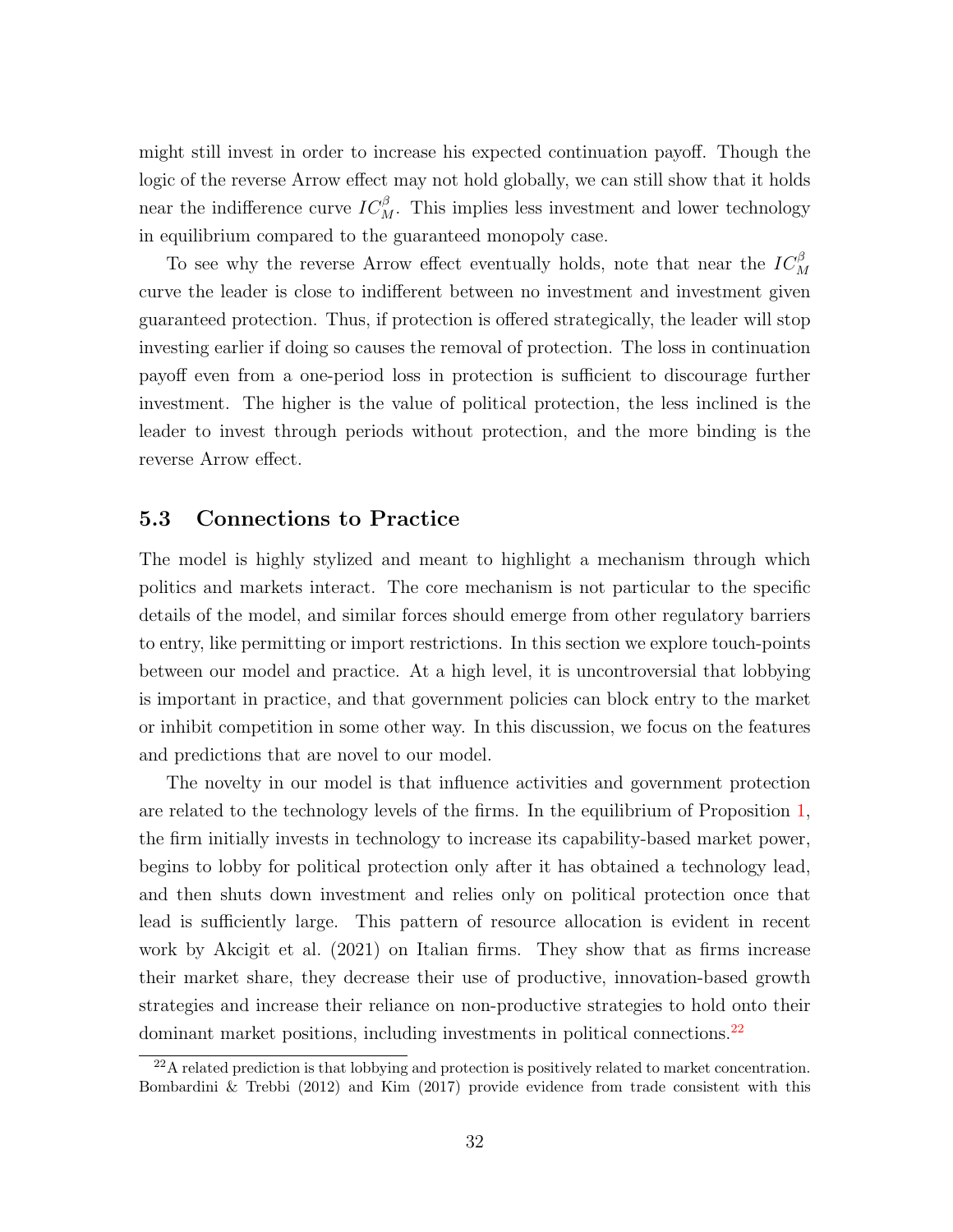The equilibrium of Proposition [2](#page-25-1) predicts a more subtle relationship between technology levels and government protection, generating a non-monotonicity in which the leader stops lobbying and loses political protection at its maximum technology level, albeit precisely when competition has disappeared and political protection is no longer valuable. This steady state offers an intriguing resolution to the long-standing puzzle of why there is so little money in American politics relative to the value that is at stake (Ansolabehere et al. 2003). By explicitly tying lobbying to market structure, and showing that capability-based and politically-based market power are substitutes, our model shows that there may be little money in politics because, given the state of market competition, it is simply not needed. This argument relies on the policymaker holding limited tools to either restrain or enhance competition. It is interesting that the dramatic increase in lobbying expenditures by big tech companies in the US is correlated with the increasing prominence of calls for antitrust action against them and the strengthening of regulatory tools.

The model also makes predictions on investment levels in technology and protection. The striking feature of Proposition [1](#page-16-4) is that, because of the reverse Arrow effect, the investment level in the presence of a strategic policymaker is below what would arise if the leader were always protected. In practice it is difficult to determine whether an investment level is consistent with this prediction as the counterfactual is not observed. The best evidence, albeit suggestive, comes from market transitions during episodes of regulation and deregulation.

The classic example of AT&T is illustrative.<sup>[23](#page-32-0)</sup> Following the expiration of its key telephone patents in 1893 and 1894, AT&T faced an explosion in competition. AT&T responded by aggressively rolling out its network nationwide and by buying up competitors. The prospect of a market leader unchallenged by competition was too much for policymakers and the government threatened antitrust action. This action ended when the two parties settled with the "Kingsbury Commitment" in 1913.

Although nominally meant to restrain AT&T's market power, the Kingsbury Commitment only served to remove competition and institutionalize  $AT\&T$ 's monopoly.<sup>[24](#page-32-1)</sup>

prediction.

<span id="page-32-0"></span><sup>&</sup>lt;sup>23</sup>In what follows we do not seek to match AT&T's long history literally to the path of equilibrium in Proposition [1.](#page-16-4) Instead we match eras and behaviors in AT&T's history to incentives within our model.

<span id="page-32-1"></span> $^{24}$ As Kellogg et al. (1992, p. 17) attest, "To judge by actions, then, rather than words, government officials had no strong objection to monopoly telephone service. It was just that the Bell empire had been getting too big and wealthy."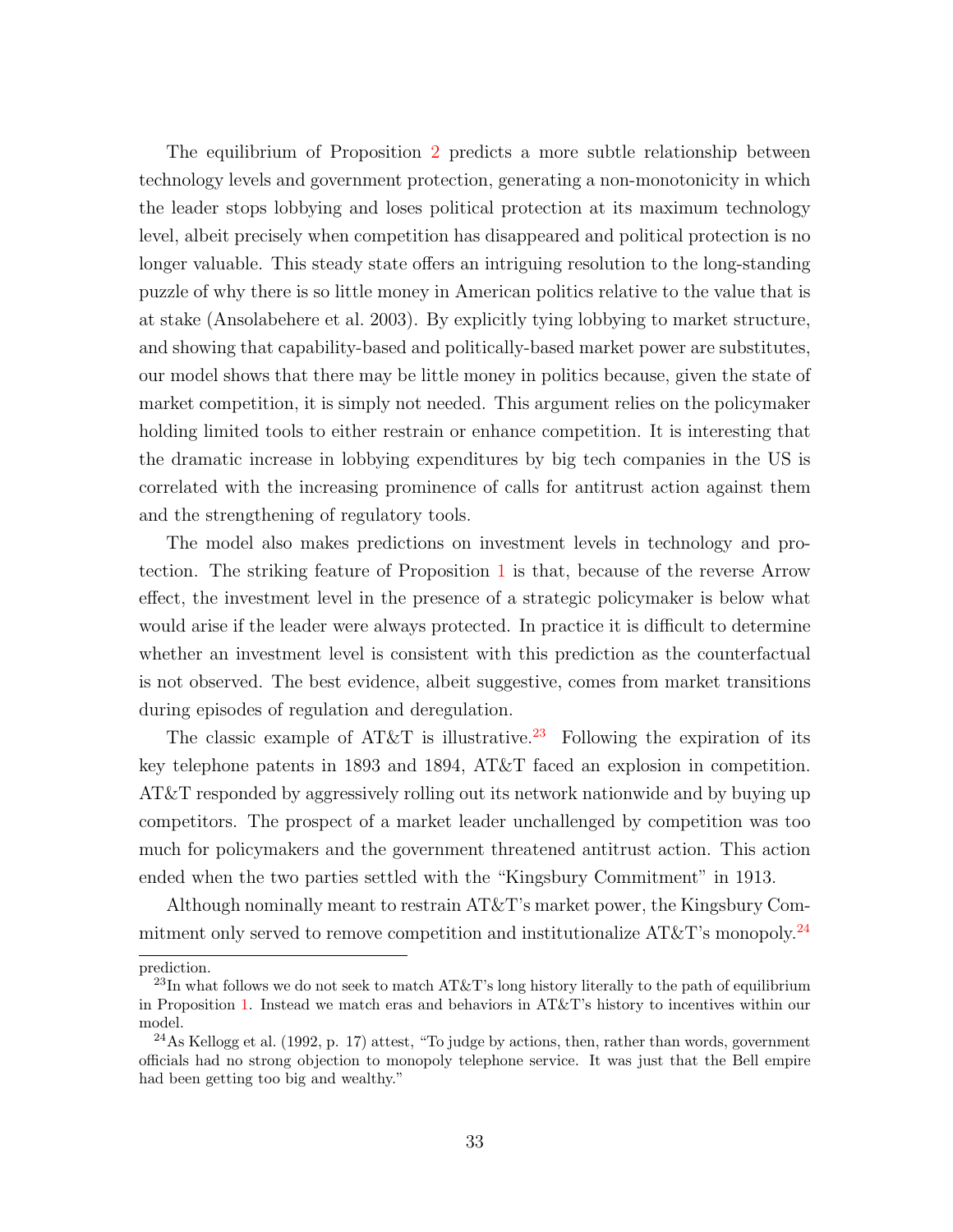The agreement erected barriers to further entry, and protected AT&T from the competition that did remain by allowing the company and the remaining independent operators to swap customers so that each held a monopoly in its region (Brock 1981). The difference being that now  $AT\&T$ 's monopoly was under the protection, and close supervision, of local and federal regulators.

At the time of regulation, AT&T had a cutting-edge network. Over the fiftyplus years of regulation, however, AT&T underinvested in its network. By the 1970's there was a series of high-profile network failures in New York and other large cities, and the quality of the network was well behind what was possible, and what an unconstrained firm would have achieved (Coll 1986, Temin 1987, Olley & Pakes 1996, Wu 2018). Moreover, despite the technological marvel of Bell Labs, many technological innovations were not implemented or, at best, were delayed by a decade or more (Hausman 1997).

One new technology that AT&T hoped would open up a new market was cell phones. Despite the technology being ready to roll out in the early 1970's, it wasn't approved by the FCC until 1983. Throughout that period, AT&T argued that, given its investment and network efficiencies, it should be the monopoly provider of service in each MSA. Nevertheless, the FCC decided, after much hesitation, that there should be two cellular providers in each MSA. As Hausman (1997, p.18) observes: "This duopoly situation was a departure for the commission, which previously had not allowed competition." This dynamic resonates with the reverse Arrow effect that is core to our model. AT&T's deviated by investing beyond the steady state, only to be rewarded for its investment, to its chagrin, by the removal of monopoly protection and an increase in competition.

The AT&T monopoly on telephones ended in 1982 with the signing of the consent decree with the government.<sup>[25](#page-33-0)</sup> It is telling that, after a brief period of competition, monopoly power in many segments of the market was soon restored with the reconsolidation of the "baby bells" and SBC's eventual acquisition of the AT&T parent company. Although many forces were at work in the economy and society more broadly, this period of investment, competitor catch-up, and restoration of monopoly in a still-heavily regulated industry resonates with the dynamic in our model should the leader invest beyond the equilibrium level.

<span id="page-33-0"></span><sup>&</sup>lt;sup>25</sup>Traces of the reverse Arrow effect are evident here also, as the break-up of AT&T coincided with the appointment of John deButts as Chairman and his vow to "Reawaken the spirit of AT&T's declining empire" (Coll 1986, p.10) (see also Temin (1987)).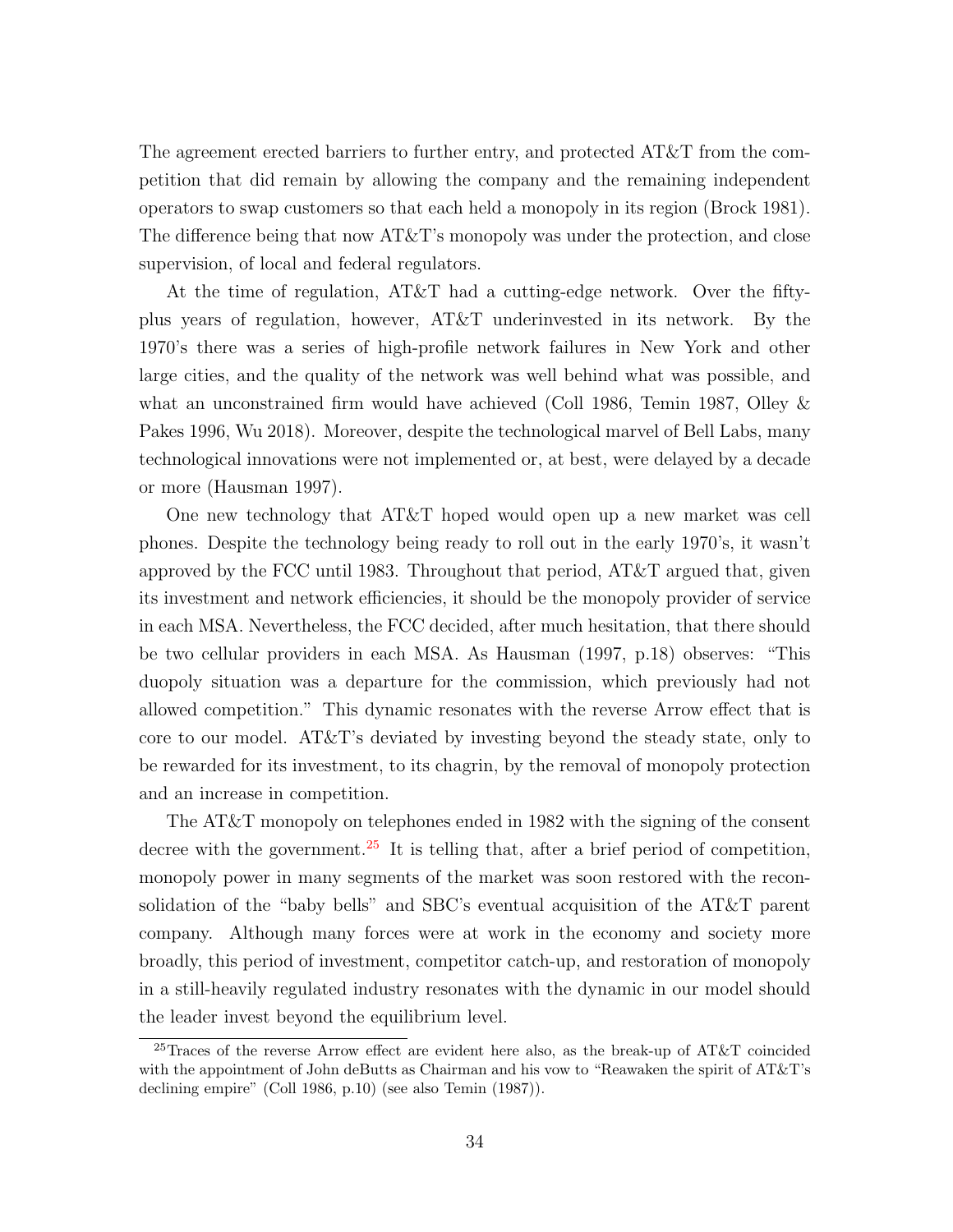#### 5.4 Market Power and Antitrust

The rise in market power of recent decades is notable in that it is heterogeneous within industries. As Eeckhout (2021, p. 1345) puts it, "Rather than business as a whole dominating the economy, it is more accurate to state that some large firms dominate the vast majority of other firms." This is consistent with the dynamic in our model applied broadly across the economy.

One reason put forward to explain the systematic growth in market power has been lax antitrust enforcement, particularly in the United States (Philippon 2019). This has led to calls to not only tighten enforcement, but also to rethink the purpose of antitrust, and its appropriate goals, in what has come to be known as the New Brandesian movement (Wu 2018).

The New Brandesians argue that antitrust should focus on the level of competition per se rather than the outcome measure of consumer surplus. A possible interpretation and formalization of this position can be seen through the lens of our model, in particular the equilibrium of Proposition [1.](#page-16-4)

In the context of regulating markets, an important distinction lies between the level of an individual market and the economy as a whole. Our model describes an individual market, with firms interacting with a regulator or elected official best thought of as possessing power over competition within that market.

Should the level of inefficiency grow too large, however, an economy-wide level policymaker may intervene. This is a reasonable description of the end of AT&T's monopoly, the deregulation of trucking and airlines, Teddy Roosevelt's trust-busting, and the attempted break-up of Microsoft. Indeed, avoiding this fate by compartmentalizing AT&T's business was a key motivation for the initial Kingsbury Commitment of 1913. Kellogg et al. (1992, p. 17) argue, "This was especially true for state regulators. For them, a local telephone monopoly was both welcome and convenient. The problem with the burgeoning Bell System was that it had been growing larger than local politics."<sup>[26](#page-34-0)</sup>

An interpretation of the New Brandesian argument is that dominant firms, particularly the big tech firms, have grown so large as to overwhelm politics at a system-wide level. When this happens, as argued 80 years ago by Franklin Roosevelt's head of

<span id="page-34-0"></span><sup>26</sup>Further cementing local control of the AT&T protected monopoly, the Willis-Graham Act of 1921 exempted telephone mergers from antitrust review if approved by the regulators (Brock 1981, p.156). Similarly, toward the end of AT&T's era of monopoly, state regulators were aligned with AT&T against the pro-competitive policies of the FCC (Brock 1994, p.150).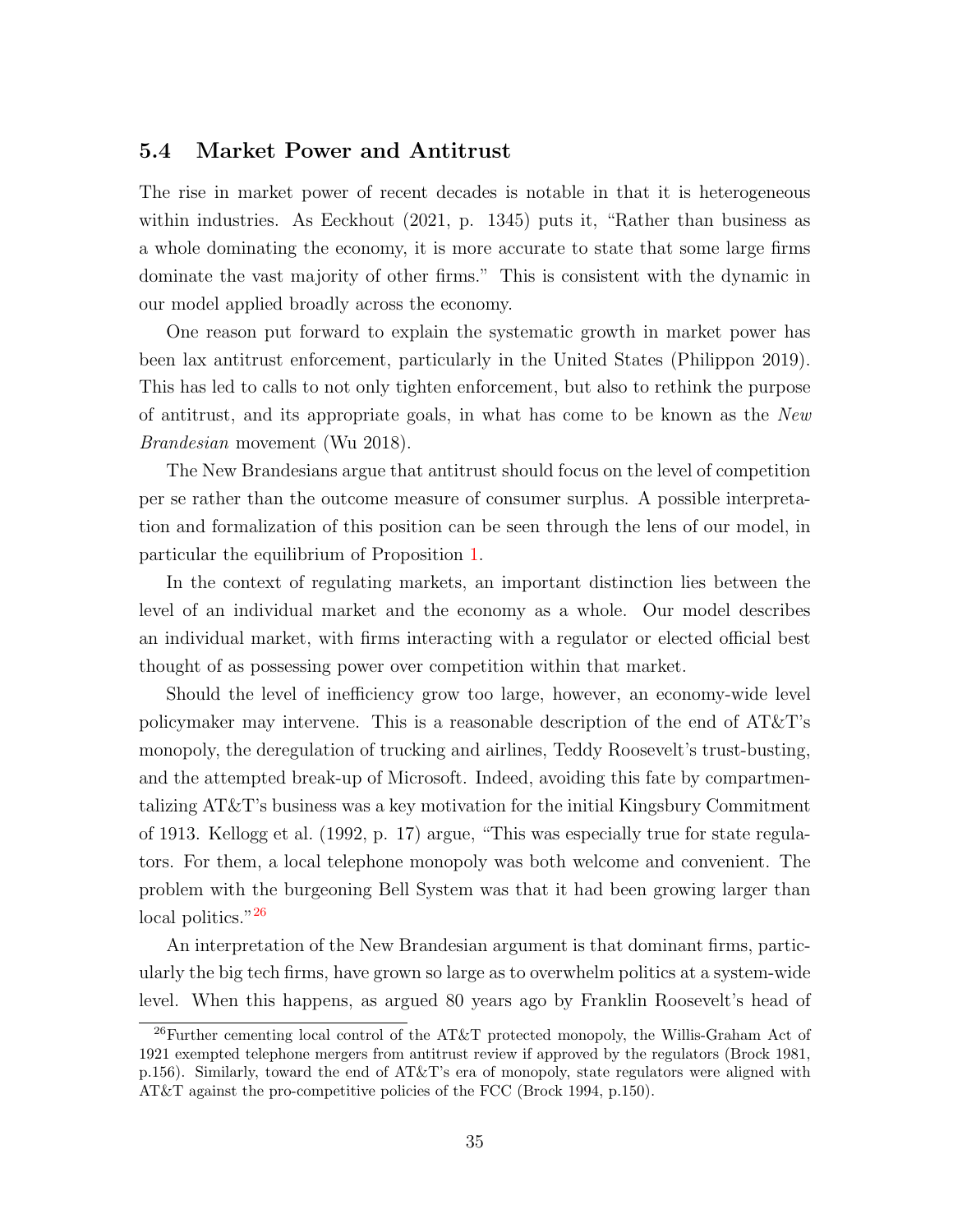the Antitrust Division in the Department of Justice, Thurman Arnold (1943), big business subsumes powers of the state:

"Monopolies enter into politics using money and economic coercion to maintain themselves in power, making alliances with other powerful groups against the interests of consumers and independent producers. In short, they will become a sort of independent state within a state, ... dealing on equal terms with the executive and legislative branches of the government and defying governmental authority if necessary with the selfrighteousness of an independent sovereign."

A corrective to this outcome is to create new tools for policymakers or change how existing tools are used. This motivates a refocus of antitrust from the narrow economic measure of consumer surplus within a market to an aggregate outcome that preserves the power of the state.

This interpretation of the New Brandesians reflects a melding of the ideas in our model and those in recent work on the dynamics of antitrust. Nocke & Whinston (2010) and Mermelstein et al. (2020) develop models in which an antitrust regulator must anticipate how a merger will affect subsequent investments by firms, future mergers, and the resulting competitive effects. Our model suggests that antitrust regulators must also allow for the subsequent behavior of other policymakers.

For instance, if a merger leads to a clear market leader that wins protection from an industry regulator, that prospect of monopoly power should be factored into merger reviews by the antitrust authority. And if the resulting market dominance should grow so large as to overwhelm the antitrust regulator itself, then the evaluation of the merger must go well beyond a narrow measure of consumer surplus. Adopting this perspective is to acknowledge that the guardrails on market competition are endogenous, determined by policymakers today and in the future, and that anticipating these effects is essential to achieving efficient market outcomes.

# 6 Conclusion

The focus of the political economy literature is on the choice of a policy, in which political power varies in the design of institutions and the identity of those who make the decisions. We have shown in this paper that the value of political power—the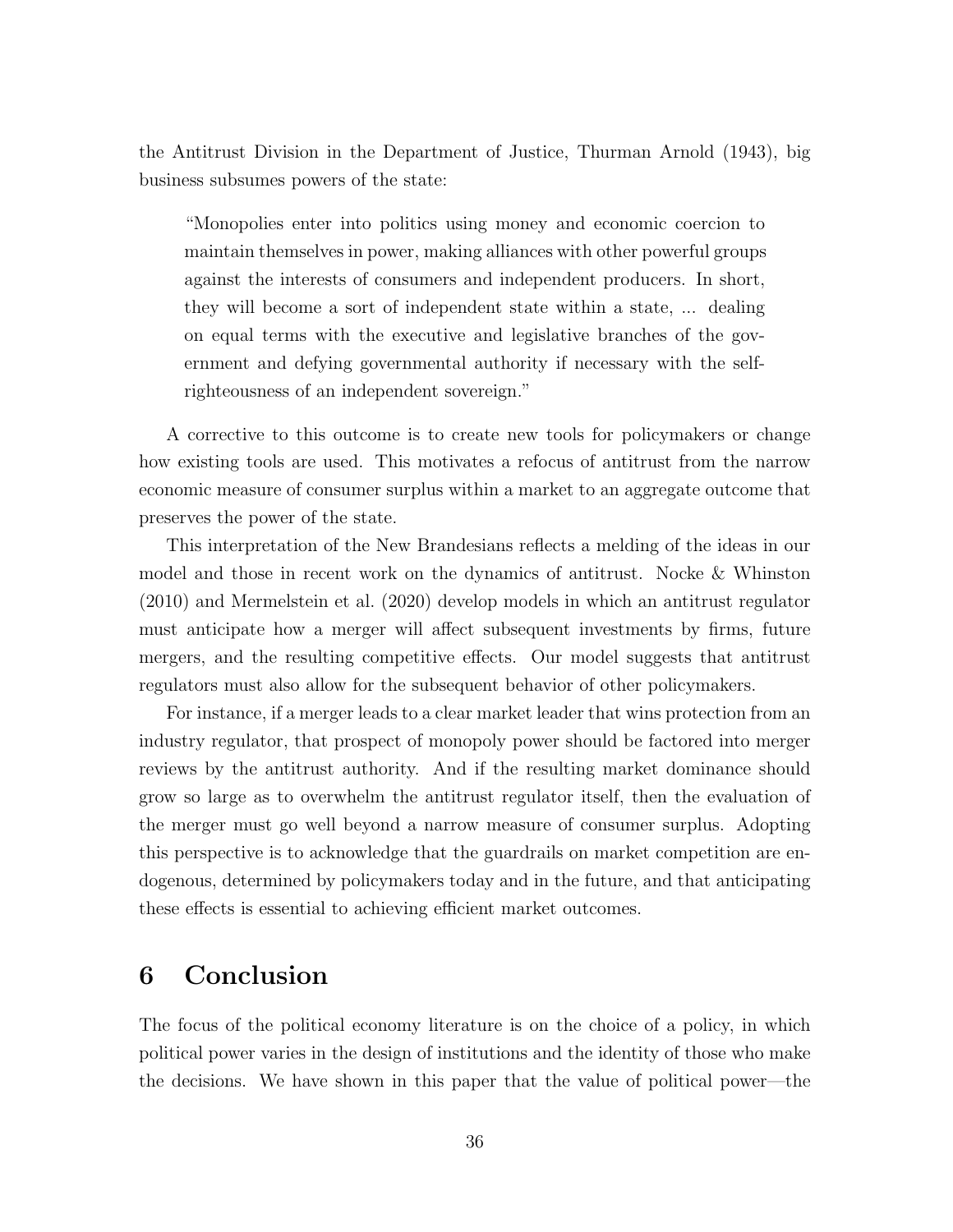power of politics itself—varies as the market environment varies. For a fixed set of political tools, the command of policymakers over the economy and society changes as market conditions change. This, in turn, alters the impact of business on society.

The core insight is that when markets and politics co-evolve, the interests of firms and the policymaker are aligned but not perfectly aligned. This has ramifications for the outcomes in both domains. We build a model to capture these incentives and characterize the outcomes they produce. The policymaker cares about rents and the firms care about market power, and the market and political outcomes reflect how these forces balance out. Many practical details are left out or included in a reduced form. Adding richness to the model will affect this balance and add nuance to the predictions, to be sure, but not fundamentally change the logic for how markets and politics interact.

There are many natural ways to extend our model beyond those discussed in the previous section. On the market side, the number of firms and the structure of market competition are promising directions to explore. On the policy side, the natural extension is to multiple policymakers and instituting a degree of political competition. Political institutions are often structured hierarchically, from legislator down to regulator. Incorporating this into the model not only adds an agency problem, it opens up the question of where and not just how much firms lobby and transfer rents.

The motivations of policymakers also offers scope to broaden the applicability of the underlying insights. In addition to rents and consumer welfare, policymakers care about their careers, about policy itself, or building bureaucratic empires. These motivations can generate the same incentive to 'manage competition' as emerges for a rent-seeking policymaker. For example, a regulator will be out of a job if she solves the underlying policy issue. To avoid rendering herself obsolete, a career-minded policymaker may 'manage the policy issue' in the same way that the self-interested policymaker here manages competition.

A particularly intriguing extension is to explore a balance between political and economic goals. In our model, political power is the means to the end of market power. Some important political goals stand aside from economic outcomes, and market power may be the means toward those ends. Exploring the interdependence of politics and markets more deeply is of considerable importance.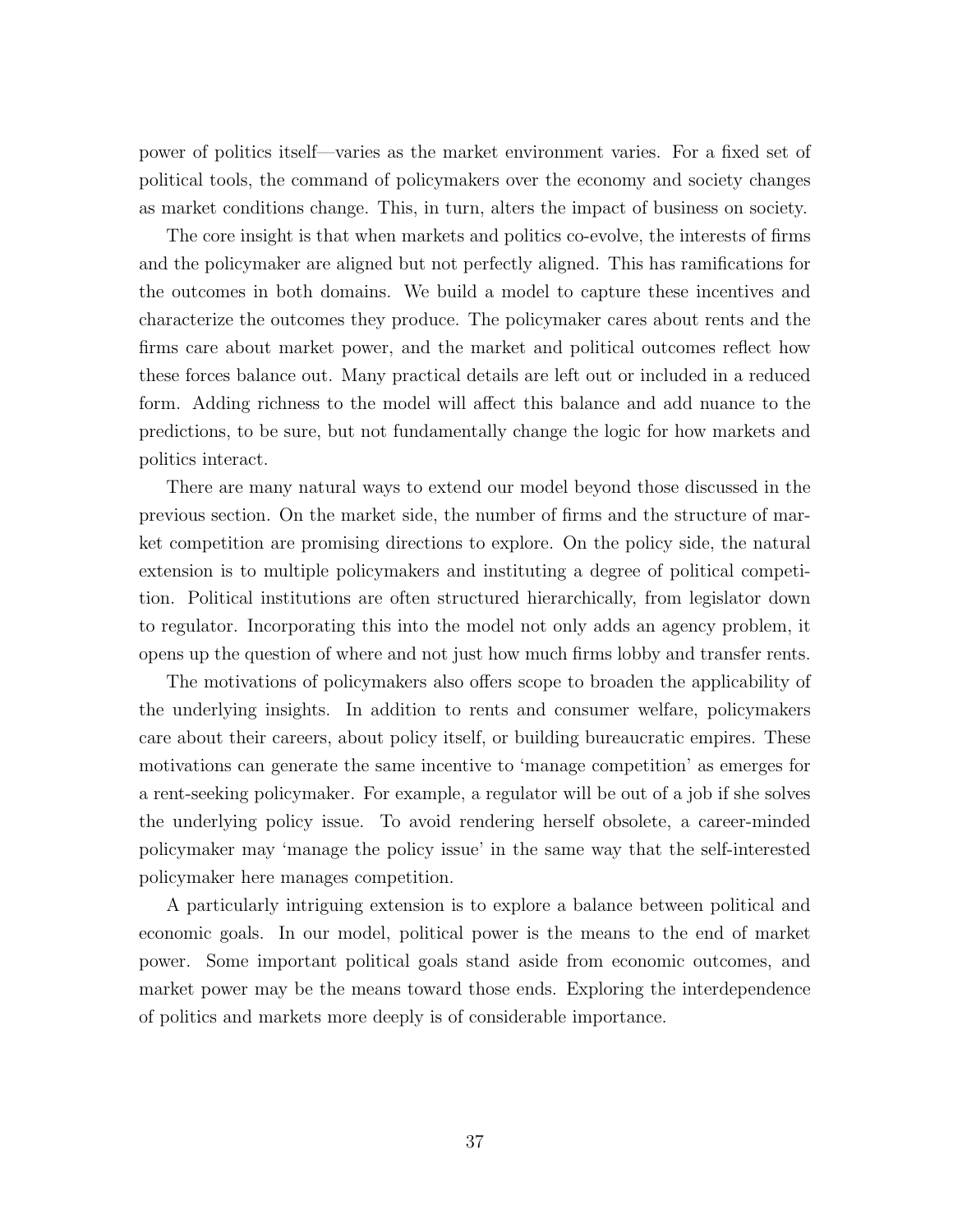# References

- Acemoglu, D. (2006). A simple model of inefficient institutions, Scandinavian Journal of Economics 108(4): 515–546.
- Acemoglu, D., Golosov, M. & Tsyvinski, A. (2008). Political economy of mechanisms, Econometrica 76(3): 619–641.
- Acemoglu, D. & Robinson, J. A. (2000). Political losers as a barrier to economic development, American Economic Review Papers and Proceedings 90(2): 126– 130.
- Aghion, P., Bloom, N., Blundell, R., Griffith, R. & Howitt, P. (2005). Competition and innovation: An inverted-u relationship, Quarterly Journal of Economics 120(2): 701–728.
- Akcigit, U., Baslandze, S. & Lotti, F. (2021). Connecting to power: Political connections, innovation, and firm dynamics. Working paper.
- Ansolabehere, S., de Figueiredo, J. M. & Snyder, J. M. (2003). Why is there so little money in american politics?, *Journal Economic Perspectives* 17(1): 105–130.
- Arnold, T. (1943). Labor Against Itself, Cosmopolitan Magazine.
- Arrow, K. J. (1962). Economic welfare and the allocation of resources for invention, The Rate and Direction of Inventive Activity: Economic and Social Factors, Princeton University Press, Princeton, NJ, pp. 609–626.
- Asker, J. & Bar-Isaac, H. (2020). Vertical information restraints: The pro- and anticompetitive impacts of minimum advertised price restrictions, Journal of Law and Economics  $63(1)$ : 111–148.
- Baldwin, R. E. & Robert-Nicoud, F. (2007). Entry and asymmetric lobbying: Why governments pick losers, *Journal of the European Economic Association* 5(5): 1064–1093.
- Barron, D. & Powell, M. (2018). Lectures in organizational economics. Draft manuscript.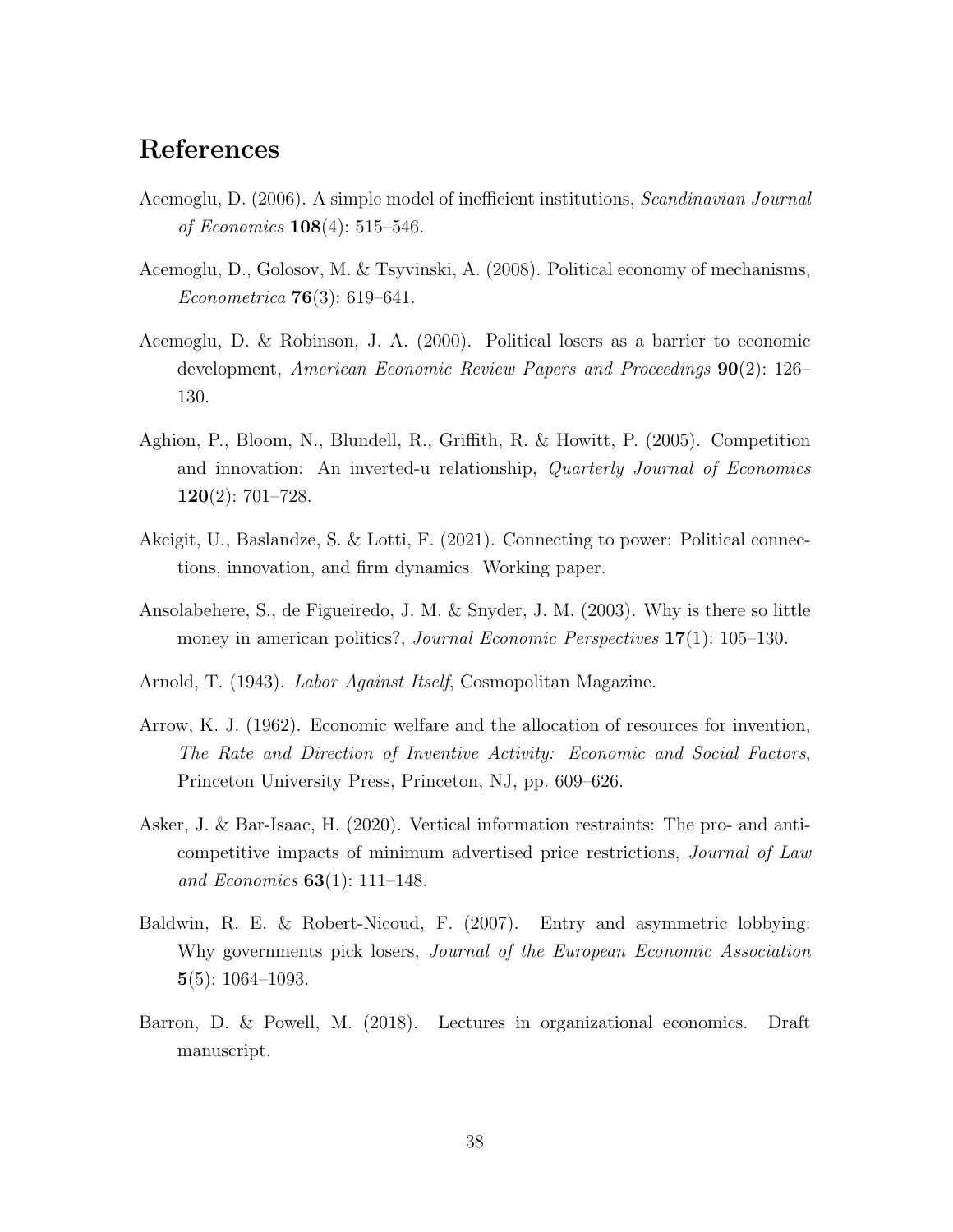- Bessen, J. & Maskin, E. (2009). Sequential innovation, patents, and imitation, RAND Journal of Economics  $40(4)$ : 611–635.
- Bombardini, M. & Trebbi, F. (2012). Competition and political organization: Together or alone in lobbying for trade policy?, Journal of International Economics  $87(1): 18-26.$
- Brock, G. W. (1981). The Telecommunications Industry: The Dynamics of Market Structure, Harvard University Press.
- Brock, G. W. (1994). Telecommunication Policy for the Information Age: From Monopoly to Competition, Harvard University Press.
- Coate, S. & Morris, S. (1999). Policy persistence, American Economic Review 89(5): 1327–1336.
- Coll, S. (1986). The Deal of the Century: The Breakup of  $AT\mathcal{O}T$ , Atheneum.
- Covarrubias, M., Gutierrez, G. & Philippon, T. (2019). From good to bad concentration? u.s. industries over the past 30 years, NBER Macroeconomics Annual, Vol. 34, NBER, pp. 1–46.
- De Loecker, J., Eeckhout, J. & Unger, G. (2020). The rise of market power and the macroeconomic implications, *Quarterly Journal of Economics* 135(2): 561–644.
- Eeckhout, J. (2021). Book review: The great reversal by thomas philippon, *Journal* of Economic Literature 59(4): 1340–1360.
- Grossman, G. M. & Helpman, E. (1994). Protection for sale, American Economic Review 84(4): 833–850.
- Hausman, J. A. (1997). Valuing the effect of regulation on new services in telecommunications, Brookings Papers on Economic Activity. Microeconomics 1997: 1–54.
- Holmes, T. J. & Schmitz, J. A. (2010). Competition and productivity: A review of evidence, Annual Review of Economics 2: 19–42.
- Kellogg, M. K., Thorne, J. & Huber, P. W. (1992). Federal Communications Law, Little, Brown and Company.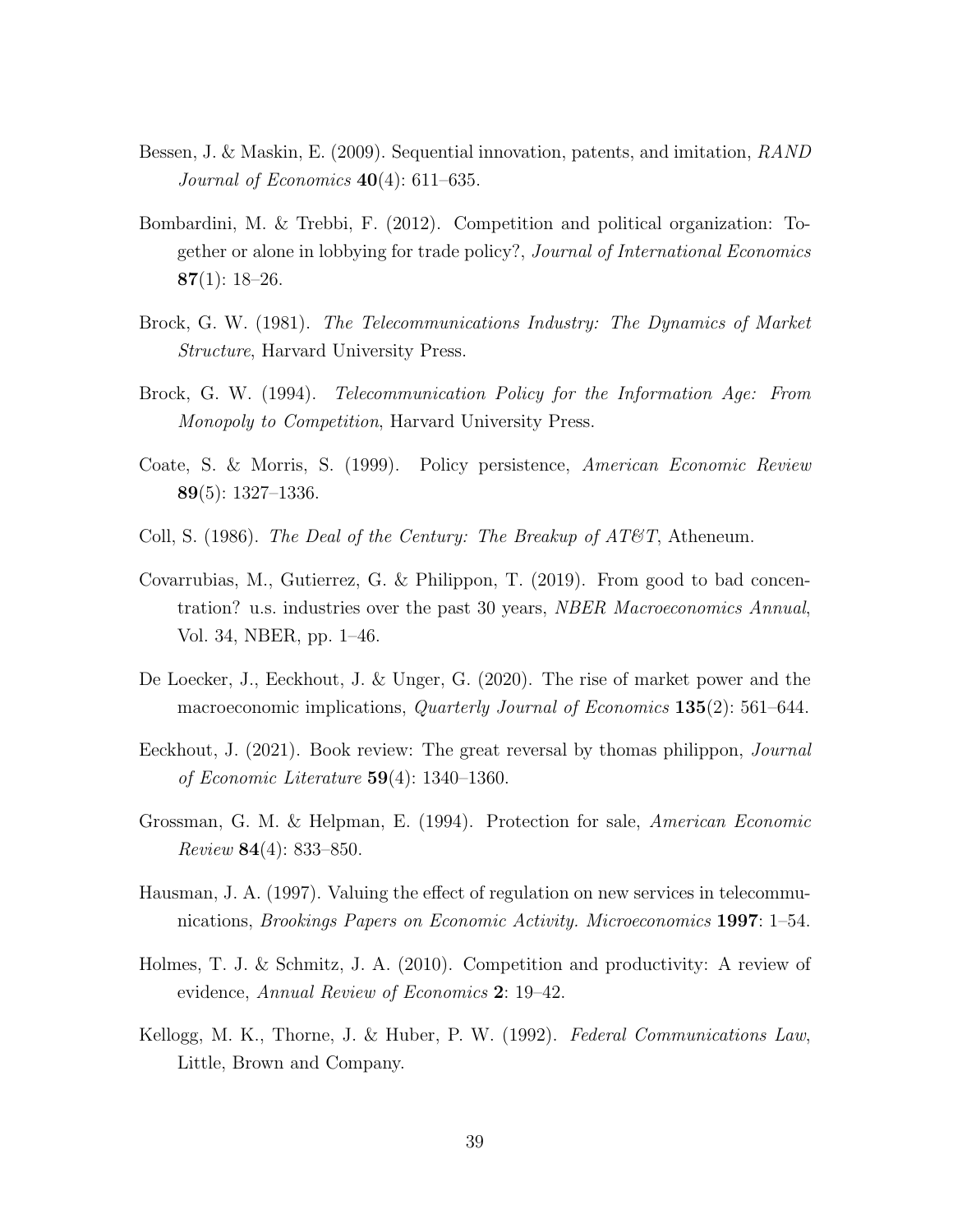- Kim, I. S. (2017). Political cleavages within industry: Firm-level lobbying for trade liberalization, American Political Science Review 111(1): 1–20.
- Lerner, A. P. (1972). The economics and politics of consumer sovereignty, American *Economic Review*  $62(1/2)$ : 1327–1336.
- McChesney, F. S. (1987). Rent extraction and rent creation in the economic theory of regulation, *Journal of Legal Studies*  $16(1)$ : 101–118.
- Mermelstein, B., Nocke, V., Satterthwaite, M. A. & Whinston, M. D. (2020). Internal versus external growth in industries with scale economies: A computational model of optimal merger policy, *Journal of Political Economy* **128**(1): 301–341.
- Nocke, V. & Whinston, M. D. (2010). Dynamic merger review, Journal of Political Economy **118**(6): 1201–1251.
- Olley, G. S. & Pakes, A. (1996). The dynamics of productivity in the telecommunications equipment industry, Econometrica 64(6): 1263–1297.
- Philippon, T. (2019). The Great Reversal: How America Gave up on Free Markets, Harvard University Press.
- Powell, M. (2019). Productivity and credibility in industry equilibrium, *RAND Jour*nal of Economics  $50(1)$ : 121–146.
- Schmutzler, A. (2009). Is Competition Good for Innovation? A Simple Approach to a Complex Problem, Vol. 5 of Foundations and Trends in Microeconomics, Now Publishers.
- Segal, I. & Whinston, M. D. (2007). Antitrust in innovative industries, American Economic Review 97(5): 1703–1730.
- Shapiro, C. (2012). Competition and innovation: Did arrow hit the bull's eye?, The Rate and Direction of Inventive Activity: Economic and Social Factors Revisited, University of Chicago Press, Chicago, IL, pp. 361–404.
- Stigler, G. J. (1971). The theory of economic regulation, Bell Journal of Economics and Management Science 2(1): 3–21.
- Temin, P. (1987). The Fall of the Bell System, Cambridge University Press.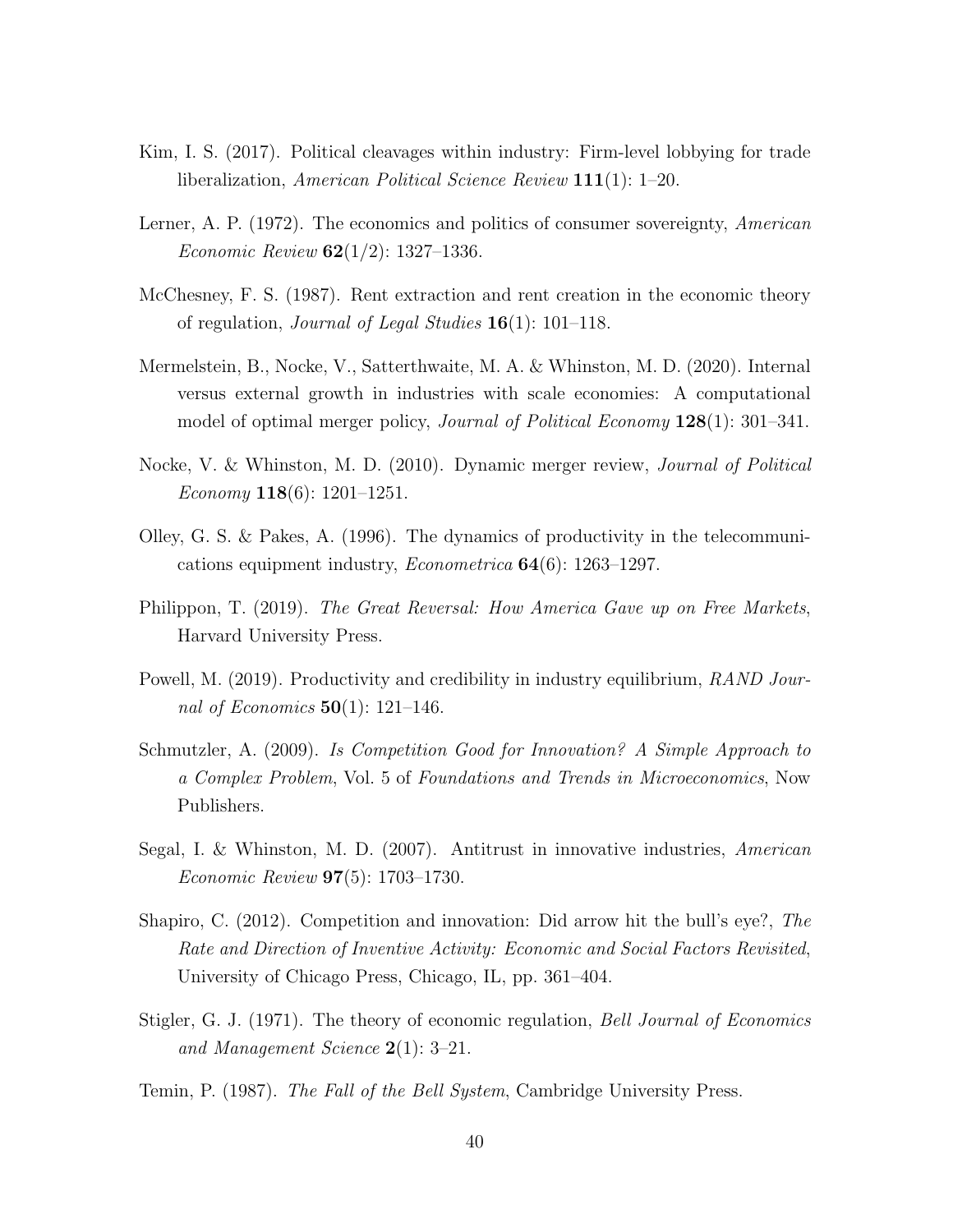Tirole, J. (1997). The Theory of Industrial Organization, MIT Press.

- Wu, T. (2018). The Curse of Bigness: Antitrust in the New Gilded Age, Columbia Global Reports.
- Zingales, L. (2017). Towards a political theory of the firm, Journal of Economic Perspectives 31(3): 113–130.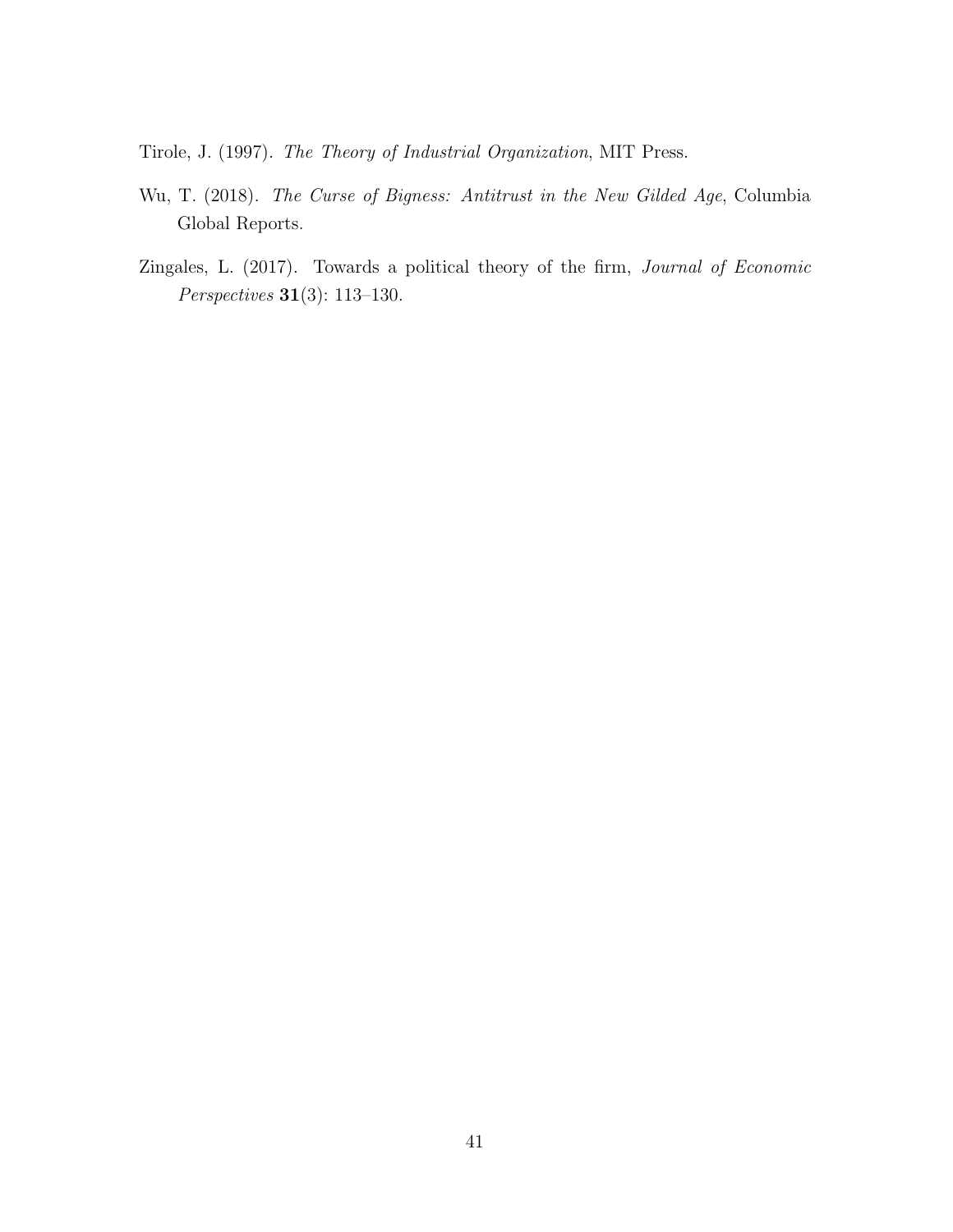# Appendix

# A Proofs from Section [3](#page-12-2)

#### A.1 Preliminaries

Let  $l^{\max}$  be the smallest l such that there does not exist  $f \in [0, l]$  for which

$$
\hat{\pi}^{M}(l+1) - c(l) \ge \pi^{L}(l,f).
$$
\n(A.1)

The myopic leader never invests if  $l \geq l^{\max}$ . Hence, we will focus on  $(l, f) \in \mathscr{L}^* :=$  $\{(l', f') \in \mathbb{Z}_+^2 : l^{\max} \geq l' \geq f'\}.$  We write  $l \in \mathcal{L}_1^* := \{l' \in \mathbb{Z}_+ : \exists f \geq 0 \text{ such that } \{l' \in \mathbb{Z}_+ : l' \geq 0\}$  $l^{\max} \ge l' \ge f$  = { $l' \in \mathbb{Z}_+ : l' \le l^{\max}$ }, and  $f \in \mathcal{L}_2^* := \{f' \in \mathbb{Z}_+ : \exists l \text{ such that } l^{\max} \ge l' \}$  $l \geq f'$ } = { $f' \in \mathbb{Z}_+ : f \leq l^{\max}$ }. As mentioned in the main text, we define  $\pi(l, f)$  for non-integer values. Thus, it is useful to also define  $\overline{\mathscr{L}}^* := \{(l, f) \in \mathbb{R}_+^2 : l^{\max} \ge l \ge f\}$ by replacing  $\mathbb Z$  with  $\mathbb R$ .  $\bar{\mathscr{L}_1^*}$  and  $\bar{\mathscr{L}_2^*}$  are similarly defined.

As stated in footnote [15](#page-13-1) in the main text, we define  $\pi^P(l, l) = \rho (\hat{\pi}^M(l) - \pi^L(l, l)).$ Although protection is not feasible at  $(l, l)$ , defining  $\pi^P$  for  $(l, l)$  eases the notation.

### A.2 Proof of Lemma [1](#page-12-1)

For each  $l \in \mathcal{L}_1^*$ , we define  $\hat{IC}_D(l)$  as the largest  $f \in [0, l]$  such that

<span id="page-41-0"></span>
$$
\pi^{L} (l+1, f) - c(l) \ge \pi^{L} (l, f).
$$
\n(A.2)

If such f does not exist (that is, investment is always unprofitable), define  $\hat{IC}_D(l)$  = −1. Then, if  $\hat{IC}_D(l) = l$  (that is, investment is always profitable), we define  $IC_D(l)$  =  $l^{\max}$ . Otherwise, we define  $IC_D(l) = I\hat{C}_D(l)$ 

Then, Assumption [1](#page-6-2) and inequality  $(A.2)$  imply that the leader invests if  $f \lt \theta$  $IC_D(l)$  and only if  $f \leq IC_D(l)$ . In addition, for each  $(l, f) \in \mathscr{L}^*, \pi^L(l+2, f)$   $c(l+1) \geq \pi^{L}(l+1,f)$  implies  $\pi^{L}(l+1,f) - c(l) \geq \pi^{L}(l,f)$  given increasing  $c(l)$ and condition [\(2\)](#page-7-2) of Assumption [1.](#page-6-2) Thus, for each  $l \in \mathcal{L}_1^*$ ,

$$
IC_D(l+1) - IC_D(l) \le 0.
$$
 (A.3)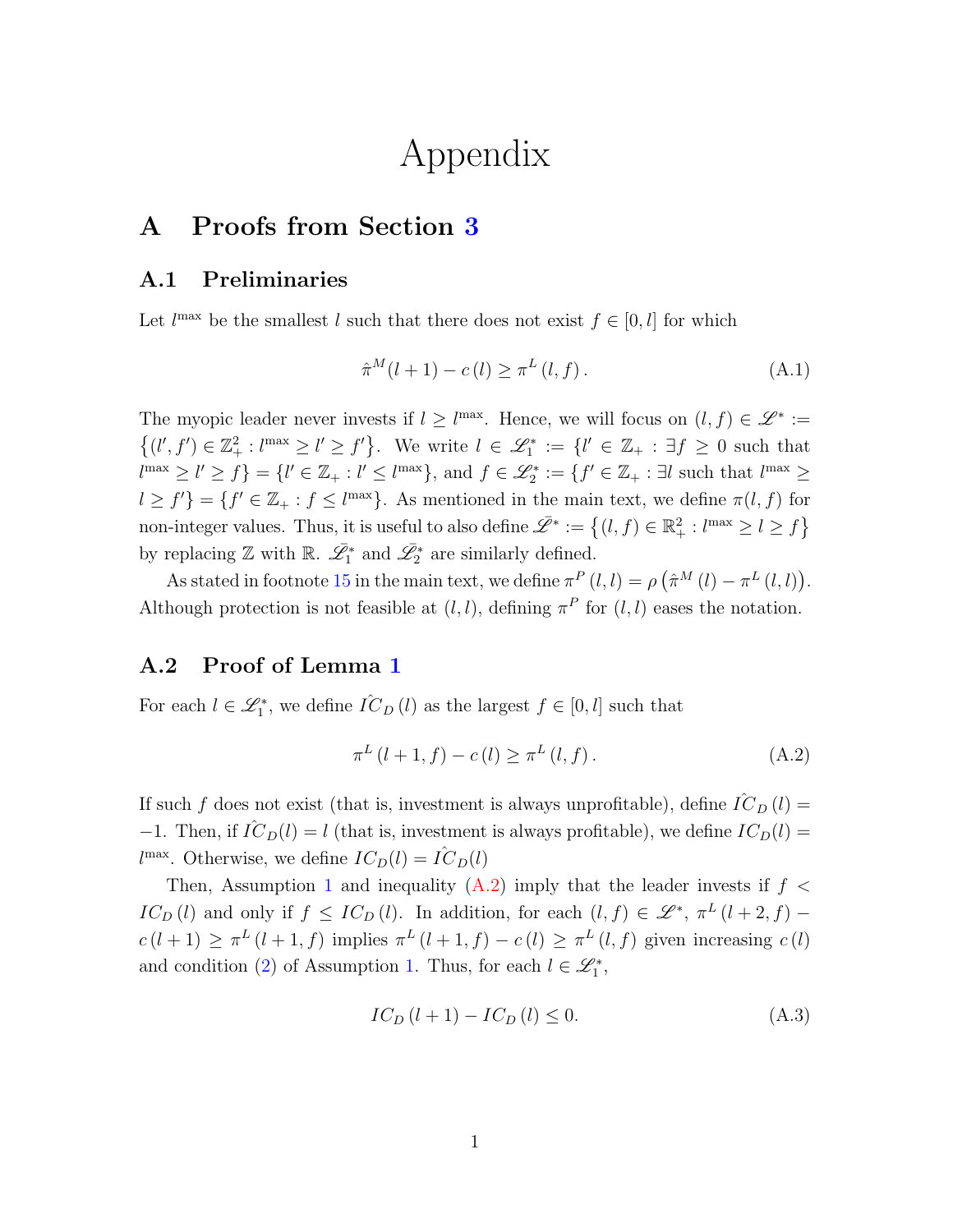#### A.3 Proof of Lemma [2](#page-14-1)

Given  $\pi^P(l, f) = \rho \left( \hat{\pi}^M(l) - \pi^L(l, f) \right)$  and hence  $\pi^M(l, f) = (1 - \rho) \hat{\pi}^M(l) + \rho \pi^L(l, f)$ , Assumptions [1](#page-6-2) and [2](#page-7-3) imply that, for each  $l \ge f \ge 0$ , we have

<span id="page-42-0"></span>
$$
\frac{\partial^2}{\partial l \partial f} \pi^M(l, f) \le 0 \text{ and } \frac{\partial^2}{\partial l^2} \pi^M(l, f) \le 0. \tag{A.4}
$$

We define  $\hat{IC}_M(l)$  as the largest  $f \in [0, l]$  such that

<span id="page-42-1"></span>
$$
\pi^{M} (l + 1, f) - c(l) \ge \pi^{M} (l, f).
$$
\n(A.5)

If such  $f$  does not exist (that is, investment is always unprofitable), then define  $\hat{IC}_M (l) = -1$ . Then, if  $\hat{IC}_M (l) = l$  (that is, investment is always profitable), we define  $IC_M(l) = l^{\text{max}}$ . Otherwise, we define  $IC_M(l) = \hat{IC}_M(l)$ .

Conditions [\(A.4\)](#page-42-0) and [\(A.5\)](#page-42-1) imply that the leader invests if  $f < IC_M$  (l) and only if  $f \leq IC_M(l)$ . In addition, for each  $(l, f) \in \mathcal{L}^*, \pi^M(l+2, f) - c(l+1) \geq \pi^M(l+1, f)$ implies  $\pi^M(l+1,f)-c(l) \geq \pi^M(l,f)$  given increasing  $c(l)$  and  $(A.4)$ . Thus, for each  $l \in \mathscr{L}_1^*,$ 

<span id="page-42-3"></span>
$$
IC_{M}(l+1) - IC_{M}(l) \leq 0. \tag{A.6}
$$

# B Proof from Section [4](#page-14-2)

### B.1 Proof of Lemma [3](#page-15-2)

Note that conditions  $(10)$  and  $(11)$  are equivalent to

$$
(1 - \delta) \frac{\partial}{\partial l} \pi^P(l, f) - \delta \min_{s \in [0, 1]} \left( \frac{\partial^2}{\partial l \partial f} \pi^P(l, f + s) \right) \le 0.
$$
 (B.1)

$$
(1 - \delta) \left[ \frac{\partial}{\partial l} \pi^P(l, f) + \frac{\partial}{\partial f} \pi^P(l, f) \right]
$$
  

$$
- \delta \max_{s \in [0,1]} \left[ \frac{\partial^2}{\partial l \partial f} \pi^P(l, f+s) + \frac{\partial^2}{\partial f^2} \pi^P(l, f+s) \right] \ge 0.
$$
 (B.2)

First, we derive the following two inequalities: For each  $(l + t, f) \in \mathscr{L}^*$  with  $l + t > f + 1$ , we have

<span id="page-42-4"></span><span id="page-42-2"></span>
$$
\frac{d}{dt}\left(\pi^P\left(l+t,f\right)-\delta\pi^P\left(l+t,f+1\right)\right)\leq 0,\tag{B.3}
$$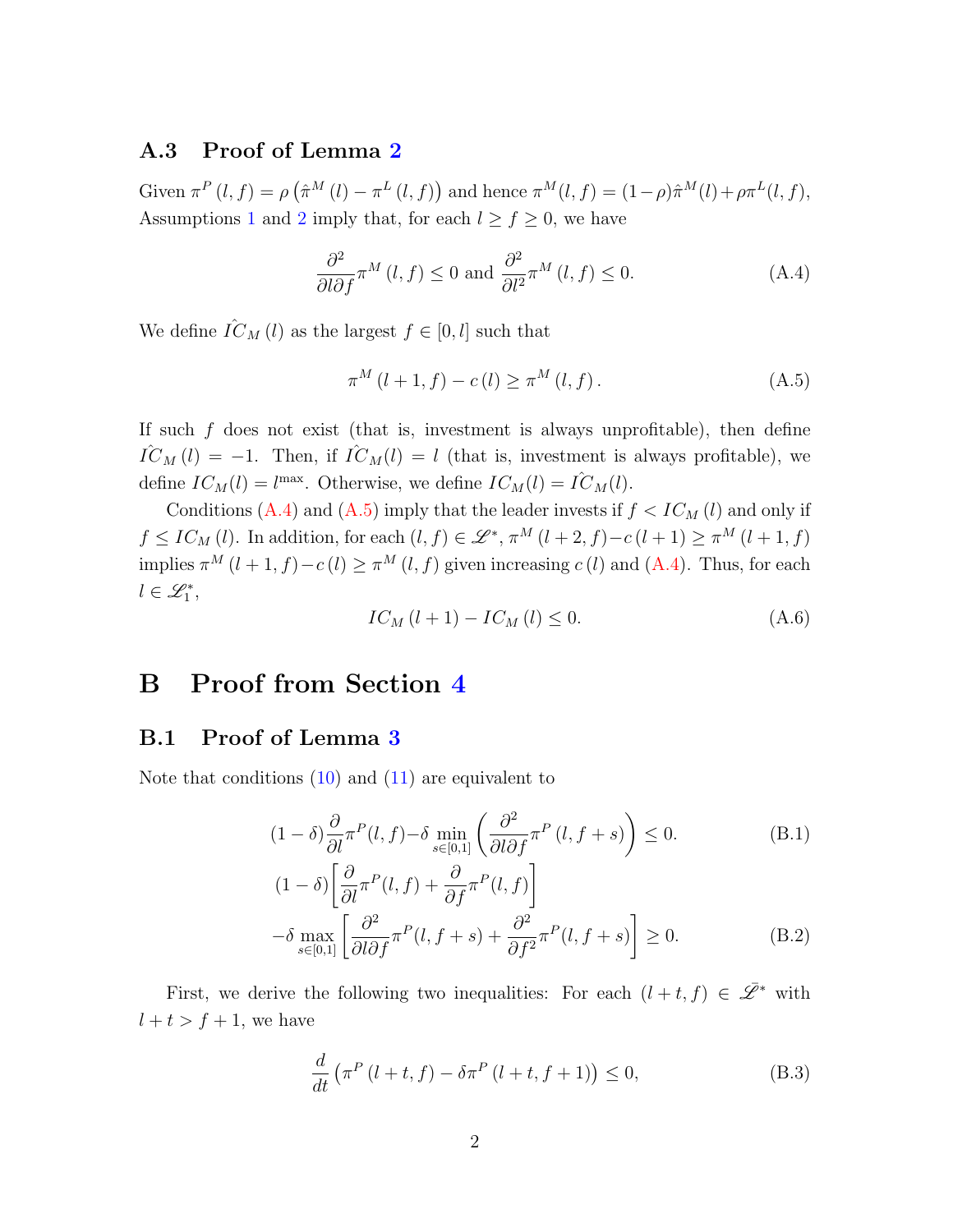and, for each  $(l + t, f + t) \in \overline{\mathscr{L}}^*$  with  $l + t > f + 1 + t$ , we have

<span id="page-43-0"></span>
$$
\frac{d}{dt}\left(\pi^P\left(l+t,f+t\right)-\delta\pi^P\left(l+t,f+1+t\right)\right)\geq 0.\tag{B.4}
$$

Note that the derivative is well-defined. Then,  $(B.3)$  can be written as

$$
(1 - \delta) \frac{\partial}{\partial l} \pi^P (l + t, f) - \delta \left( \frac{\partial}{\partial l} \pi^P (l + t, f + 1) - \frac{\partial}{\partial l} \pi^P (l + t, f) \right) \le 0.
$$

By the intermediate value theorem,

$$
\frac{\partial}{\partial l}\pi^P(l+t,f+1) - \frac{\partial}{\partial l}\pi^P(l+t,f) \ge \min_{s \in [0,1]} \left(\frac{\partial^2}{\partial l \partial f}\pi^P(l+t,f+s)\right).
$$

Hence  $(B.1)$  implies the result; similarly,  $(B.4)$  can be written as

$$
(1 - \delta) \left( \frac{\partial}{\partial l} \pi^P (l + t, f + t) + \frac{\partial}{\partial f} \pi^P (l + t, f + t) \right)
$$
  
+ 
$$
\delta \left( \frac{\partial}{\partial l} \pi^P (l + t, f + t) + \frac{\partial}{\partial f} \pi^P (l + t, f + t) - \frac{\partial}{\partial l} \pi^P (l + t, f + 1 + t) \right)
$$
  
- 
$$
\frac{\partial}{\partial f} \pi^P (l + t, f + 1 + t) \right) \ge 0. \quad (B.5)
$$

By the intermediate value theorem,

$$
\frac{\partial}{\partial l}\pi^{P}(l+t,f+t) + \frac{\partial}{\partial f}\pi^{P}(l+t,f+t) \n- \frac{\partial}{\partial l}\pi^{P}(l+t,f+1+t) - \frac{\partial}{\partial f}\pi^{P}(l+t,f+1+t) \n\geq \min_{s \in [0,1]} -\left(\frac{\partial^{2}}{\partial l\partial f}\pi^{P}(l,f+s) + \frac{\partial^{2}}{\partial f^{2}}\pi^{P}(l,f+s)\right) \n= - \max_{s \in [0,1]} \left(\frac{\partial^{2}}{\partial l\partial f}\pi^{P}(l,f+s) + \frac{\partial^{2}}{\partial f^{2}}\pi^{P}(l,f+s)\right). (B.6)
$$

Thus, [\(B.2\)](#page-42-4) implies the result.

Second, we prove that, for each  $l \geq \underline{l}$ , both  $IC_P(l)$  and  $IC_P(l+1)$  are welldefined. To see why, it suffices to show that (i)  $\pi^P(l, l-1) \geq \delta \pi^P(l, l)$  and (ii) if there exists  $f \in [0, l-1]$  satisfying  $\pi^P(l, f) = \delta \pi^P(l, f+1)$ , then such f is unique.

To show (i), for each  $\hat{l} \geq l$ , we calculate [\(B.4\)](#page-43-0) given  $(\underline{l} + t, \underline{l} + t - 1)$  for each t and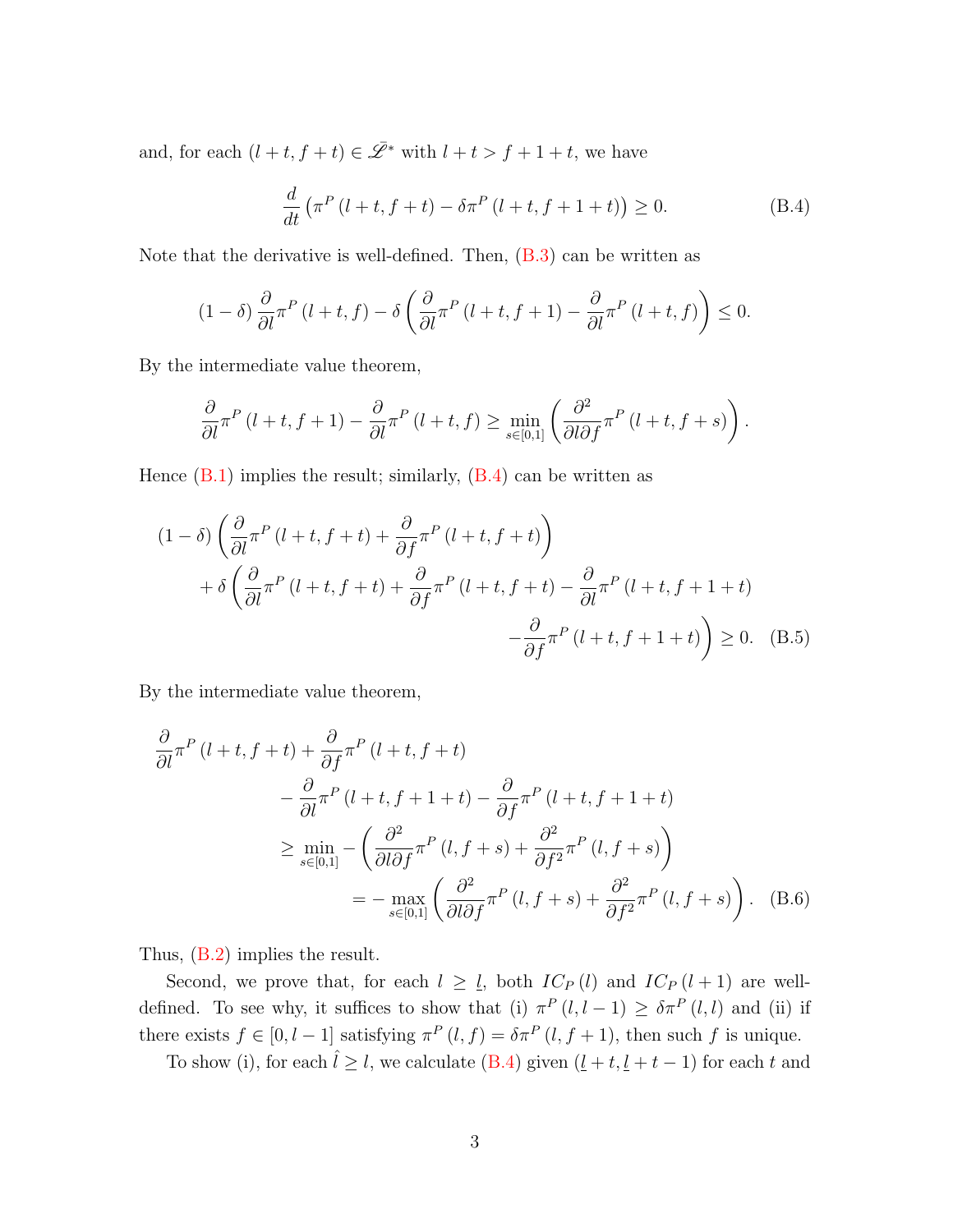then integrate it over  $t \in [0, \hat{l} - \underline{l}]$  to yield

$$
0 \leq \pi^P\left(\hat{l}, \hat{l} - 1\right) - \delta \pi^P\left(\hat{l}, \hat{l}\right) - \left(\pi^P\left(l, \underline{l} - 1\right) - \delta \pi^P\left(\underline{l}, \underline{l}\right)\right) \\
= \pi^P\left(\hat{l}, \hat{l} - 1\right) - \delta \pi^P\left(\hat{l}, \hat{l}\right).
$$

For (ii), it suffices to show that  $\pi^P(l, f) - \delta \pi^P(l, f+1)$  is increasing in f, which follows from

$$
\frac{\partial}{\partial f} \left( \pi^P(l, f) - \delta \pi^P(l, f + 1) \right) = \frac{\partial}{\partial f} \left( (1 - \delta) \pi^P(l, f) - \delta \pi^P(l, f + 1) - \pi^P(l, f) \right)
$$

$$
= (1 - \delta) \frac{\partial}{\partial f} \pi^P(l, f) - \delta \frac{\partial}{\partial f} \left( \pi^P(l, f + 1) - \pi^P(l, f) \right), \quad (B.7)
$$

which is non-negative given Assumption [1.](#page-6-2)

Third, we prove  $IC_P(l+1)-IC_P(l) \geq 0$ . Integrating [\(B.3\)](#page-42-2) over  $t \in [0,1]$  implies that  $(\pi^P(l+1,f) - \delta \pi^P(l+1,f+1)) - (\pi^P(l,f) - \delta \pi^P(l,f+1)) \leq 0$ , and hence

$$
\pi^{P}(l+1,f) - \delta \pi^{P}(l+1,f+1) \ge 0 \Rightarrow \pi^{P}(l,f) - \delta \pi^{P}(l,f+1) \ge 0.
$$
 (B.8)

Thus, if  $(l + 1, f)$  is above the  $IC_P$  curve, then  $(l, f)$  is also above the  $IC_P$  curve (and hence the slope of  $IC_P(l)$  is no less than zero).

Finally, we prove  $IC_P(l + 1) - IC_P(l) \leq 1$ . Integrating [\(B.4\)](#page-43-0) over  $t \in [0, 1]$ implies that  $(\pi^P(l+1, f+1) - \delta \pi^P(l+1, f+2)) - (\pi^P(l, f) - \delta \pi^P(l, f+1)) \geq 0$ , and hence

$$
\pi^{P}(l,f) \ge \delta \pi^{P}(l,f+1) \Rightarrow \pi^{P}(l+1,f+1) \ge \delta \pi^{P}(l+1,f+2). \tag{B.9}
$$

Thus, if  $(l, f)$  is above the  $IC_P$  curve, then  $(l + 1, f + 1)$  is also above the  $IC_P$  curve (and hence the slope of  $IC_P(l)$  is no more than one).

### B.2 Proof of Proposition [1](#page-16-4)

Below, we summarize the argument for the proof, using auxiliary results that we prove in auxiliary lemmas provided in the Supplementary Appendix, Section [2.](#page-6-0)

To simplify notation, we henceforth call the technology level profile at the beginning of the period (that is, at the timing of the leader's decision) "the ex ante state," and we call the technology level profile after the leader's investment (that is, at the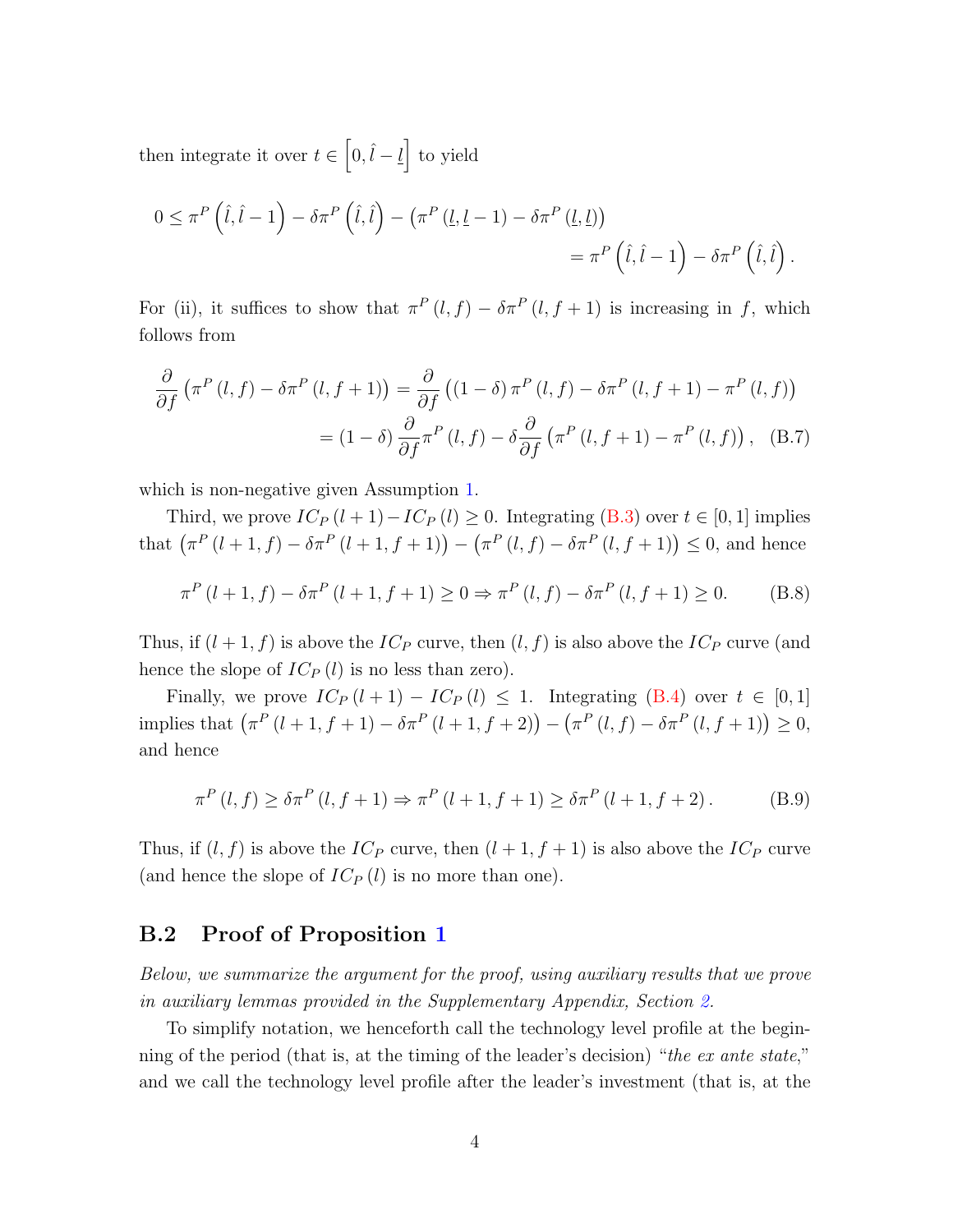timing of the policymaker's decision) "the interim state."

Policymaker Threshold. For each l, we define  $IC_P(l)$  as the smallest  $f \in \mathcal{L}_2^*$ such that  $f \leq l$  and

$$
\pi^{P}(l,f) \ge \delta \pi^{P}(l,f+1). \tag{B.10}
$$

If such f does not exist, then define  $IC_P(l) = -1$ . We derive the two results about  $IC_P(l)$ . First, by Auxiliary Lemma 2.1,  $IC_P(l)$  is a proper threshold (the above inequality is satisfied if and only if  $f \geq IC_P(l)$  and by Lemma [3](#page-15-2) has a slope less than one.

Second, by Auxiliary Lemma 2.2, if the current state  $(l, f)$  satisfies  $l \geq f + 1$ and  $f \geq IC_P(l)$ , then the policymaker prefers to stay in the current state: that is, for each t and each  $(l', f') \in \mathcal{L}^*$  such that there exists a feasible path from  $(l, f)$  to  $(l', f')$  spending t periods, we have

<span id="page-45-0"></span>
$$
\pi^{P}(l,f) > 1_{\{l' > f'\}} \delta^{t} \pi^{P}(l',f'). \tag{B.11}
$$

Denote by  $V(l, f)$  the policymaker's value function given the ex ante state  $(l, f)$ . In particular, since no protection is feasible if  $f = l$ , [\(B.11\)](#page-45-0) implies that, for each Markov perfect equilibrium and each  $(l, f) \in \mathcal{L}^*$  with  $l \geq f + 1$  and  $f \geq IC_P(l)$ ,

<span id="page-45-1"></span>
$$
\frac{\pi^{P}(l,f)}{1-\delta} \ge \max \left\{ V\left(l+1,f\right), \delta V\left(l,f+1\right) \right\}. \tag{B.12}
$$

**Regions.** The ex ante state  $(l, f) \in \mathcal{L}^*$  may fall into one of the three regions:

- 1. Region 1:  $f \leq IC_P(l)$  and  $f \geq IC_D(l)$ . In this region, as will be seen, the leader does not invest (NI) and the policymaker does not protect (NP), except near the 45-degree line.
- 2. Region 2:  $f \geq IC_P(l)$  and  $f \geq IC_M(l)$ . In this region, as will be seen, the leader does not invest (NI) and the policymaker protects (P) whenever  $l > f$ .
- 3. Region 3:  $f \leq IC_P(l)$  and  $f \leq IC_D(l)$  or  $f \geq IC_P(l)$  and  $f \leq IC_M(l)$ .

**Investment Threshold.** Given Lemma [3,](#page-15-2) the  $IC_P$  curve intersects the 45-degree line at most once. Thus, depending on the location of the  $IC_P$  and  $IC_M$  curves, the following two cases are possible: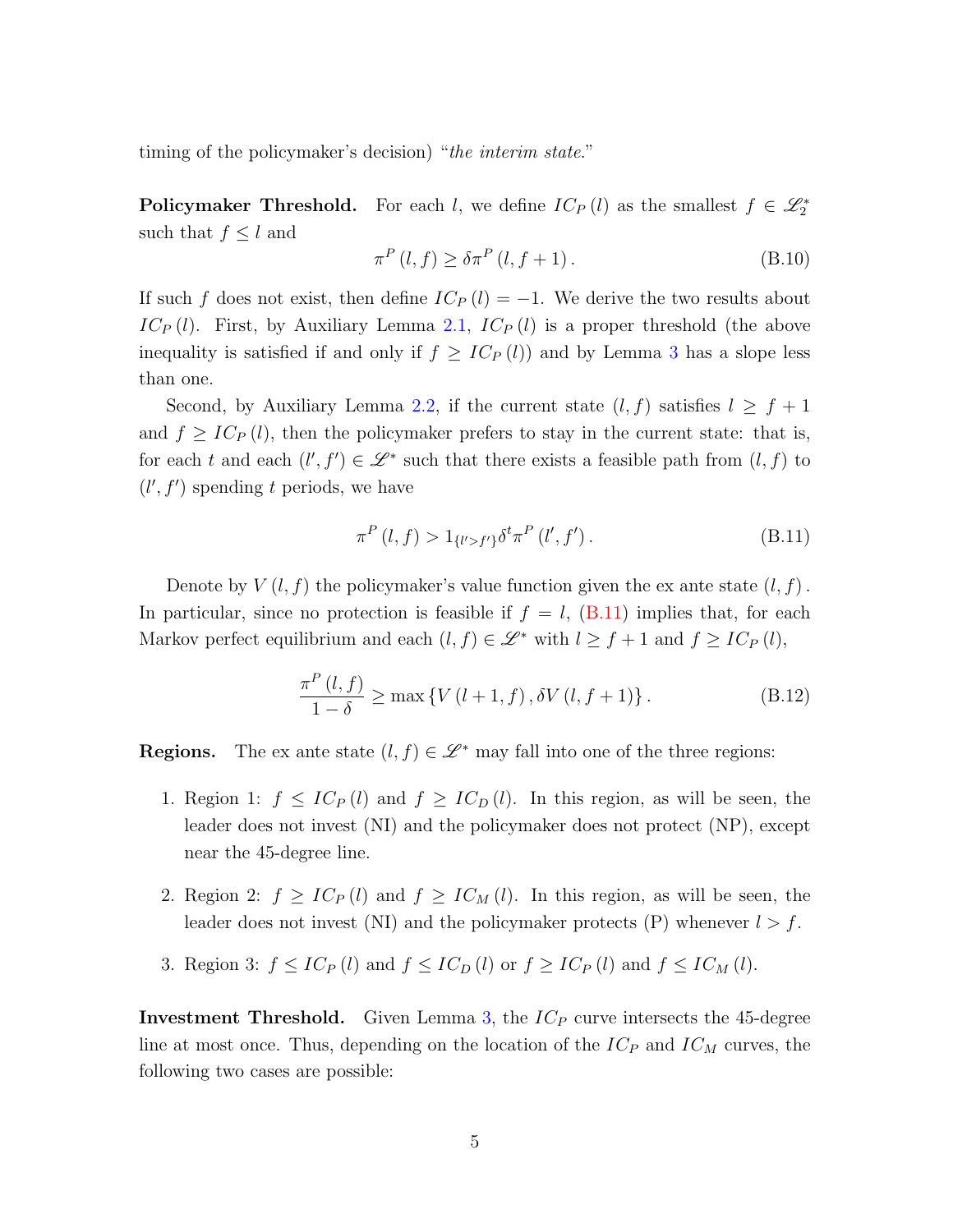Case 1. The  $IC_P$  curve intersects with the *l*-axis at  $(\hat{l}, 0)$  with  $\hat{l} \geq 1$ :

- (a)  $IC_P$  and  $IC_M$  intersect in  $\mathscr{L}^*$ . In this case, let  $l_0$  be the smallest l such that there exists  $f \leq l - 1$  for which  $(l, f)$  is in Region 2 and  $(l, f - 1)$ is below the  $IC_P$  curve:  $f \geq IC_P(l)$ ,  $f \geq IC_M(l)$ , and  $f - 1 \leq IC_P(l)$ . Then, take  $f_0$  satisfying  $l_0 \geq f_0 + 1$ ,  $f_0 \geq IC_P(l_0)$ ,  $f_0 \geq IC_M(l_0)$ , and  $f_0 - 1 \leq IC_P(l_0)$ . By definition,  $(l_0, f_0 - 1)$  is *below* the  $IC_P$  curve and  $(l_0, f_0)$  is above the  $IC_P$  curve.
- (b)  $IC_P$  and  $IC_M$  do not intersect in  $\mathscr{L}^*$ . Since the slope of the  $IC_P$  curve is less than one by Lemma [3,](#page-15-2) it means that  $IC_M^{-1}(0) \leq \hat{l}$ . Therefore,  $\left(\left\lceil IC_{M}^{-1}\left(0\right)\right\rceil,0\right)$  is in Region 2.

Case 2. The  $IC_P$  curve intersects with the *l*-axis at  $(\hat{l}, 0)$  with  $\hat{l} < 1$ :

- (a)  $IC_P$  and  $IC_M$  intersect in  $\mathscr{L}^*$ . In this case, let  $l_0$  be the smallest l such that there exists  $f \leq l - 1$  so that  $(l, f)$  is in Region 2 and  $(l, f - 1)$  is below the  $IC_P$  curve:  $f \geq IC_P(l)$ ,  $f \geq IC_M(l)$ , and  $f - 1 \leq IC_P(l)$ . Then, take  $f_0$  satisfying  $l_0 \ge f_0 + 1$ ,  $f_0 \ge IC_P(l_0)$ ,  $f_0 \ge IC_M(l_0)$ , and  $f_0 - 1 \leq IC_P(l_0)$ . By definition,  $(l_0, f_0 - 1)$  is *below* the  $IC_P$  curve and  $(l_0, f_0)$  is above the  $IC_P$  curve.
- (b)  $IC_P$  and  $IC_M$  do not intersect in  $\mathscr{L}^*$ . In this case, let  $f_0$  be the smallest  $f_0$  such that  $f_0 \geq IC_P(f_0 + 1)$ . Define  $l_0 = f_0 + 1$ . Again,  $(l_0, f_0)$  is above the  $IC_P$  curve.

Given  $(l_0, f_0)$ , for each f, define  $L^*(f) = l_0 - (f_0 - f)$ . In addition, let  $f \in \mathbb{Z}_+$ be the smallest  $f \ge 0$  such that  $(f + 1, f)$  is above the  $IC_P$  curve. In Case 1,  $f = 0$ , and in Case 2,  $f \geq 1$ . In Proposition [1,](#page-16-4) we focus on Case 1. In Case 1(a), we define  $(l<sup>I</sup>, f<sup>I</sup>) = (l<sub>0</sub>, f<sub>0</sub>)$ . In the Supplementary Appendix we also cover Case 2. All the lemmas without reference to a specific case hold for all cases.

Equilibrium Uniqueness. The following lemma establishes equilibrium uniqueness given the form of renegotiation proofness described in the main text.

<span id="page-46-0"></span>**Lemma B.1** The set of subgame perfect equilibrium (SPE) payoffs that satisfy renegotiation proofness exits and is unique at each ex ante state  $(l, f) \in \mathcal{L}^*$  and also at each interim state  $(l, f) \in \mathcal{L}^*$ . In this renegotiation-proof subgame perfect equilibrium, the strategy is Markov: the leader's investment decision depends only on the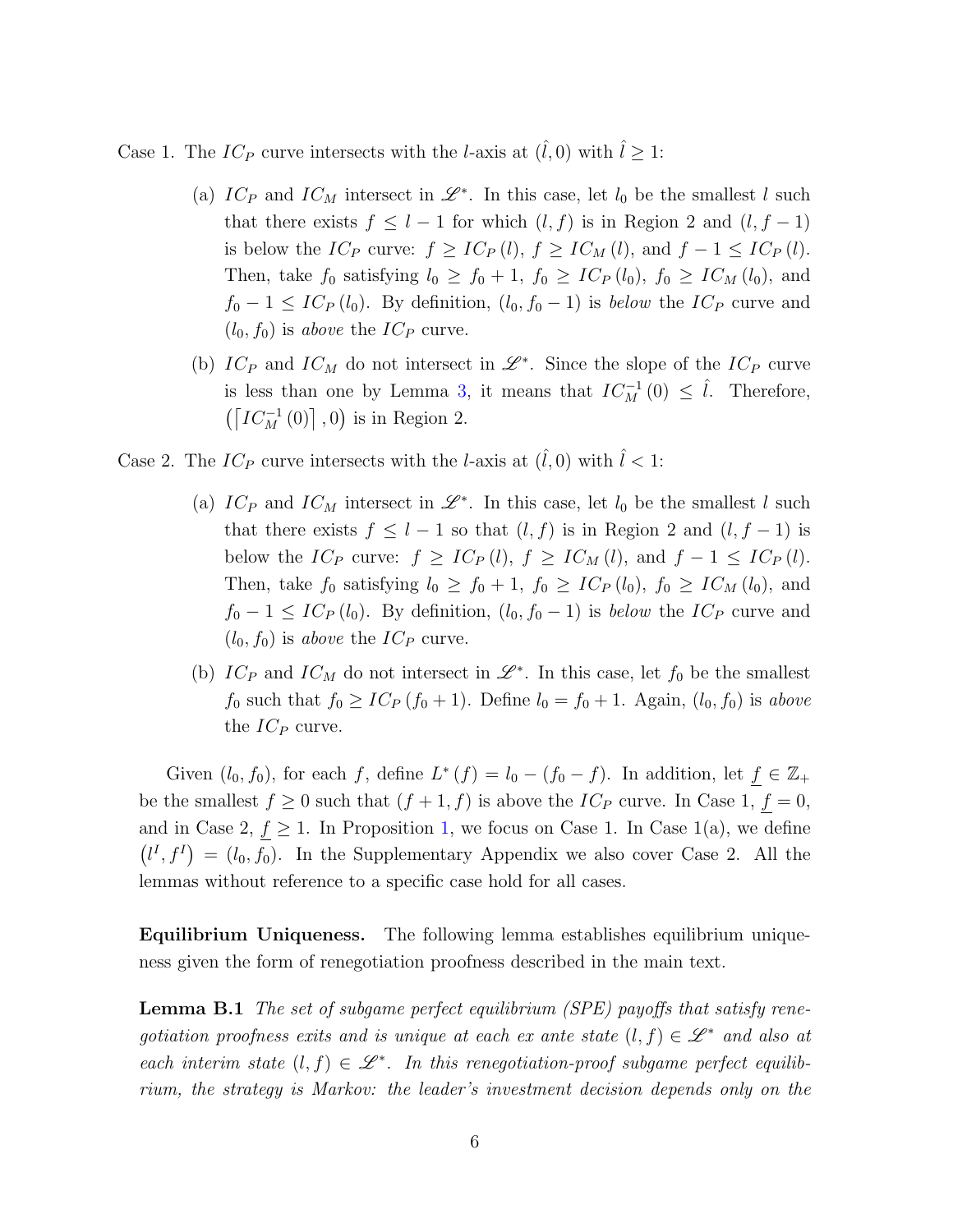ex ante state, and the policymaker's protection decision depends only on the interim state. Moreover, at each ex ante state  $(l, f) \in \mathcal{L}^*$ , if  $(NI, P)$  is incentive compatible, then  $(NI, P)$  is the equilibrium outcome.

For  $l \geq l^{\max}$ , since the policymaker is a single decision maker, the result holds. By backward induction, we can also show that, except for  $(NI, P)$ , the dynamic-game payoff profile of taking a certain action profile is determined, since the state transits to another state with higher l or f. For the action profile  $(NI, P)$ , the next state will be the same as the current one, and so the payoff profile depends on the expectation of the continuation play. We apply Pareto criteria to select the equilibrium.

Given this result, in what follows, we refer to "equilibrium" as the unique renegotiation proof SPE. Let eqm  $(l, f) \in \{I, NI\} \times \{P, NP\}$  be the equilibrium outcome given the ex ante state  $(l, f) \in \mathscr{L}^*$ .

**Equilibrium Characterization.** For simplicity, we assume that there is no  $(l, f) \in$  $\mathcal{L}^*$  such that  $\pi^P(l, f) = \delta \pi^P(l, f + 1), \pi^L(l + 1, f) - \pi^L(l, f) = c(l)$ , or  $\pi^M(l + 1, f) \pi^M(l, f) = c(l).$ <sup>[1](#page-47-0)</sup>

First, in Region 2, eqm  $(l, f) = (NI, P)$  (Auxiliary Lemma 2.7). This follows from  $(B.12)$  and renegotiation proofness (note that the myopic leader always prefers P).

Next, in Region 1, eqm  $(l, f) = (NI, NP)$ , except near the 45-degree line (Auxiliary Lemma 2.8). Given that  $f \geq IC_D(l)$ , the leader does not invest if protection is not offered. Combined with the inductive argument, this implies that the policymaker does not protect the leader, without worrying about the effect of her current action on the leader's future investment decision.

Lastly, we analyze Region 3. In this region, we first show that, if the policymaker does not protect the leader at the interim state  $(l, f)$ , then, for  $(l-1, f)$ , either eqm  $(l-1, f) = (NI, P)$  or the policymaker does not protect the leader at the interim state  $(l-1, f)$  (Auxiliary Lemma 2.9). The result follows from Assumption [3.](#page-7-1) This implies that, at ex ante state  $(l, f)$ , if  $f \geq IC_P(l)$  and the policymaker does not protect the leader at the interim state  $(l + 1, f)$ , then the equilibrium outcome at  $(l, f)$  is  $(NI, P)$  (Auxiliary Lemma 2.10).

Next, we show that, once the leader invests at the ex ante state  $(l, f)$  and the policymaker protects the leader at the interim state  $(l + 1, f)$ , then protection will always be offered in the on-path continuation play. Specfically, for each  $(l, f) \in \mathscr{L}^*$ ,

<span id="page-47-0"></span><sup>1</sup>Without this assumption, all the proofs go through with more tedious tie-breaking analysis based on renegotiation proofness.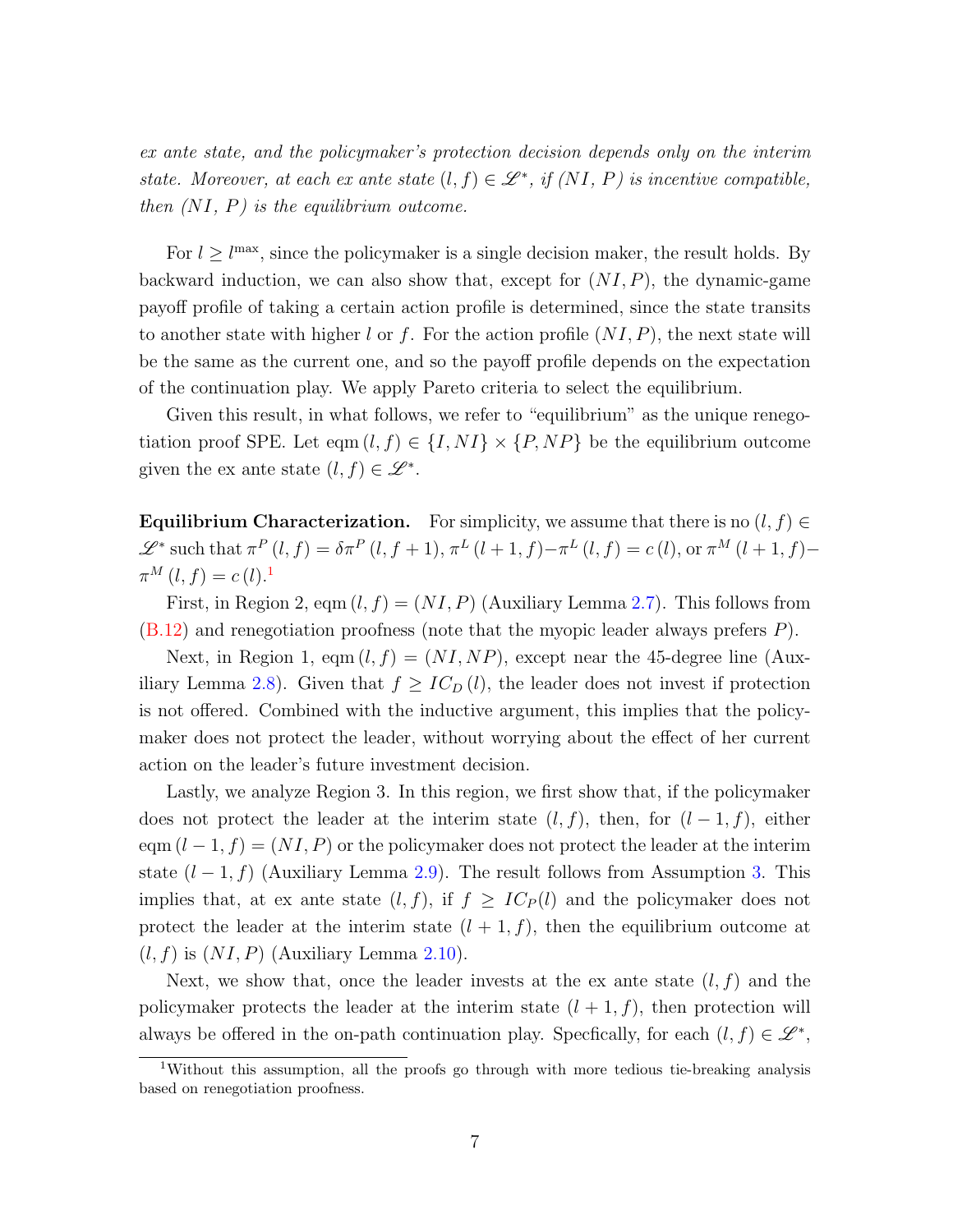suppose either the policymaker protects the leader at the interim state  $(l+1, f)$ and  $f \leq IC_M(l)$ , or eqm  $(l, f) = (I, P)$ . Then, Auxiliary Lemma 2.3 shows that there exists  $l' \geq l+1$  such that eqm  $(\tilde{l}, f) = (I, P)$  for all  $l \leq \tilde{l} \leq l'-1$  and eqm  $(l', f) = (NI, P)$ . The result holds because Assumption [3](#page-7-1) implies that the leader stops investing as soon as protection is not expected after investment. This in particular implies that, if the policymaker protects the leader at the interim state  $(l, f)$ , then her payoff is bounded by  $\frac{\pi^P(l,f)}{1-\delta}$  $\frac{1}{1-\delta}$  (Auxiliary Lemma 2.11) since Assumption [4](#page-10-1) implies that higher technology level for the leader reduces the policymaker's payoff.

We say Condition (\*) holds for  $(l, f)$  if (i) eqm  $(l, f) = (NI, P)$  and (ii)  $(l, f - 1)$  is below  $IC_P$  curve. By definition,  $(l_0, f_0)$  satisfies Condition (\*) in Cases 1(a) and [2](#page-48-0)(a).<sup>2</sup> Define  $L(f_0) = l_0$ . The following lemma establishes the key inductive argument.

<span id="page-48-1"></span>**Lemma B.2** In Cases  $1(a)$  and  $2(a)$ , for each  $f \in \{f_0-1, f_0-2, ..., f\}$ , there exists  $L(f) \leq L(f+1) - 1$  such that Condition  $(*)$  holds for  $(L(f), f)$ .

**Proof.** Since Condition (\*) holds for  $(l_0, f_0)$ , it suffices to prove that, for each  $f \in$  ${f+1,..., f_0}$ , if there exists  $L(f)$  such that Condition (\*) holds for  $(L(f), f)$ , then there exists  $L(f-1) \leq L(f) - 1$  such that Condition (\*) holds for  $(L(f-1), f-1)$ .

First, note that no protection is offered at the interim state  $(L(f), f - 1)$ . Suppose otherwise: protection is offered at the interim state  $(L(f), f - 1)$ . Then Auxiliary Lemma 2.11 implies  $V(L(f), f-1) \leq \frac{\pi^P(L(f), f-1)}{1-\delta}$  $\frac{\Gamma((f),f-1)}{1-\delta}$ . Since  $(L(f), f-1)$  is below  $IC_P$  and  $V(L(f), f) = \frac{\pi(L(f), f)}{1-\delta}$ , protection is suboptimal.

Second, there exists  $L(f-1) \leq L(f) - 1$  such that eqm  $(L(f-1), f-1) =$  $(NI, P)$  and  $(L (f - 1), f - 2)$  is below  $IC_P$  —that is, (i) and (ii) of Condition (\*) hold for  $(L (f - 1), f - 1)$ .

To see why, let  $\tilde{L}(f-1)$  be the smallest  $l \geq f$  such that  $(l, f-1)$  is below the  $IC_P$  curve. We make the following three observations: (a) such l exists since we have assumed that  $f - 1 \ge \underline{f}$ ; (b) we have  $\tilde{L}(f - 1) \le L(f)$  since  $(L(f), f - 1)$ is below  $IC_P$  curve by (ii) of Condition (\*) for f (inductive hypothesis); (c) since  $(L(f-1), f-1)$  is below the  $IC_P$  curve and Lemma [3](#page-15-2) implies that the slope of the *IC*<sub>P</sub> curve is less than one,  $(\tilde{L}(f-1)-1, f-2)$  is below the *IC*<sub>P</sub> curve. Therefore, it remains to show that there exists  $\tilde{l}$  such that  $L(f) - 1 \ge \tilde{l} \ge \tilde{L}(f - 1) - 1$  and the equilibrium outcome at  $(\tilde{l}, f - 1)$  is  $(NI, P)$  (once we show this, we can take  $L(f - 1)$ ) equal to such  $l$ ).

<span id="page-48-0"></span><sup>&</sup>lt;sup>2</sup>Although Proposition [1](#page-16-4) considers Case 1 only, we cover Case 2 in the Supplementary Appendix, so it is useful to include Case 2(a) here.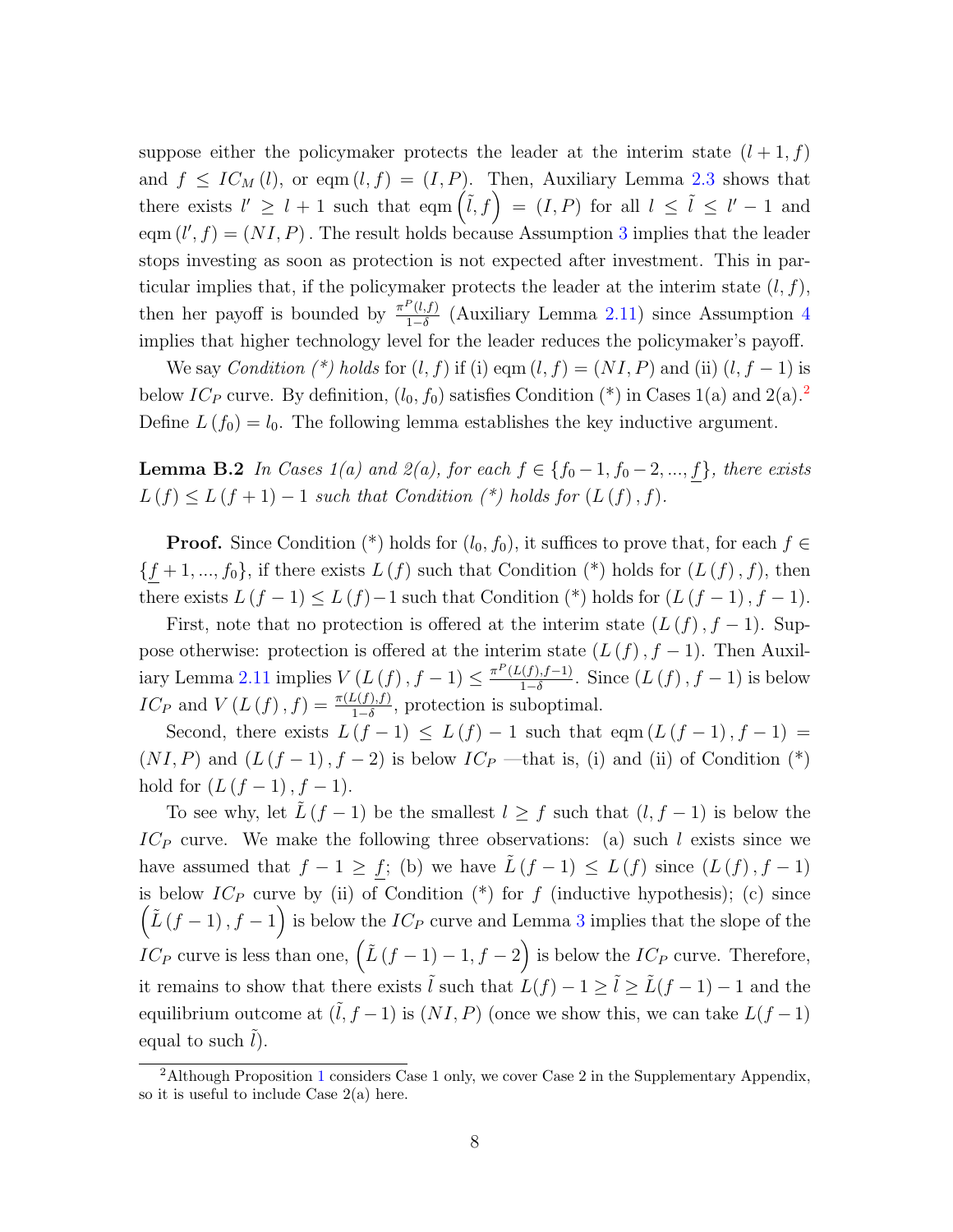Consider the following three cases:

(1) If  $\tilde{L}(f-1) = L(f)$ , since no protection is offered at interim state  $(L(f), f-1)$ , Auxiliary Lemma 2.10 implies eqm  $(\tilde{L}(f-1)-1, f-1) = (NI, P)$ . To see this, note that  $\tilde{L}$  is defined as the smallest l such that  $(l-1, f)$  is below the  $IC_P$  curve; hence,  $(\tilde{L}(f-1)-1, f-1)$  is above  $IC_P$ , and  $\tilde{l} = \tilde{L}(f-1)-1$  satisfies the claim. (2) If  $\tilde{L}(f - 1) \le L(f) - 1$  and eqm  $(l, f - 1) = (NI, P)$  for some  $l = \tilde{L}(f - 1) - 1$  $1, ..., L(f) - 1$ , then we can take  $\tilde{l}$  equal to such l.

(3) If  $\tilde{L}(f-1) \leq L(f) - 1$  and eqm  $(l, f-1) \neq (NI, P)$  for each  $l = \tilde{L}(f-1) 1, ..., L(f) - 1$ , then by Auxiliary Lemma 2.9, no protection is offered at the interim state  $(\tilde{L}(f-1), f-1)$ . Since  $(\tilde{L}(f-1)-1, f-1)$  is above the  $IC_P$  curve, Auxiliary Lemma 2.10 implies that eqm  $(\tilde{L}(f-1)-1, f-1) = (NI, P)$ , which is a contradiction.

In Cases 1(a) and 2(a), for each  $f \geq f$ , let  $L^{**}(f)$  be the smallest l with eqm  $(l, f) = (NI, P)$ . For  $f \in \{f, ..., f_0\}$ , such l exists and  $L^{**}(f) \le L(f)$  by Lemma [B.2.](#page-48-1) For  $f \ge f_0$ , since  $(l_0, f_0)$  is in Region 2, for each  $f \ge f_0$ , there exists l such that  $(l, f)$  is in Region 2 and hence eqm  $(l, f) = (NI, P)$ . Thus, for each  $f \ge f$ , the cutoff  $L^{**}(f)$  is well-defined.

Finally, Auxiliary Lemma 2.12 shows that, for each  $f \geq f$ , given the smallest  $l \ge f+1$  with eqm  $(l, f) = (NI, P)$ , protection is offered at interim state  $(l', f)$  with  $f + 1 \leq l' \leq l - 1$ . To see why, if it were not the case, then Auxiliary Lemma 2.10 implies that, as soon as l' becomes sufficiently small so that  $(l' - 1, f)$  is below  $IC_F$ curve, we have eqm  $(l'-1, f) = (NI, P)$ ; but this is a contradiction to l being the smallest technology level with eqm  $(l, f) = (NI, P)$  (the only complication is when  $l' = f + 1$  and hence protection is not feasible at  $(l' - 1, f)$ .

Note that Proposition [1](#page-16-4) considers Case 1. If we have Case  $1(a)$ , since  $f = 0$ , then  $L^{**}(0)$  is the smallest  $l \geq 1$  with eqm  $(l, 0) = (NI, P)$ . By Auxiliary Lemma 2.12, at the ex ante state  $(0, 0)$ , we have either eqm  $(0, 0) = (NI, NP)$  (and  $(0, 0)$ ) is the steady state) or eqm  $(0, 0) = (I, P)$ . By Auxiliary Lemma 2.3, the latter implies that the equilibrium path is  $(0,0) \rightarrow (1,0) \rightarrow \cdots \rightarrow (L^{**}(0),0)$ . Together with  $L^{**}(f) \le L(f) \le L^*(f) \le l_0 - f_0 = l^I - f^I$ , Proposition [1](#page-16-4) holds.

Consider next Case 1(b). By Auxiliary Lemma 2.7, eqm  $\left(\left\lceil IC_M^{-1}(0)\right\rceil, 0\right) = (NI, P)$ . By Auxiliary Lemma 2.3, there exists  $L^{**}(f) \leq [IC_M^{-1}(0)]$  such that the equilibrium path is  $(0,0) \rightarrow (1,0) \rightarrow \cdots \rightarrow (L^{**}(0),0)$  $(0,0) \rightarrow (1,0) \rightarrow \cdots \rightarrow (L^{**}(0),0)$  $(0,0) \rightarrow (1,0) \rightarrow \cdots \rightarrow (L^{**}(0),0)$ . Thus, Proposition 1 holds.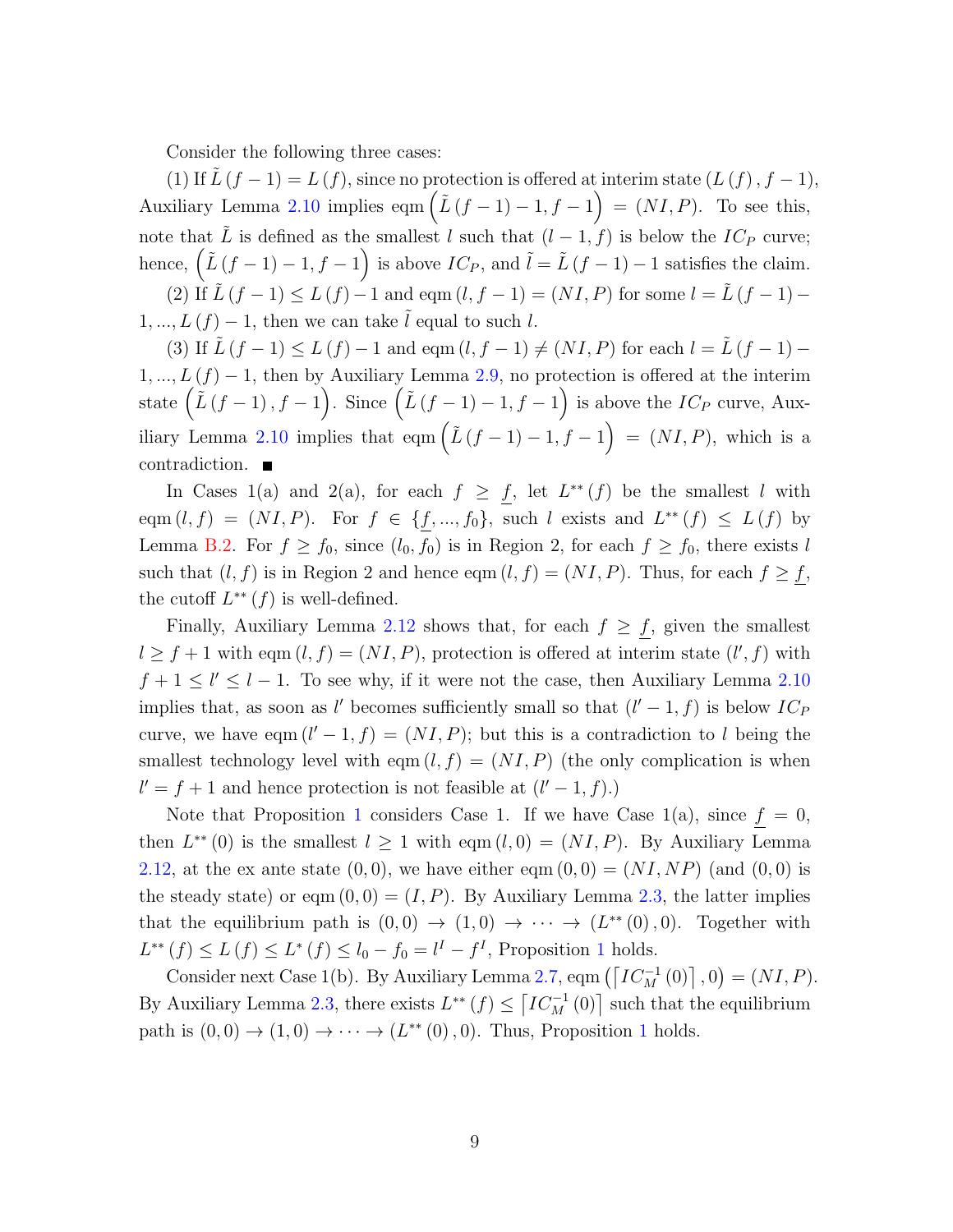#### B.3 Proof of Proposition [2](#page-25-1)

**Thresholds and Conditions.** Let  $\mathscr{I}\mathscr{C}_{EA}$  be the set of  $(l, f) \in \mathscr{L}^*$  such that  $\pi^M(l+1,f) - c(l) - \pi^L(l,f) \geq 0$ . Note that the set  $\mathscr{I} C_{EA}$  does not necessarily have a cutoff structure. That is, even if  $(l, f)$  is in  $\mathscr{I}\mathscr{C}_{EA}$ ,  $(l, f - 1)$  may not be in  $\mathscr{I}\hspace{-1pt}\mathscr{C}_{EA}.^3$  $\mathscr{I}\hspace{-1pt}\mathscr{C}_{EA}.^3$ 

Let  $IC_{EA}$  be the largest technology level  $l \in \mathcal{L}^*$  such that  $\pi^M(l'+1,l')$  –  $\pi^{L}(l',l') - c(l') \geq 0$  for all  $l' \leq l$ . Note that the case considered in Proposition [1,](#page-16-4) where  $\hat{l} \geq 1$  implies

<span id="page-50-1"></span>
$$
IC_P(l) \le l - 1,\tag{B.13}
$$

for all  $1 \leq l \leq l^{\max}$ . In addition, to avoid a tedious tie-breaking, we assume that, for each  $(l, f) \in \mathscr{L}^*$  and  $y, y' \in \{L, M\}$ , we have

$$
\pi^{y} (l+1, f) - \pi^{y'} (l, f) \neq c (l).
$$
 (B.14)

Next, as in [\(B.11\)](#page-45-0), for each  $(l, f) \in \mathcal{L}^*$  satisfying  $l \geq f + 1$  and  $f \geq IC_P(l), t$ , and  $(l', f') \in \mathcal{L}^*$  such that there exists a feasible path from  $(l, f)$  to  $(l', f')$  spending t periods:

$$
\pi^{P}(l,f) > 1_{\{l' > f'\}} \delta^{t} \pi^{P}(l',f'). \tag{B.15}
$$

Finally, Lemma [1](#page-6-2) shows that Assumptions 1 and [4](#page-10-1) imply that for each  $l \in \mathcal{L}_1^*$ ,

$$
IC_D(l+1) - IC_D(l) \le 0 \text{ and } IC_D(l) \ge IC_M(l). \tag{B.16}
$$

Equilibrium steady state characterization. Let  $(l, f, k)$  be the tuple of payoffrelevant states, where  $k \in \{0, ..., \kappa\}$  indicates how many consecutive periods the leader has been protected. Having  $k = \kappa$  means that the follower disappeared. The ex ante state  $(l, f, k)$  represents the state at the beginning of the period, while the interim state  $(l, f, k)$  represents the state after the leader's investment decision.

We say that the subgame perfect equilibrium is *weakly renegotiation-proof* if the policymaker breaks her indifferent between two actions by taking the action that gives the higher continuation payoff for the leader. We use weak renegotiation proof subgame perfect equilibrium as our equilibrium concept. In equilibrium, we show

<span id="page-50-0"></span><sup>&</sup>lt;sup>3</sup>To see why, rewrite  $\pi^{M}(l+1,f) - c(l) - \pi^{L}(l,f) \ge 0$  as  $\pi^{M}(l+1,f) - \pi^{L}(l+1,f) + c(l)$  $\pi^{L} (l+1, f) - c(l) - \pi^{L} (l, f) \geq 0$ , or equivalently,  $(1 - \rho) \left[ \hat{\pi}^{M} (l+1) - \pi^{L} (l+1, f) \right] + \pi^{L} (l+1, f) - c(l)$  $\pi^{L}(l, f) - c(l) \geq 0$ . The last three terms represent the benefit of investment in duopoly, which is decreasing in f. By contrast, the first term is proportional to the benefit of protection, which is increasing in f. Thus, it is not clear if the incentive to invest is higher or lower with higher  $f$ .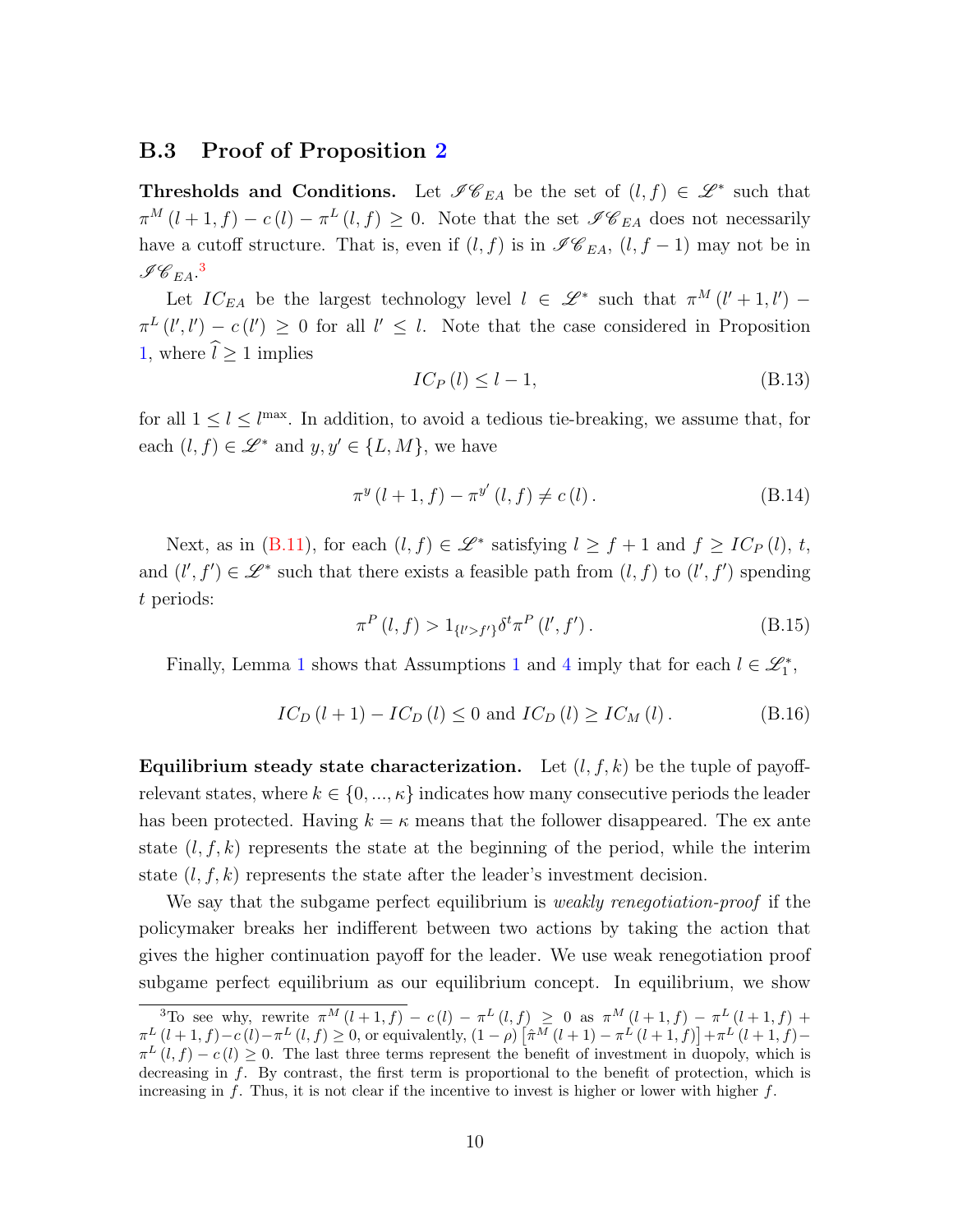that the steady state technology level is no less than  $IC_{EA}$  (Proposition [2\)](#page-25-1). To prove this result, we first provide a counterpart of Lemma [B.1.](#page-46-0)

**Lemma B.3** The weak-renegotiation-proof subgame perfect equilibrium exists and is unique and Markov perfect.

The formal proofs to this lemma and all auxiliary lemmas in this section are provided in the Supplementary Appendix Section [3.](#page-12-2)

In Lemma [B.1,](#page-46-0) given the ex ante state  $(l, f)$ , if the leader does not invest and the policymaker protects the leader, the next ex ante state is again  $(l, f)$ . Here, given the ex ante state  $(l, f, k)$ , if the leader does not invest and the policymaker protects the leader, the next ex ante state is  $(l, f, k + 1)$ . Thus, the state is always "moving up" unless the follower has disappeared or the competition is head to head  $(l = f), k = 0$ , and the leader does not invest. Since the policymaker has no choice in these exceptional cases, simple subgame perfection and backward induction implies uniqueness, except for tie-breaking. Given this lemma, we write the policymaker's value function at ex ante state  $(l, f, k)$  as  $V(l, f, k)$ .

We next pin down the state transition for  $(l, f)$  with  $f \geq IC_P(l)$  and  $f > IC_D(l)$ . In this case, the leader does not invest unless investment leads to protection and no investment leads to no protection. Thus, the policymaker protects the leader if  $l > f$ and  $k < \kappa - 1$ , and the leader does not invest unless the current state profile is on the 45-degree line. If the current state profile is on the 45-degree line, then  $k = 0$ . This is because the follower must be in the market in order to catch up to the leader for the state profile to reach the 45-degree line; once the state profile stays on the 45-degree line, protection is no longer feasible. Thus, no investment leads to no protection by feasibility, while investment leads to protection. Therefore, the firm with an investment opportunity invests if and only if  $(l, f) \in \mathscr{I}C_{EA}$ .

<span id="page-51-0"></span>**Lemma B.4** For each  $(l, f, k)$  with  $(l, f) \in \mathcal{L}^*$  and  $k \in \{0, ..., \kappa\}$ , the leader's equilibrium strategy satisfies the following:

- 1. If  $l > f$  at the ex ante state  $(l, f, k)$ , the leader does not invest if  $f \geq IC_P(l)$ and  $f \geq IC_D(l)$ .
- 2. If  $l = f$  at the ex ante state  $(l, f, k)$ , then the firm with an investment opportunity invests if and only if  $(l, f) \in \mathscr{I}C_{EA}$ .

The policymaker's equilibrium strategy satisfies the following: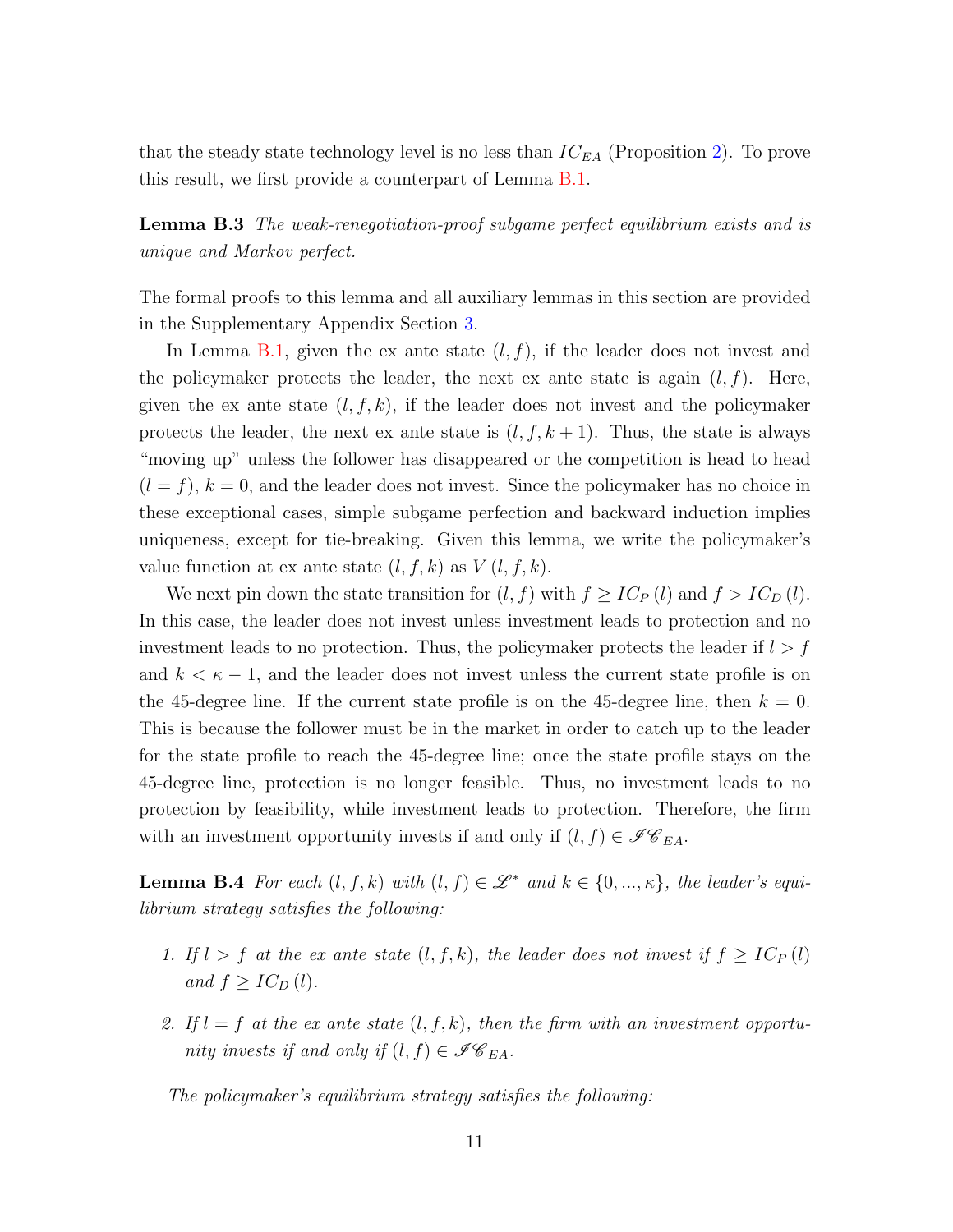- 3. If  $k = \kappa 1$ , then the policymaker does not protect the leader at the interim state  $(l, f, k)$  if and only if either  $l - 1 > f$  or  $(l, l) \in \mathscr{I}C_{EA}$ .
- 4. If  $f \geq IC_P(l)$ ,  $f \geq IC_D(l)$ , and  $k < \kappa 1$ ,
	- (a) If  $f = l$ , the policymaker protects the leader at interim state  $(l + 1, f, k)$ .
	- (b) If  $f < l$ , the policymaker protects the leader at interim state  $(l, f, k)$ .
- 5. If  $f \geq IC_P(l)$ , then the value  $V(l, f, k)$  at the ex ante state  $(l, f, k)$  is decreasing in k and  $V(l, f, k) \leq \frac{\pi^P(l+1, l)}{1-\delta}$  $\frac{(l+1,l)}{1-\delta}$  if  $f = l$  and  $V(l, f, k) \leq \frac{\pi^P(l, f)}{1-\delta}$  $\frac{1}{1-\delta}$  if  $f \leq l-1$ .

Given Lemma [B.4,](#page-51-0) to show that the leader's technology level is no less than  $IC_{EA}$ in the long run, it suffices to show that the equilibrium path reaches a state  $(l, f, k)$ with  $f \geq IC_P(l)$ ,  $f \geq IC_D(l)$ , and  $k \leq \kappa - 1$ .

First, in Auxiliary Lemma 3.1, we consider an ex ante state  $(l, f, \kappa - 1)$  and leader's investment decision  $\iota \in \{0,1\}$  at  $(l, f, \kappa - 1)$  and show that, if the leader invests at the ex ante state  $(l + \iota, f + 1, 0)$  or  $l + \iota > f + 1$ , then not protecting is optimal at the interim state  $(l + \iota, f, \kappa - 1)$  given equation [\(12\)](#page-23-1) in the main text. This is because protection is feasible in the continuation play after the policymaker does not protect the leader at the interim state  $(l + \iota, f, \kappa - 1)$ .

Second, Auxiliary Lemma 3.2 shows that equilibrium path reaches a state  $(l, f, k)$ either with  $l \geq IC_{EA}$  or with  $f \geq IC_P(l)$ ,  $f \geq IC_D(l)$ , and  $k \leq \kappa - 1$ . The result is obtained by noting that the steady state  $(l, f, k)$  satisfies either  $l = f$  or  $k = \kappa$ since otherwise either  $f$  increases without protection or  $k$  increases with protection. If the steady state is  $(l, l, 0)$ ,<sup>[4](#page-52-0)</sup> consider the last interim state  $(l, l-1, k)$  before reaching  $(l, l, k)$ . At that interim state, the policymaker would be better off by protecting the leader, as her payoff would be zero once the ex ante state reaches  $(l, l, 0)$ . This is a contradiction.

If the steady state is  $(l, f, \kappa)$ , then consider the last interim state  $(l, f, \kappa - 1)$ before reaching  $(l, f, \kappa)$ . By Auxiliary Lemma 3.1, we have  $l = f - 1$  and the leader does not invest at the ex ante state  $(l, f + 1, 0)$ . Since protection is not feasible given  $l = f + 1$ , the leader not investing implies  $f + 1 \geq IC_D(l) \geq IC_D(l+1)$ . Moreover, by  $(B.13)$ , once the leader invests at the ex ante state  $(l, f + 1, 0)$ , the interim state  $(l + 1, f + 1, 0)$  satisfies  $f + 1 \geq IC_P(l + 1)$ , and Lemma [B.4](#page-51-0) implies that the policymaker will protect the leader. Nonetheless, the leader does not invest.

<span id="page-52-0"></span><sup>&</sup>lt;sup>4</sup>See above why  $k = 0$  on the 45-degree line.